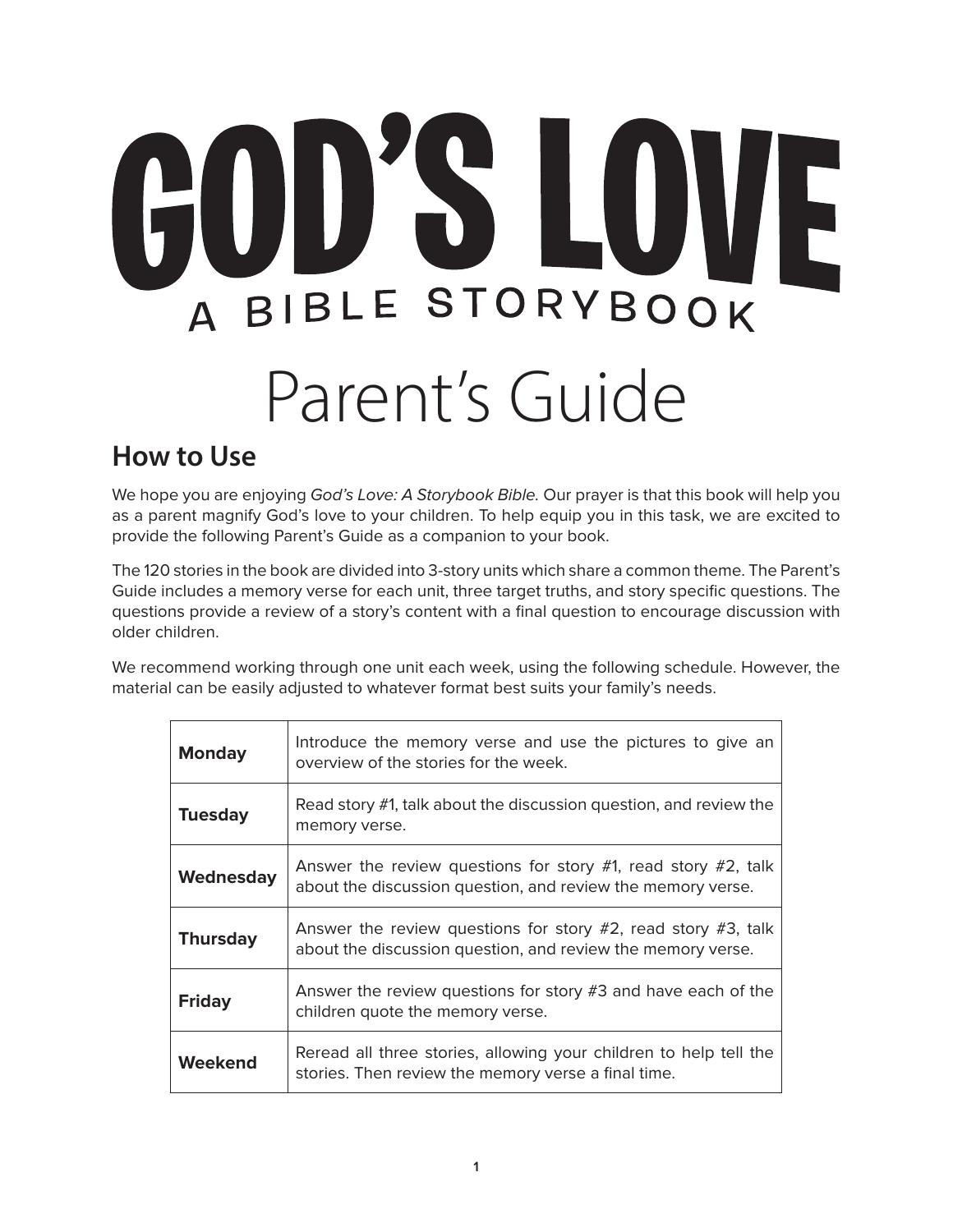# Creation

## **Scripture Memory—Genesis 1:1 (Creation)**

### **Target Truths**

- God doesn't need anything to be happy.
- God made everything out of nothing.
- God made everything just right.

### **Review and Discussion Questions**

# God exists before creation (p. 7)

#### **Review Questions**

- 1. What was it like in the beginning? (There was nothing—no world, no sky, no flowers, no people, etc.—except God.)
- 2. Was anything too hard for Him? (No, He is all-powerful.)
- 3. What could God make? (He could make anything He could imagine.)
- 4. Was God the Father lonely? (No, He had the Son and the Holy Spirit.)
- 5. How did the Father, Son, and Holy Spirit feel about each other? (They loved each other very much.)

#### **Discussion Question**

• Why doesn't God need anything to make Him happy?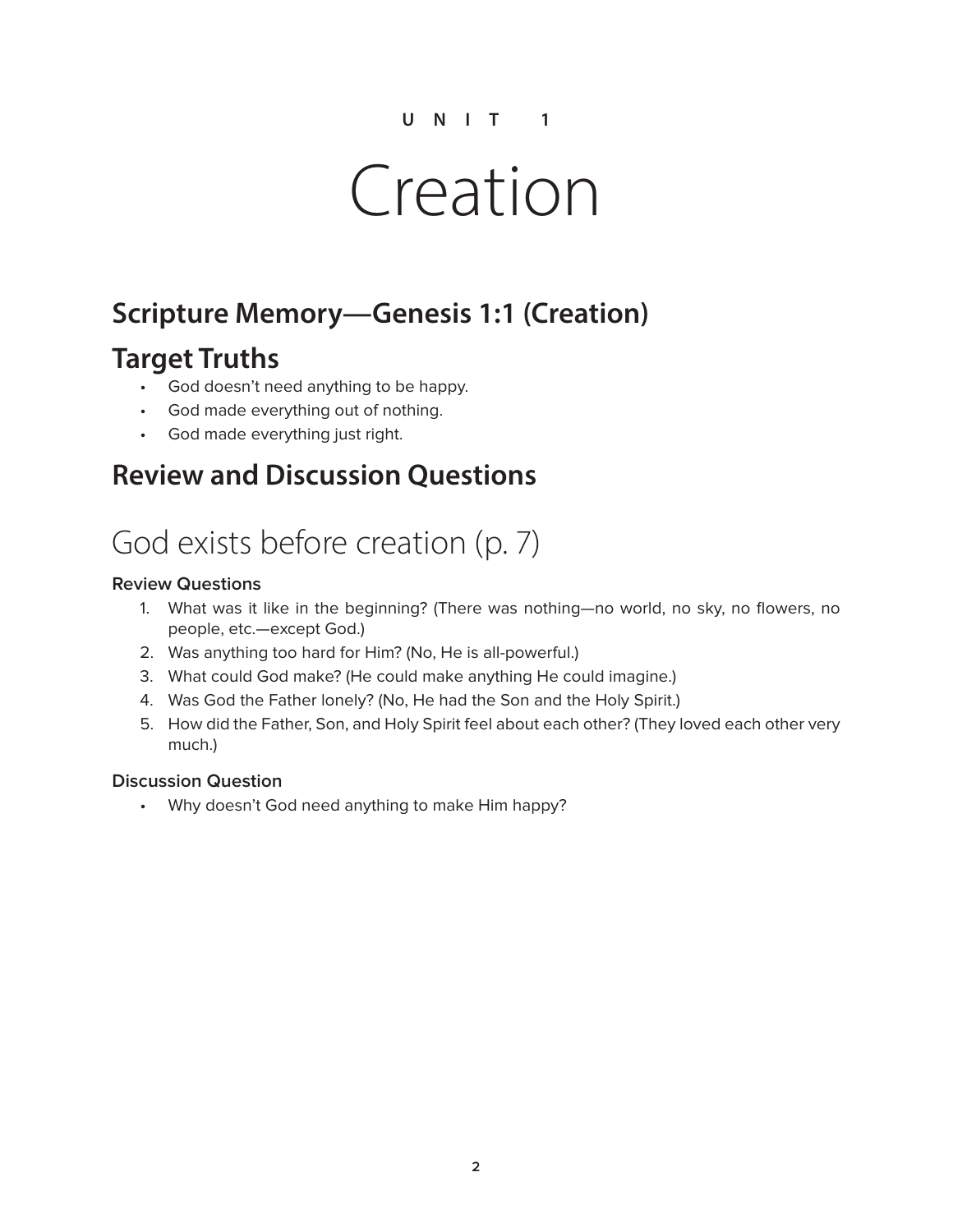# God creates the world: Days 1–3 (p. 9)

### **Review Questions**

- 1. On the first day, when God said, "Let there be light," what happened? (As soon as God spoke, there was light.)
- 2. What did God name the light and the darkness? (day and night)
- 3. What did God say on the second day? ("Let there be sky. Let there be water.")
- 4. What did God create on the third day? (land, trees, flowers, etc.)
- 5. What did God name the land and the waters? (earth and seas)
- 6. When God looked at what He had created, what did He say? ("This is good.")

### **Discussion Question**

• What did God use to create everything we see?

# God creates the world: Days 4–6 (p. 11)

#### **Review Questions**

- 1. Why did God create the world and everything in it? (to share His love with others)
- 2. What lights did God put in the sky on the fourth day? (the sun, moon, and stars)
- 3. Why did God make the sun, moon, and stars? (to give light and to help us tell time)
- 4. What creatures did God make on the fifth day to fill up the water and sky? (fish and birds)
- 5. What did God create on the sixth day? (Answers will vary.)
- 6. When God looked at what He had created, what did He see? (He saw that it was good.)

#### **Discussion Question**

• Why was everything God made good and right?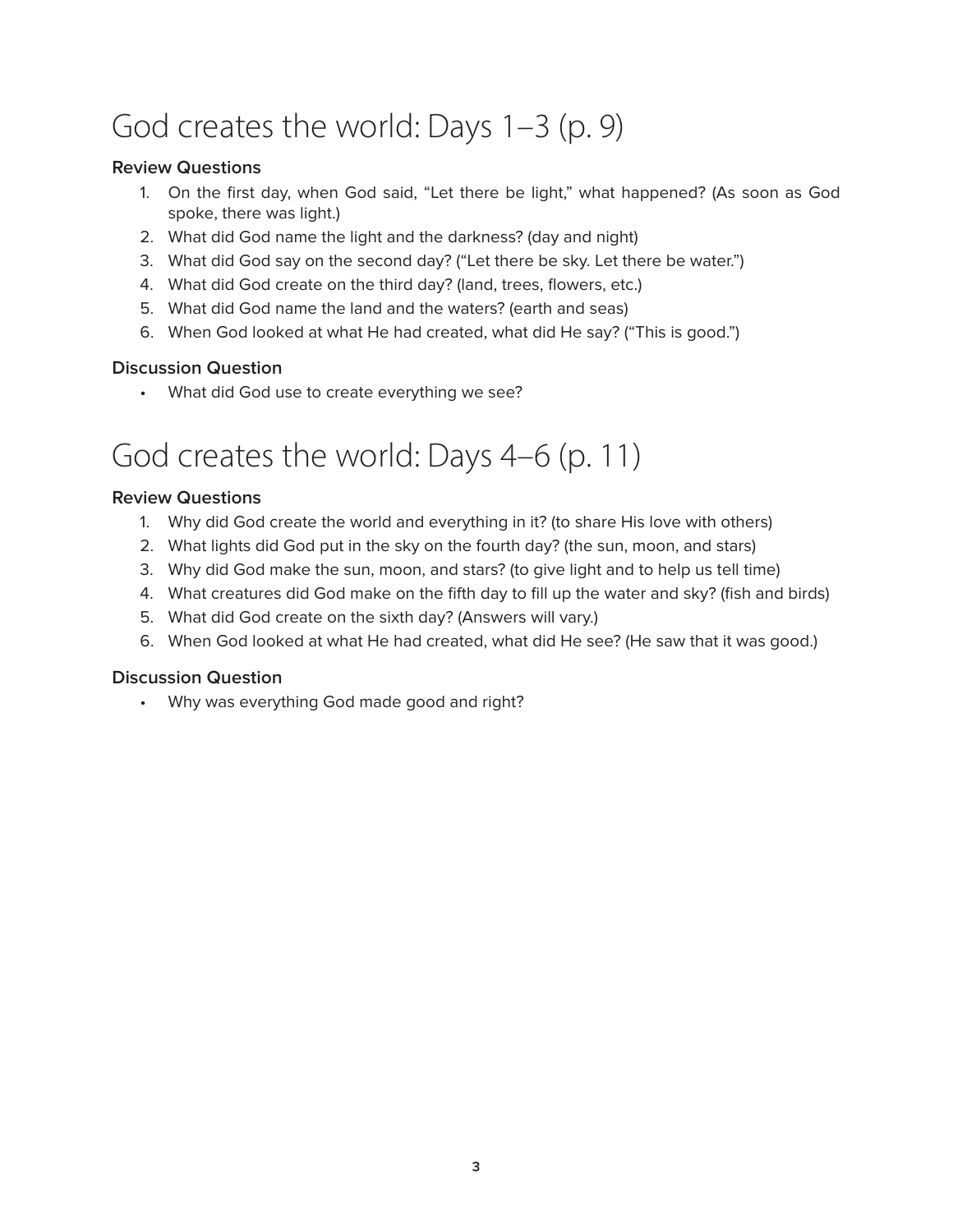# The Rebellion

## **Scripture Memory—John 14:15 (Obedience)**

### **Target Truths**

- God created people to share in His love.
- God wants us to put Him first.
- God calls disobedience sin.

### **Review and Discussion Questions**

# God makes Adam and Eve (p. 13)

### **Review Questions**

- 1. What was the "one more thing" that God wanted to make on the sixth day? (people)
- 2. How did God make the first man? (He took some dust and shaped it. Then He breathed into it and gave it life.)
- 3. What did God name the man? (Adam)
- 4. How did God make the first woman? (God put Adam into a deep sleep and, from his side, took out one of his ribs. God shaped the rib into the first woman.)
- 5. Who named the first woman Eve? (Adam)
- 6. In whose image were Adam and Eve made? (God's image—the way children are like their parents.)
- 7. What command did God give to Adam and Eve? (Fill up the earth with your children and grandchildren.)
- 8. This time when God looked at what He had created, what did He see? (He saw that everything was very good and was pleased with all that He had made.)
- 9. Why did God rest on the seventh day? (God rested, not because He was tired, but because His work of creation was done.)

### **Discussion Question**

• How can you enjoy God's love?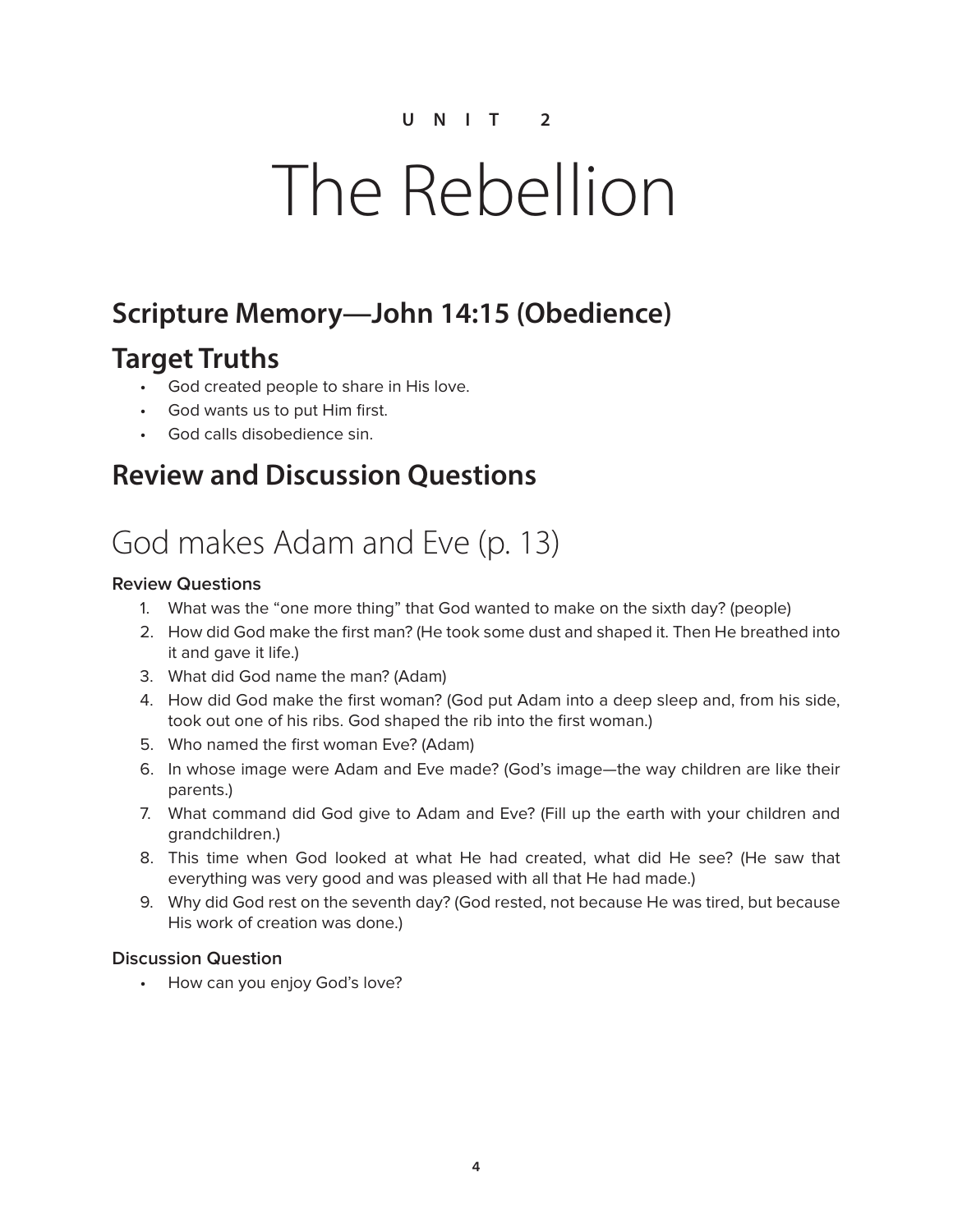# God gives a good rule to Adam and Eve (p. 15)

### **Review Questions**

- 1. What was the Garden like where Adam and Eve lived? (It was a perfect place full of wonderful things. No one ever got sick or hurt there, and there was no sin.)
- 2. What one rule did God give Adam and Eve? (They must not eat the fruit of one special tree.)
- 3. Where was the one special tree? (It was in the middle of the Garden.)
- 4. What did God say would happen if they ate the fruit from this tree? (They would certainly die.)
- 5. How did Adam and Eve show God that they loved Him? (by obeying His command not to eat from the special tree)
- 6. How do you think we can show God that we love Him? (by obeying Him)

### **Discussion Question**

• Why does God want you to love Him more than anything else?

## Adam and Eve disobey God's good rule (p. 17)

### **Review Questions**

- 1. Who came up to Eve in the Garden and started talking to her? (the snake, Satan)
- 2. What did he ask her? ("Did God really say not to eat from any of the trees in the Garden?")
- 3. What did Eve say? ("No, we may not eat of one special tree. We may not even touch it.")
- 4. What did the snake want Eve to do? (eat the fruit that God said not to eat)
- 5. Did Eve choose to believe God or Satan? (She believed Satan. She looked at the fruit, sniffed it, and took a bite.)
- 6. What did she do after she took a bite? (She gave the fruit to Adam, and he took a bite too.)
- 7. Why did Adam and Eve feel bad after they ate the fruit? (Adam and Eve knew they had sinned. God had given them only one rule, and they had broken it.)

### **Discussion Question**

• Why is disobedience to God so bad?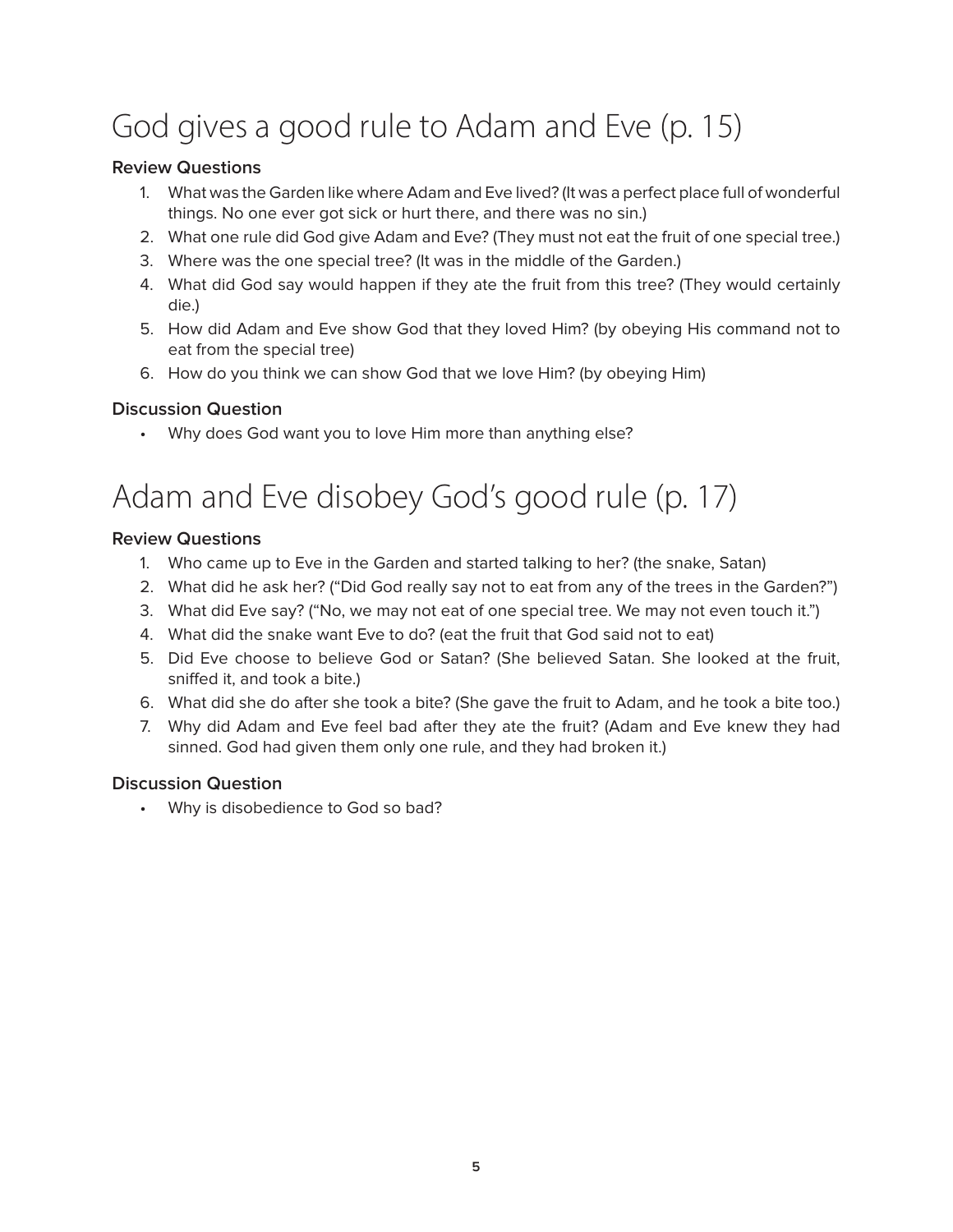# Sent Away

### **Scripture Memory—Proverbs 3:12a (Discipline)**

### **Target Truths**

- God seeks His sinful children.
- God disciplines His sinful children.
- God rescues His sinful children.

### **Review and Discussion Questions**

# God finds Adam and Eve (p. 19)

#### **Review Questions**

- 1. What was Adam doing at the beginning of the story? (He was hiding from God.)
- 2. Why was Adam hiding from God? (He was afraid because he knew he had sinned.)
- 3. Did God know where Adam was hiding? (Yes, He knew exactly where Adam was because He knows everything.)
- 4. What did God ask Adam? ("Did you disobey My rule?")
- 5. How did Adam answer God's question the wrong way? (He blamed Eve for what he had done.)
- 6. Who did Eve blame for what she had done? (She blamed the snake, Satan.)
- 7. Why had God come down to find Adam and Eve? (He still loved them even though they had disobeyed Him.)

#### **Discussion Question**

• What does God's looking for Adam and Eve, even after they sinned, reveal about God?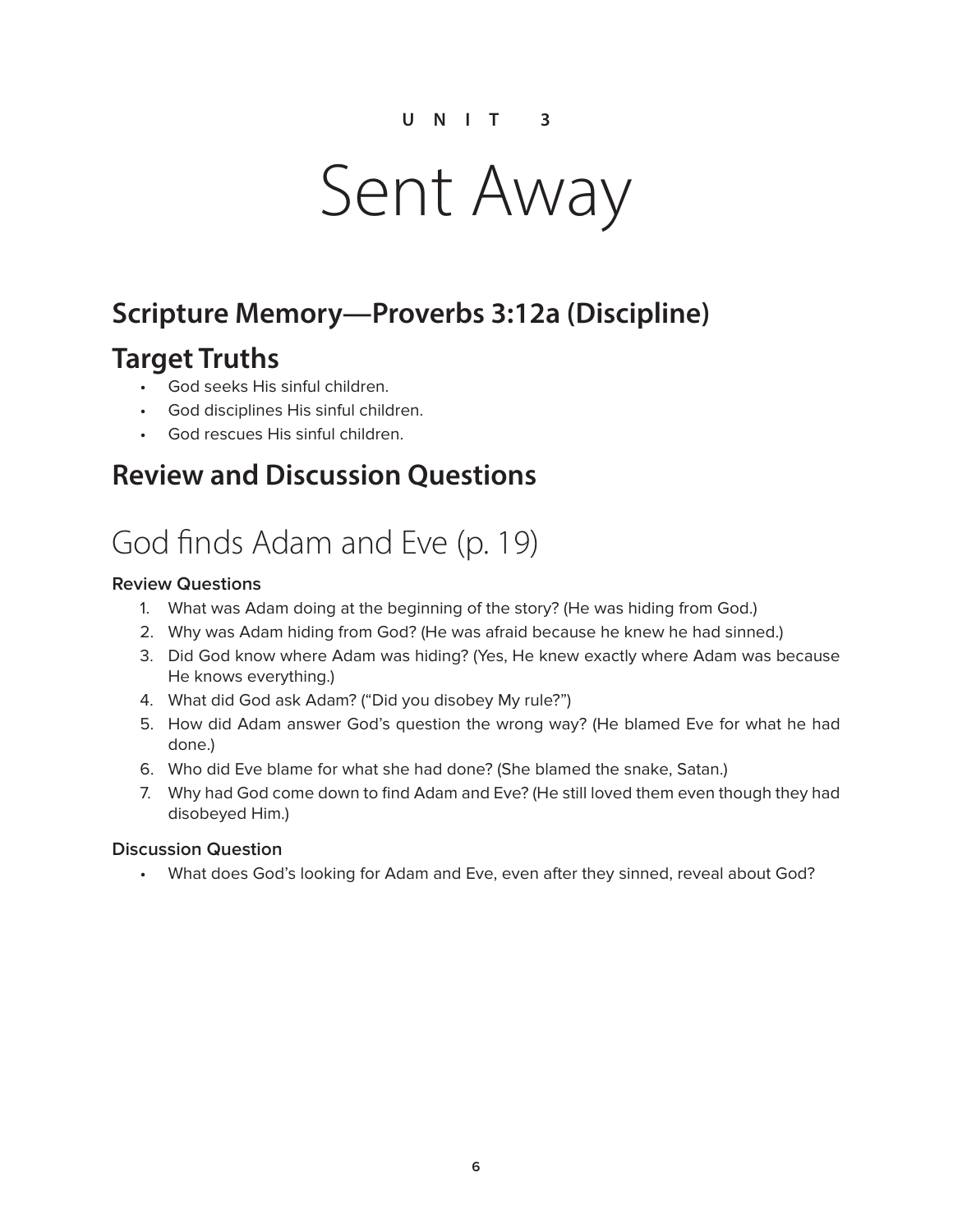# God talks to Eve (p. 21)

### **Review Questions**

- 1. Because of Adam and Eve's disobedience, what would have to happen? (Their sin would have to be punished.)
- 2. Who did God punish first? (the snake, Satan)
- 3. In the promise that God made to the snake, who did God say would win in the end? (His Son)
- 4. What was Eve's punishment? (It would be hard to raise a family. Beside her love and joy would be pain and trouble.)
- 5. Why did God punish Eve? (so she would remember what she had done wrong and not sin again)
- 6. Did God still love Eve even though she had sinned? (yes)

### **Discussion Question**

• How does God's discipline show His love for His children?

# God lovingly sends Adam and Eve away (p. 23)

### **Review Questions**

- 1. What was Adam's punishment? (It would be hard to grow food. Alongside the fruits and vegetables that he planted would grow thorns and weeds.)
- 2. Where did God lead Adam and Eve? (outside the gate of the Garden)
- 3. Why did God make them leave the Garden? (God wanted to protect them from eating of the Tree of Life and living forever apart from Him.)
- 4. Why did God send angels to guard the entrance of the Garden? (He sent them so that Adam and Eve could never go back inside.)
- 5. What bigger plan did God have even though He had sent His children away? (He would send His own Son to defeat Satan and sin.)

#### **Discussion Question**

• What are some ways God can use hard things for the good of His children?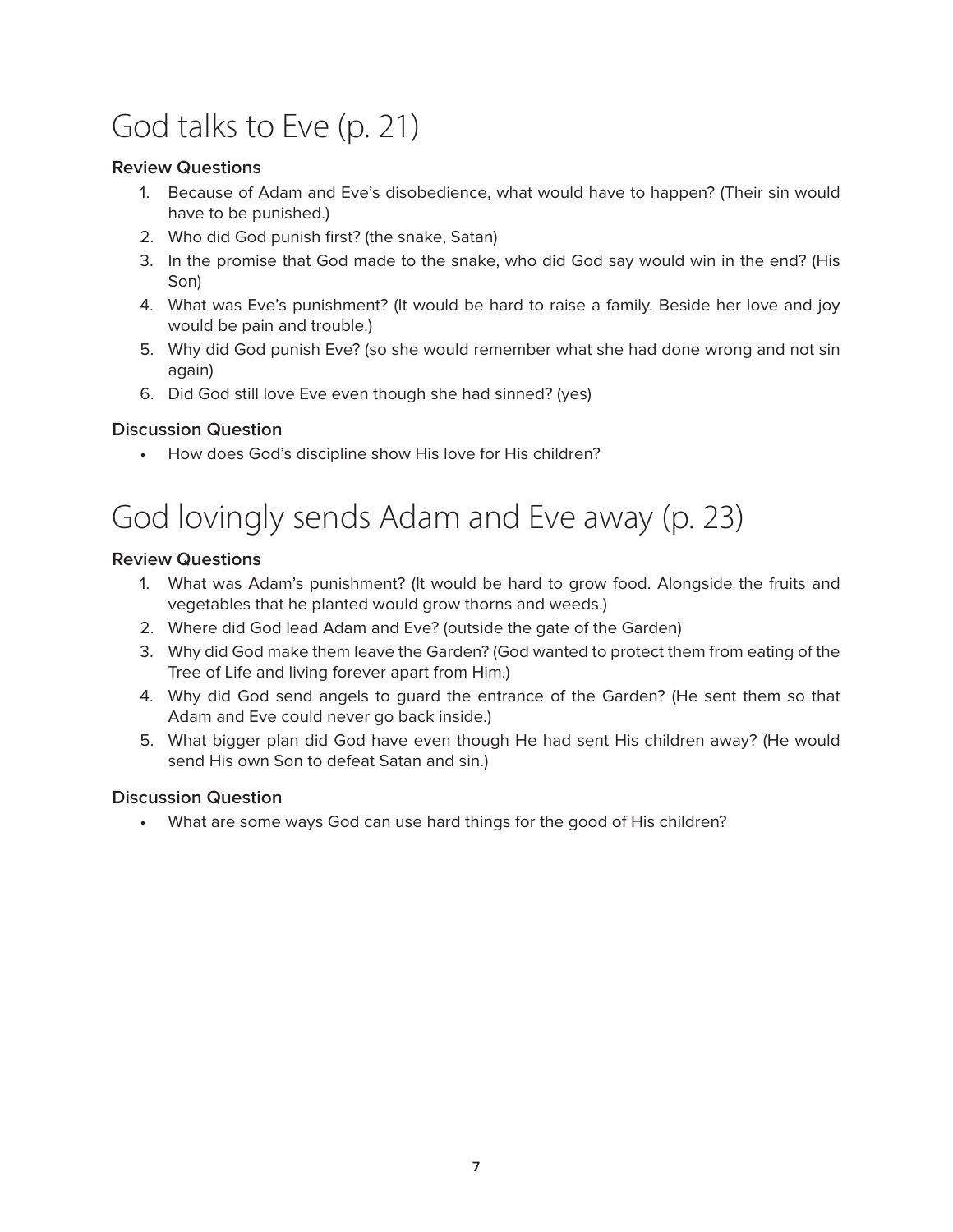# The Flood

### **Scripture Memory—Romans 3:23 (Sin)**

### **Target Truths**

- God shows love in spite of sin.
- God shows love by delivering people from sin.
- God shows love by keeping His promises.

### **Review and Discussion Questions**

# God gives Adam and Eve a family (p. 25)

### **Review Questions**

- 1. What was one way that God showed Adam and Eve His love? (He gave them grandchildren, great-grandchildren, and great-great-grandchildren.)
- 2. Since people lived longer, did that mean they loved God more? (No, most of the people were really mean to each other.)
- 3. Why did the people's sin make God so sad? (Sin was destroying God's good world and the people He made.)
- 4. Whom was life especially hard for? (the people who tried to love and obey God)
- 5. What did Noah's father hope that God would use Noah to do? (to bring rest to God's world)
- 6. What did Noah's name mean? ("rest")

#### **Discussion Question**

• What is the only way you can find rest in a sin-filled world?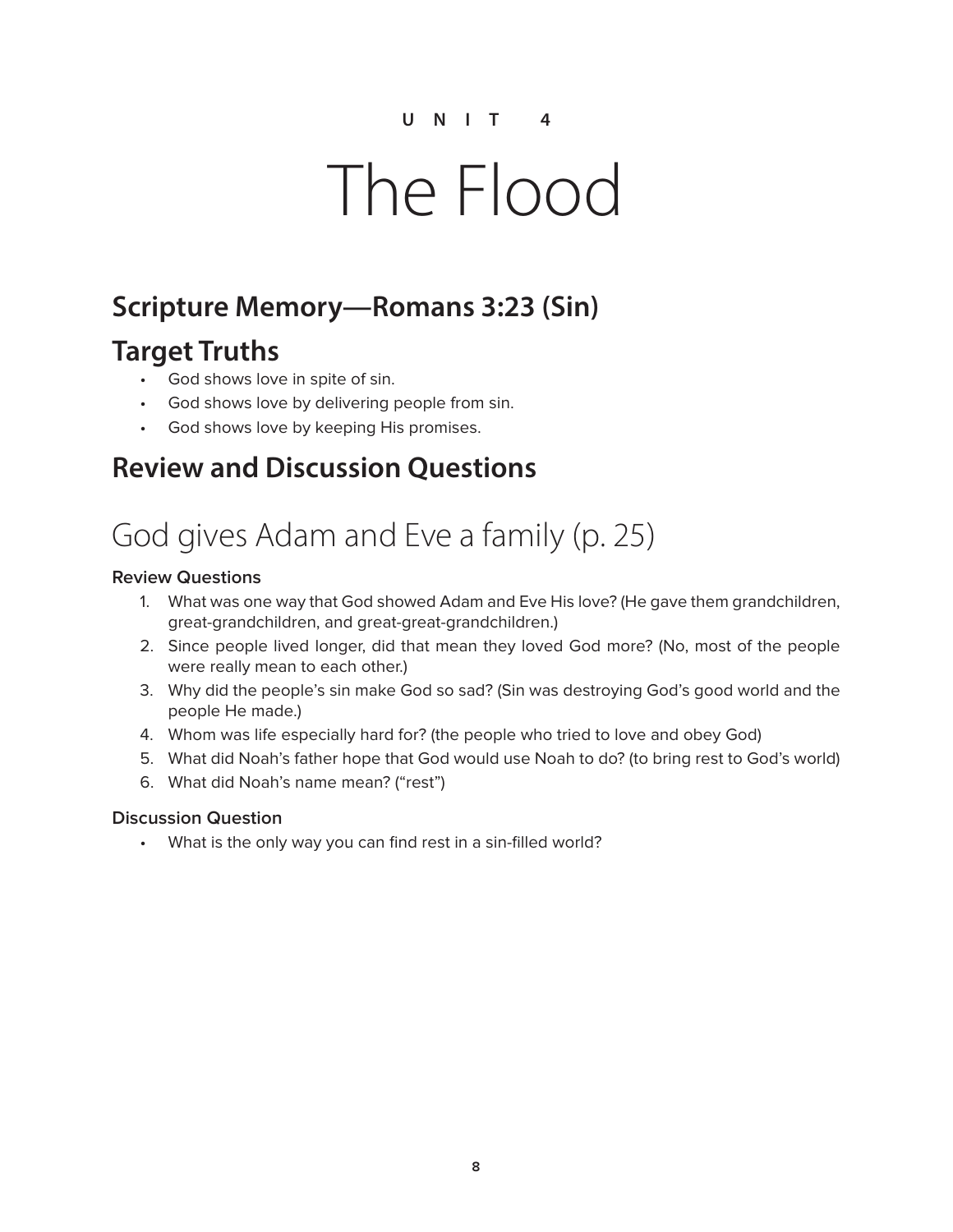# God protects Noah and his family (p. 27)

### **Review Questions**

- 1. How did the people in Noah's day act? (They were mean, and no one obeyed or loved God, except Noah and his tiny family.)
- 2. What job did God give to Noah? (God told Noah to build a huge boat called an ark.)
- 3. Why did this seem like a strange idea to Noah? (There was no water around.)
- 4. Whom was Noah to prepare homes for inside the boat? (for the animals and for all the people who would turn to God and trust Him)
- 5. How long did it take Noah and his sons to build the ark? (120 years)
- 6. Who closed the door of the ark once Noah's family and the animals were safely inside? (God)
- 7. What happened at the end of the story that had never happened before? (It started to rain.)

### **Discussion Question**

• What are some ways God protects you from the sin in the world?

## God keeps Noah safe through the flood (p. 29)

### **Review Questions**

- 1. How long did water pour down from the clouds and gush up from the ground? (forty days)
- 2. How high did the waters rise? (until the highest mountains were covered)
- 3. How did God take care of Noah's family and the animals during the flood? (In the ark they didn't get wet; they were safe and dry.)
- 4. What did God command both Noah and the animals to do? (to fill up the earth again)
- 5. What promise did God make to Noah? (that He would never flood the whole earth again)
- 6. What special sign did God put in the sky as a reminder of His promise to Noah? (a rainbow)

### **Discussion Question**

• Can God ever break a promise?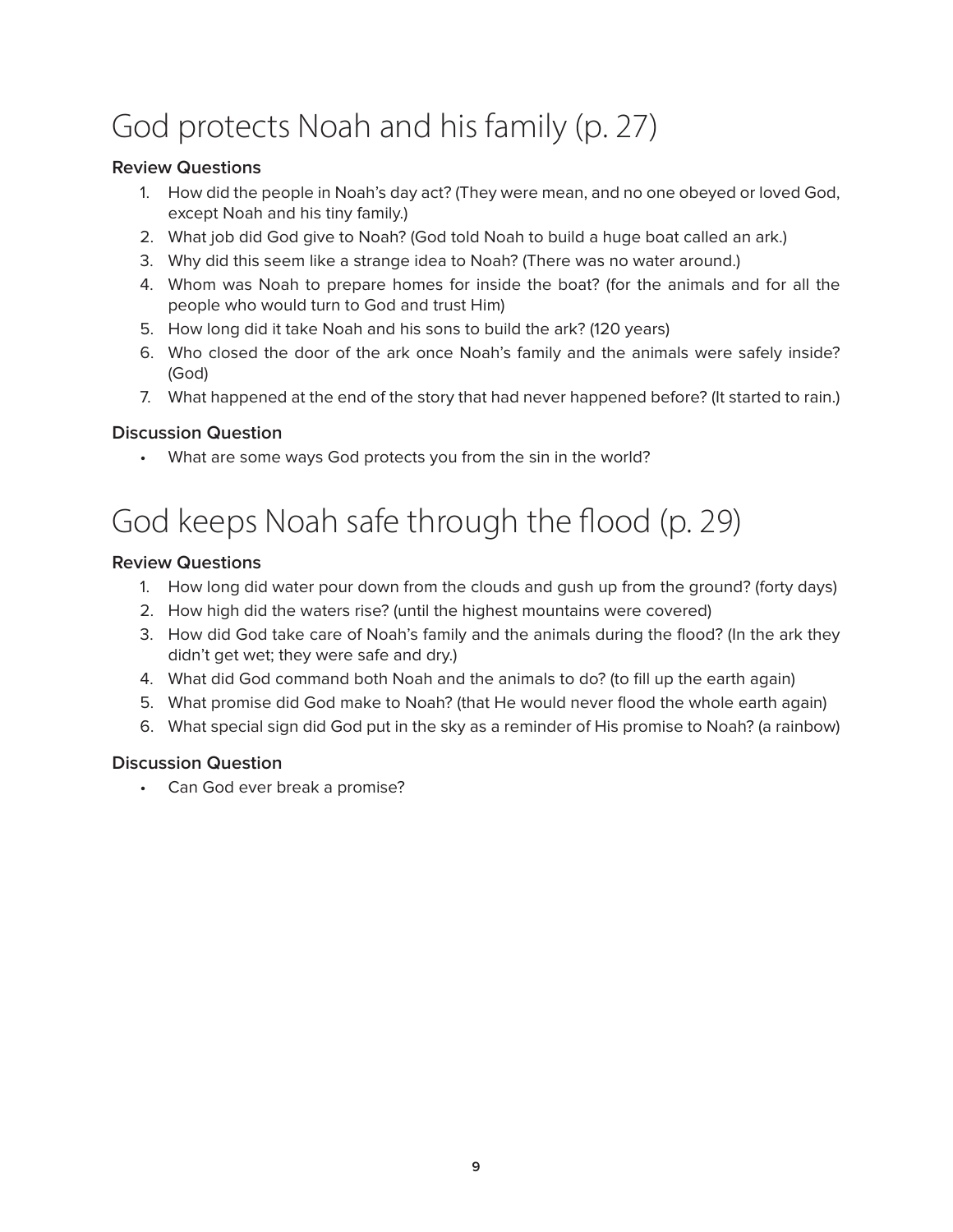# The Tower and the Promise

### **Scripture Memory—Romans 5:8 (Substitution)**

### **Target Truths**

- Sinners don't naturally seek or desire God's help.
- Sinners cannot mess up God's plan.
- Sinners are objects of God's love.

## **Review and Discussion Questions**

# The people begin building the Tower of Babel (p. 31)

#### **Review Questions**

- 1. Even though the flood removed wicked people from the earth, did it remove wickedness from people's hearts? (no)
- 2. What selfish plan did the people come up with? (They were going to make an amazing city with a super-tall tower right in the middle that reached all the way to heaven.)
- 3. Who was God talking to when He said, "Let us go down to look at their tower"? (He was talking to God the Son and God the Holy Spirit.)
- 4. How did the people's big and fancy tower look to God? (In God's eyes it was pretty tiny.)
- 5. What did the proud people who built the tower think about God? (They didn't think they needed God.)
- 6. How were the people not obeying God's command to fill the earth? (They wanted to stay together in one place.)
- 7. In what did the people trust? (They trusted in their own work to keep them safe.)

#### **Discussion Question**

• What are some things that people rely on rather than God?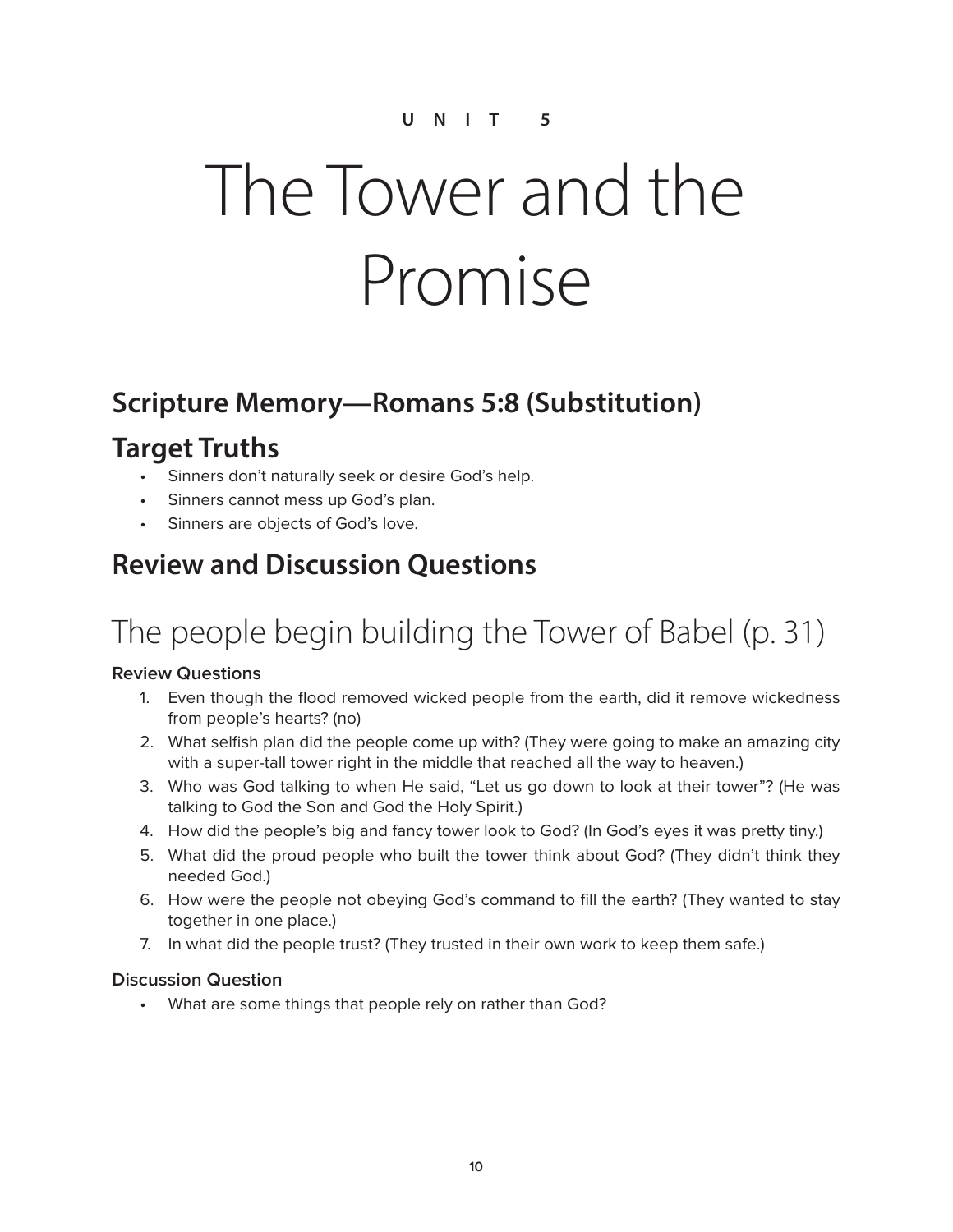# God stops the tower builders (p. 33)

### **Review Questions**

- 1. Instead of destroying the builders of the tower, what did God do? (He lovingly guided them to do what He wanted them to do—to fill up the whole earth.)
- 2. How did God powerfully stop the people's plans? (He mixed up their languages so they couldn't understand each other.)
- 3. Why did the people have to stop building? (because there was too much silliness and confusion)
- 4. How did the people end up obeying God's command? (They found other people who spoke the same language and moved away together.)

### **Discussion Question**

• What are some ways God can stop the sinful plans of men?

# God calls Abraham to follow Him (p. 35)

### **Review Questions**

- 1. What city did Abraham and his wife live in? (Ur)
- 2. Where did God command Abraham to go? (to leave Ur and go to another land)
- 3. How do you think Abraham might have felt about leaving the walled city of Ur, his home? (He may have been frightened to leave.)
- 4. If Abraham left the city of Ur, who would keep him safe? (God would keep him safe.)
- 5. What promises did God make to Abraham? (to give him children, to make him the father of a great nation, and to bless all the people of the world through his family)

### **Discussion Question**

• What does God calling Abraham reveal about God's love?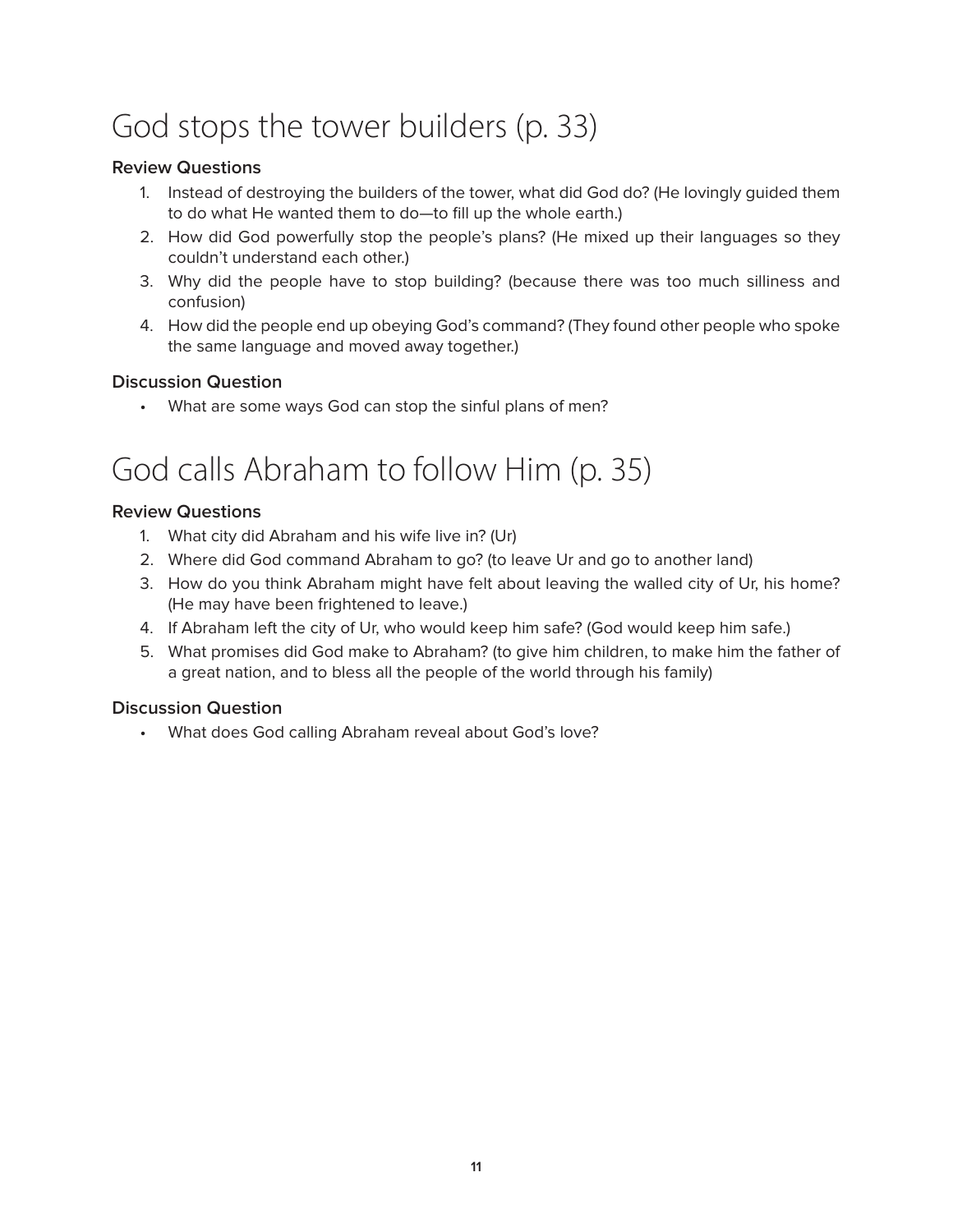# Isaac

### **Scripture Memory—Proverbs 22:9a (Giving)**

### **Target Truths**

- God gives good gifts to His children.
- God commands us to love Him more than His good gifts.
- God gave Jesus, His Son, as the best gift of all.

### **Review and Discussion Questions**

## God blesses Abraham (p. 37)

#### **Review Questions**

- 1. What promise had God made to Abraham and Sarah? (to give them a family)
- 2. How did God keep His promise? (He gave them a son, Isaac.)
- 3. How did Abraham show his love for God? (by offering sacrifices to Him)
- 4. What kinds of sacrifices did Abraham offer to God? (Often it was an animal from his flock, like a ram or sheep.)
- 5. What is a sacrifice? (giving back to God part of what has been given to you)

#### **Discussion Question**

• What are some of the good gifts God has given you?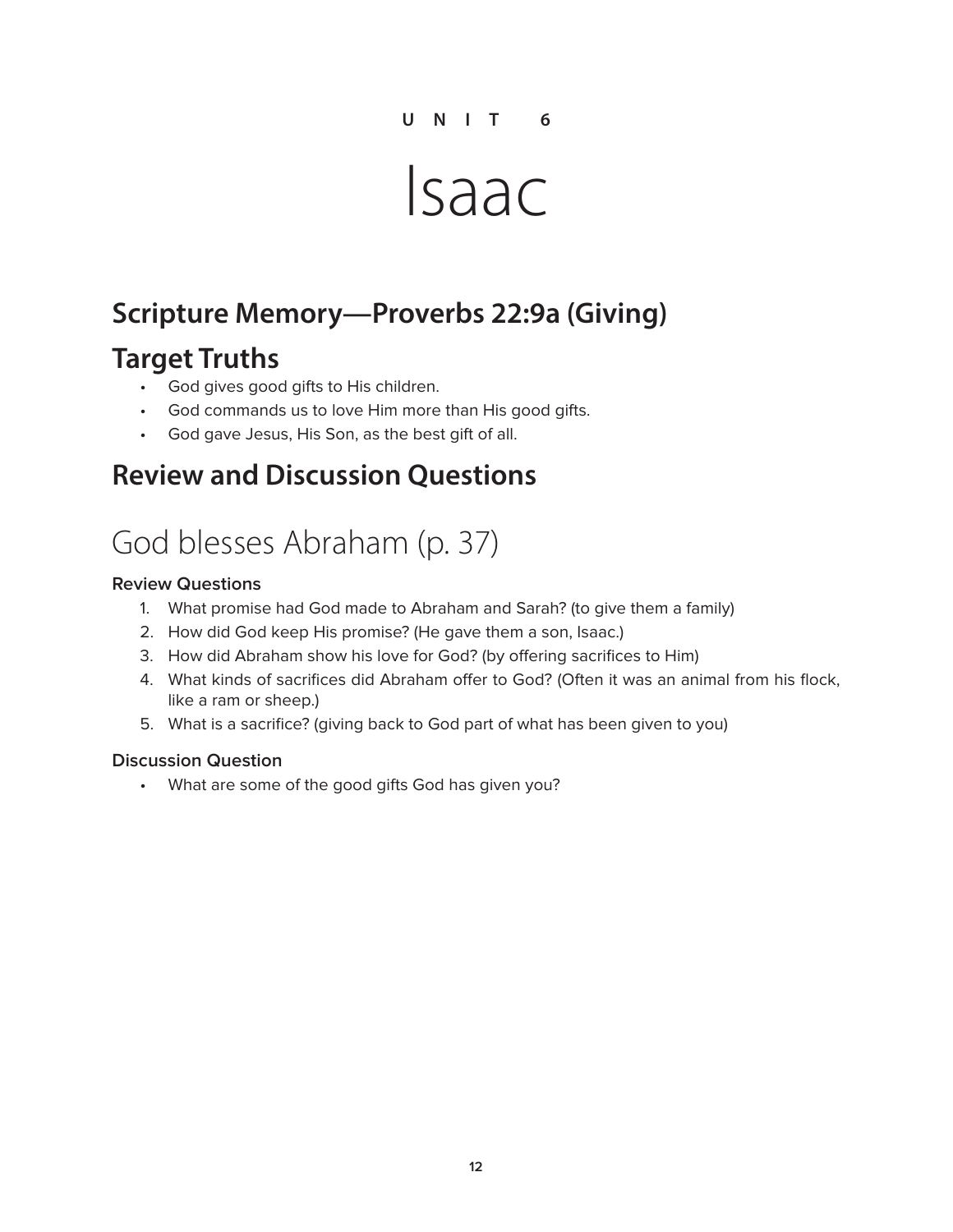# Abraham prepares to obey the Lord (p. 39)

### **Review Questions**

- 1. What was Abraham's favorite gift from God? (his son, Isaac)
- 2. What hard command did God give Abraham? (He asked Abraham to give Isaac back to Him as a sacrifice.)
- 3. What was God trying to test? (Abraham's love for Him)
- 4. Did Abraham obey God's command? (Yes, when the sun rose the next morning, Abraham and Isaac began their trip.)
- 5. What was the one thing that they needed for the sacrifice that they didn't bring with them? (the lamb)
- 6. Who did Abraham say would provide the lamb? (God)

### **Discussion Question**

• Is there anything God has given you that you love too much to give back to Him?

# God provides a sacrifice (p. 41)

### **Review Questions**

- 1. Who stopped Abraham from sacrificing Isaac? (God did when He called out, "Abraham, don't hurt the boy!")
- 2. How did God know that Abraham loved Him more than anything or anyone else? (because he was willing to sacrifice his only son)
- 3. What was stuck in the bushes? (a ram—the sacrifice God had provided)
- 4. Even though God had given Abraham a hard test, did He ever stop loving Abraham? (No, He never stopped loving Abraham.)
- 5. Who would God one day offer as a sacrifice to take the death that our sins deserve? (His own Son, the perfect Lamb)

### **Discussion Question**

• What is the greatest gift God has ever given?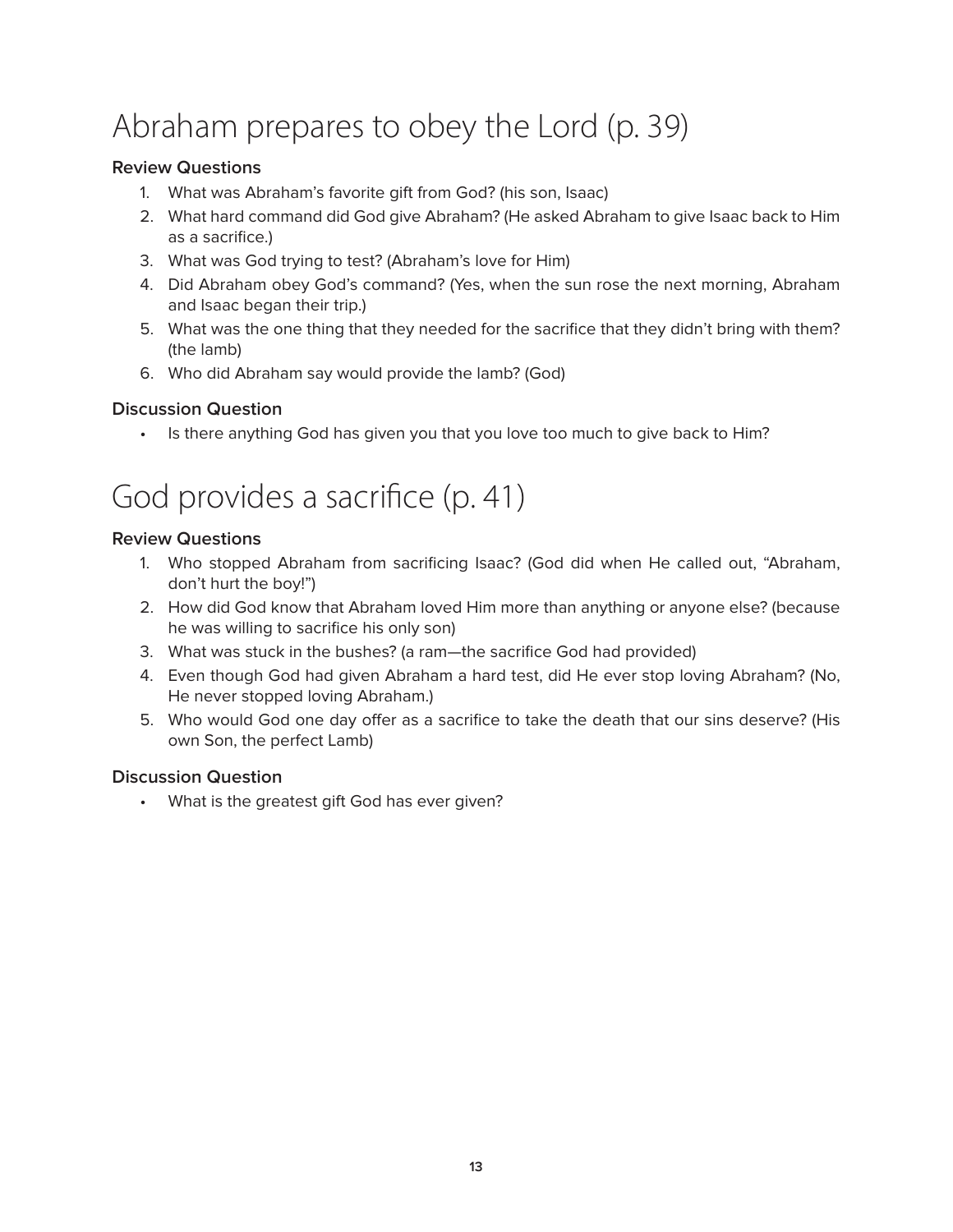# Jacob

## **Scripture Memory—Proverbs 13:15b (Consequences)**

### **Target Truths**

- You cannot trick God out of His loving plan.
- You cannot run away from God's love.
- You cannot do anything to earn God's love.

### **Review and Discussion Questions**

# Jacob tricks Esau (p. 43)

#### **Review Questions**

- 1. How did God show His love to Isaac? (He gave Isaac twin sons—Esau and Jacob.)
- 2. How were the twin brothers different? (Esau liked to hunt and work with his hands, and Jacob liked to stay close to home and think.)
- 3. When Esau returned home from a long hunt, what did he complain about? (He was so hungry that he thought he might die.)
- 4. What did Jacob use to trick Esau into giving up his spot as the family leader? (the pot of bubbling red bean soup)
- 5. Did Esau fall for Jacob's trick? (Yes, he was thinking only about what he needed right now.)
- 6. Did having a new title and becoming the family leader change Jacob's heart? (No, he was still Jacob the trickster.)

#### **Discussion Question**

• What are some ways people try to "trick" God into doing what they want?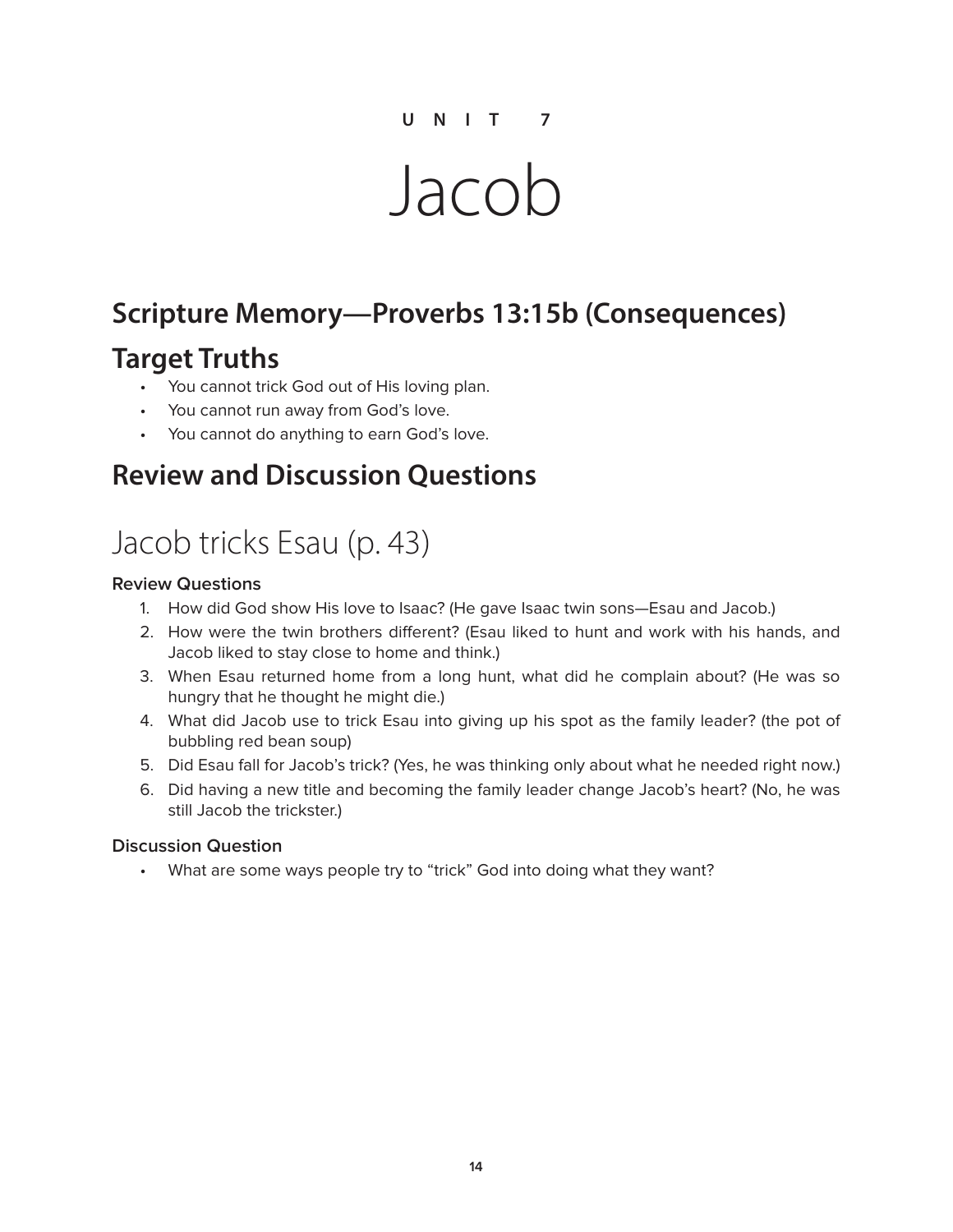# Jacob runs away from Esau (p. 45)

### **Review Questions**

- 1. Who else did Jacob trick besides Esau? (He tricked his father into giving him the family blessing instead of Esau.)
- 2. Why did Jacob run away from home? (Esau was so angry that he wanted to kill Jacob.)
- 3. How did God show His love to Jacob the trickster? (God gave Jacob many children and huge flocks and herds.)
- 4. What was Jacob worried about as he returned home? (He wondered if Esau was still angry with him and what Esau would do when they saw each other.)
- 5. After Jacob helped the last of his family cross the river, what unexpected thing happened to him? (A man came out of nowhere, tackled him to the ground, and fought with him all night.)
- 6. With whom did Jacob think he was wrestling? (Esau)

### **Discussion Question**

• Is there anywhere we can go where God is not still with us?

## God wrestles with Jacob (p. 47)

### **Review Questions**

- 1. When the man said, "Let Me go because the sun is coming up," what did Jacob do? (He held on with every bit of strength he had.)
- 2. What did Jacob say to the man? ("I will not let You go unless You promise to bless me.")
- 3. What did the man promise Jacob? ("I will always take care of you, Jacob. The promises I gave to Abraham and Isaac, I give to you.")
- 4. What was Jacob's new name? (Israel)
- 5. What did it mean? (prince with God)
- 6. Whom did Jacob realize he had really been wrestling with? (God Himself)
- 7. Was Esau still angry with Jacob when they met? (No, God had changed Esau's heart.)
- 8. Did God bless Jacob because he had been good? (No, God blessed Jacob because He is good.)

#### **Discussion Question**

• Why does God have to give His love freely?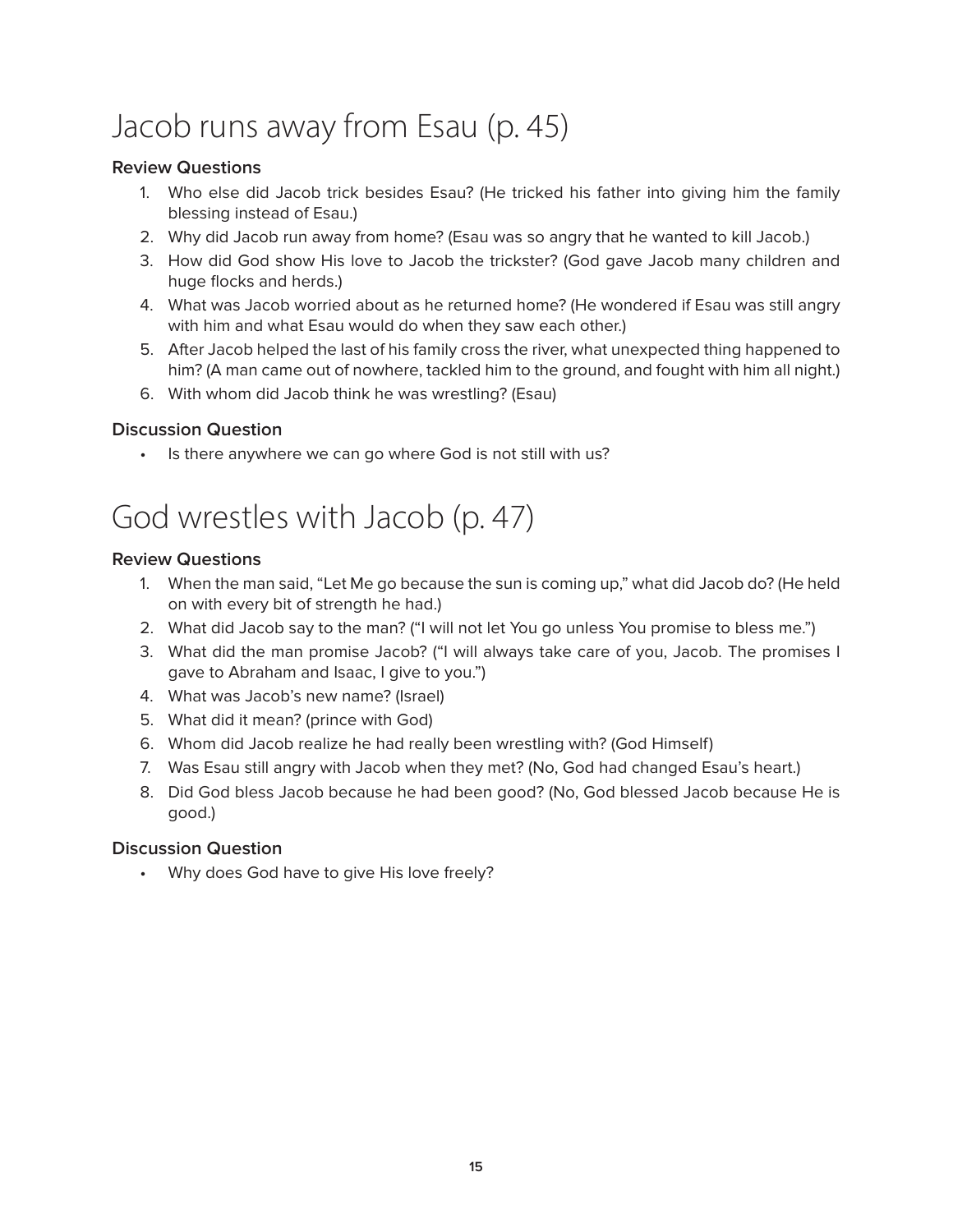# Joseph

### **Scripture Memory—Romans 8:28a (Sovereignty)**

### **Target Truths**

- God is in charge even when people do wrong.
- God is in charge of every detail in the world.
- God is in charge of His salvation plan.

### **Review and Discussion Questions**

# Joseph is hated by his brothers (p. 49)

#### **Review Questions**

- 1. Where did Jacob and his twelve sons live? (the land of Canaan, a land filled with wicked people)
- 2. Which of Jacob's sons loved God? (Joseph and Benjamin)
- 3. Why did the other brothers hate Joseph? (Jacob loved Joseph the most; Joseph was their father's favorite.)
- 4. How was Joseph's robe different from the robes his brothers wore? (It was beautiful and had been made just for him.)
- 5. What job did Jacob give Joseph? (to check on his brothers and find out how they were doing)
- 6. What did Joseph's brothers want to do to him? (to beat him up or kill him)

#### **Discussion Question**

• Can you think of anything bad that happened to you that God later used for good?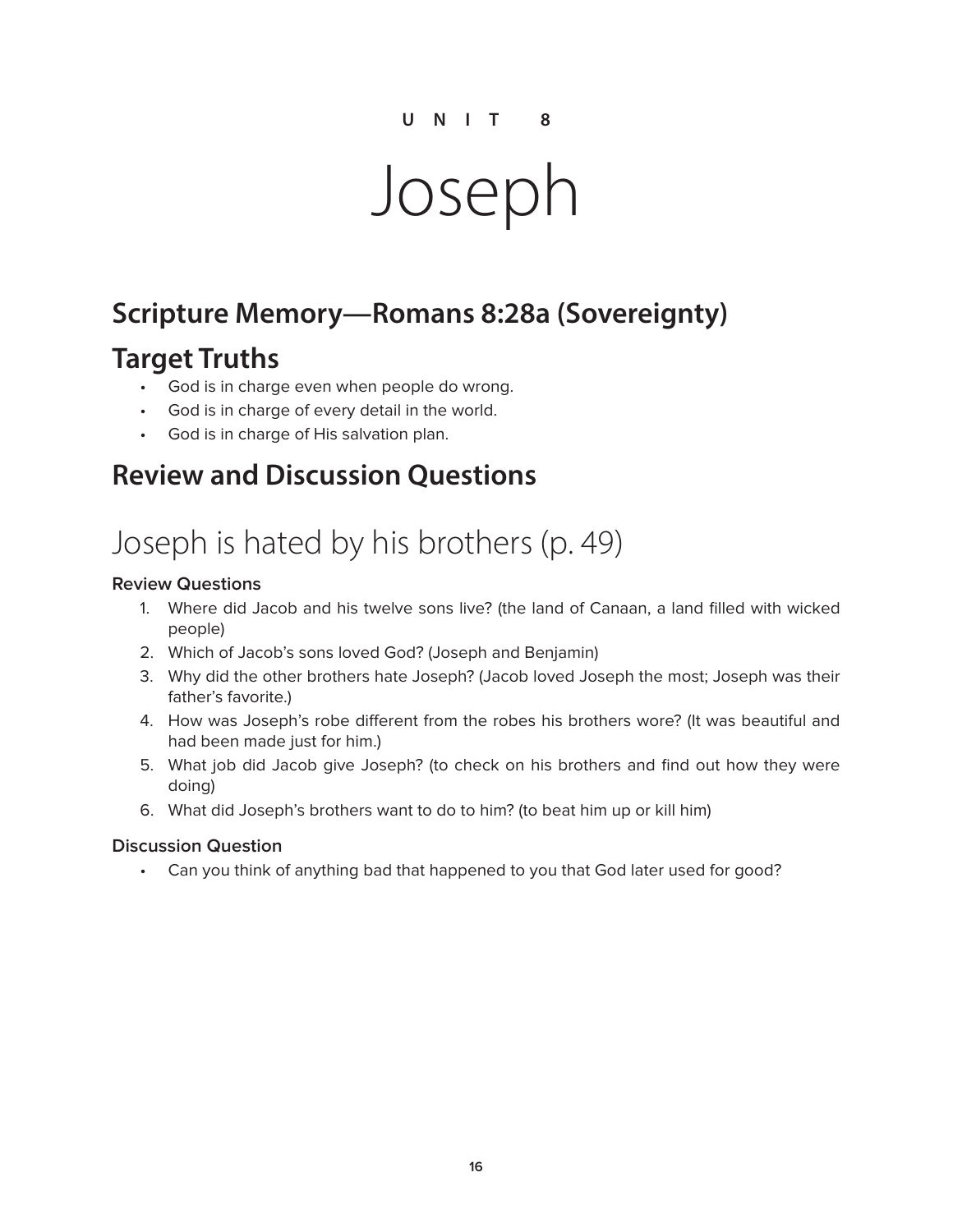# Joseph is sold as a slave (p. 51)

### **Review Questions**

- 1. After Joseph's brothers wrestled him to the ground and ripped off his special robe, what did they do with him? (They threw him in a deep pit.)
- 2. How did God protect Joseph in the pit? (Usually these pits were filled with water, but God had kept this one empty in order to protect Joseph.)
- 3. What new plan did the brothers come up with instead of killing Joseph? (They decided to sell him as a slave.)
- 4. Did the brothers think that they would see Joseph again? (No, they thought he was gone for good.)
- 5. Why were Jacob and his family running out of food? (There was a famine in the land of Canaan.)
- 6. What would happen if Jacob's family didn't do something soon? (They would all starve.)

### **Discussion Question**

• What are some areas of life where God is in control, even if we can't see Him working?

# Joseph meets his brothers in Egypt (p. 53)

#### **Review Questions**

- 1. Why did Jacob send his sons to Egypt? (He had heard that there was food in Egypt, so he sent his sons to bring some back for their family.)
- 2. Why were the brothers surprised to see Joseph? (They never expected to see him again.)
- 3. Was Joseph still a slave in Egypt? (No, he was now second-in-command.)
- 4. What were Joseph's brothers afraid of? (They were afraid that Joseph might be mean to them since they had once been mean to him.)
- 5. Why had God sent Joseph to Egypt? (to prepare food for his family and the whole nation of Egypt)
- 6. What family did God consider His own? (the Children of Israel)

#### **Discussion Question**

Is it true to say that God is working everything in the world together for the good of His people?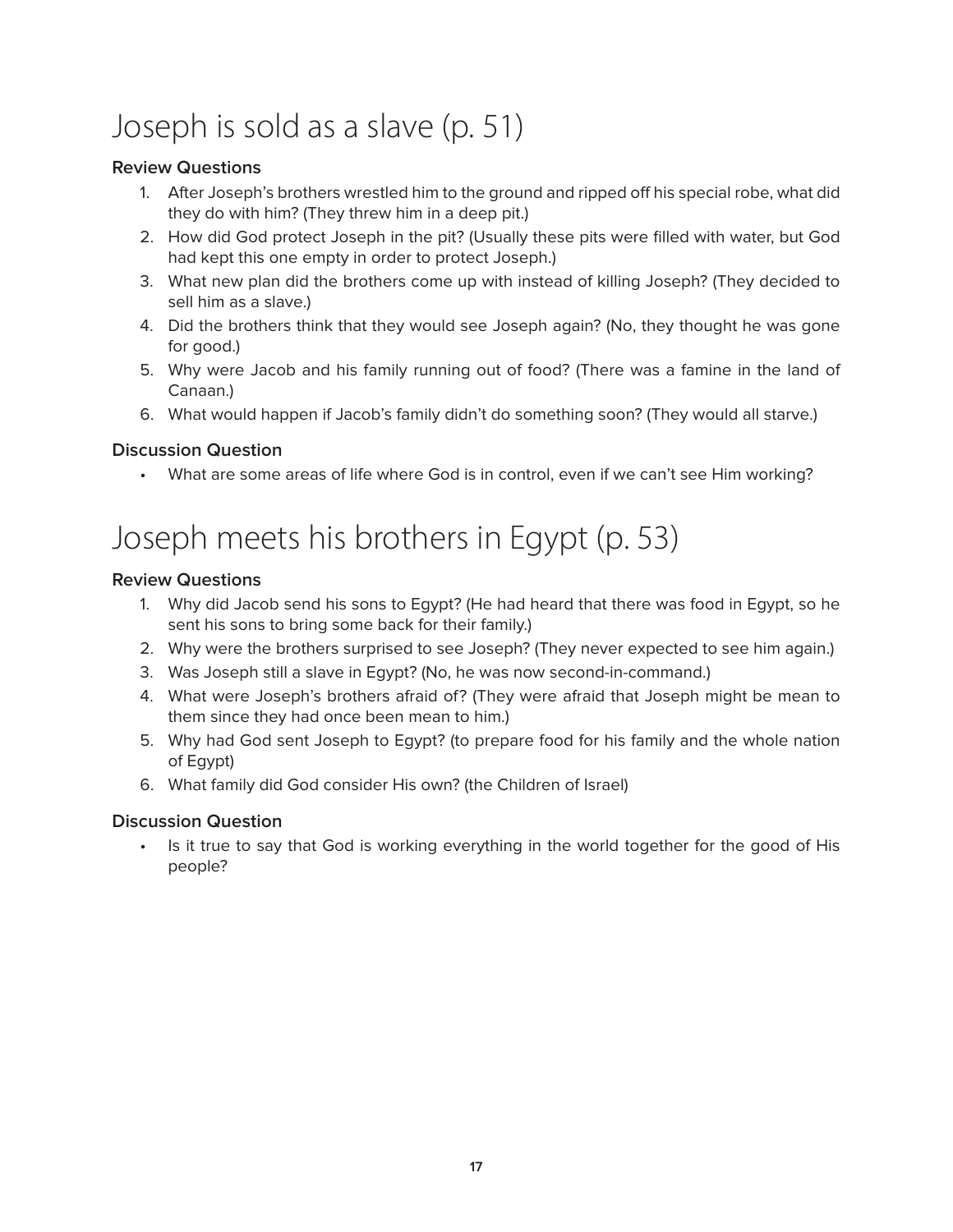# The Rescue

### **Scripture Memory—Proverbs 28:14b (Tenderheartedness)**

### **Target Truths**

- God never forgets His people.
- God fights to protect His people.
- God's rescue always succeeds.

### **Review and Discussion Questions**

# God sends Moses back to Egypt (p. 55)

### **Review Questions**

- 1. What was the new king worried about? (There were so many Israelites that he feared they would take over his country.)
- 2. What was the king's terrible idea? (to make the Israelites his slaves)
- 3. What different plan did God have? (to rescue His people)
- 4. Did God hear His people crying out for help? (Yes, He heard their cry, even though they thought He had forgotten them.)
- 5. Was God worried about the king's evil plan? (No, that little king was no problem for God.)
- 6. Whom had God chosen to help Him rescue the Israelites? (Moses)
- 7. Whose special help would Moses need for this job? (God's)

#### **Discussion Question**

• Can you think of a time when you felt like God had forgotten about you?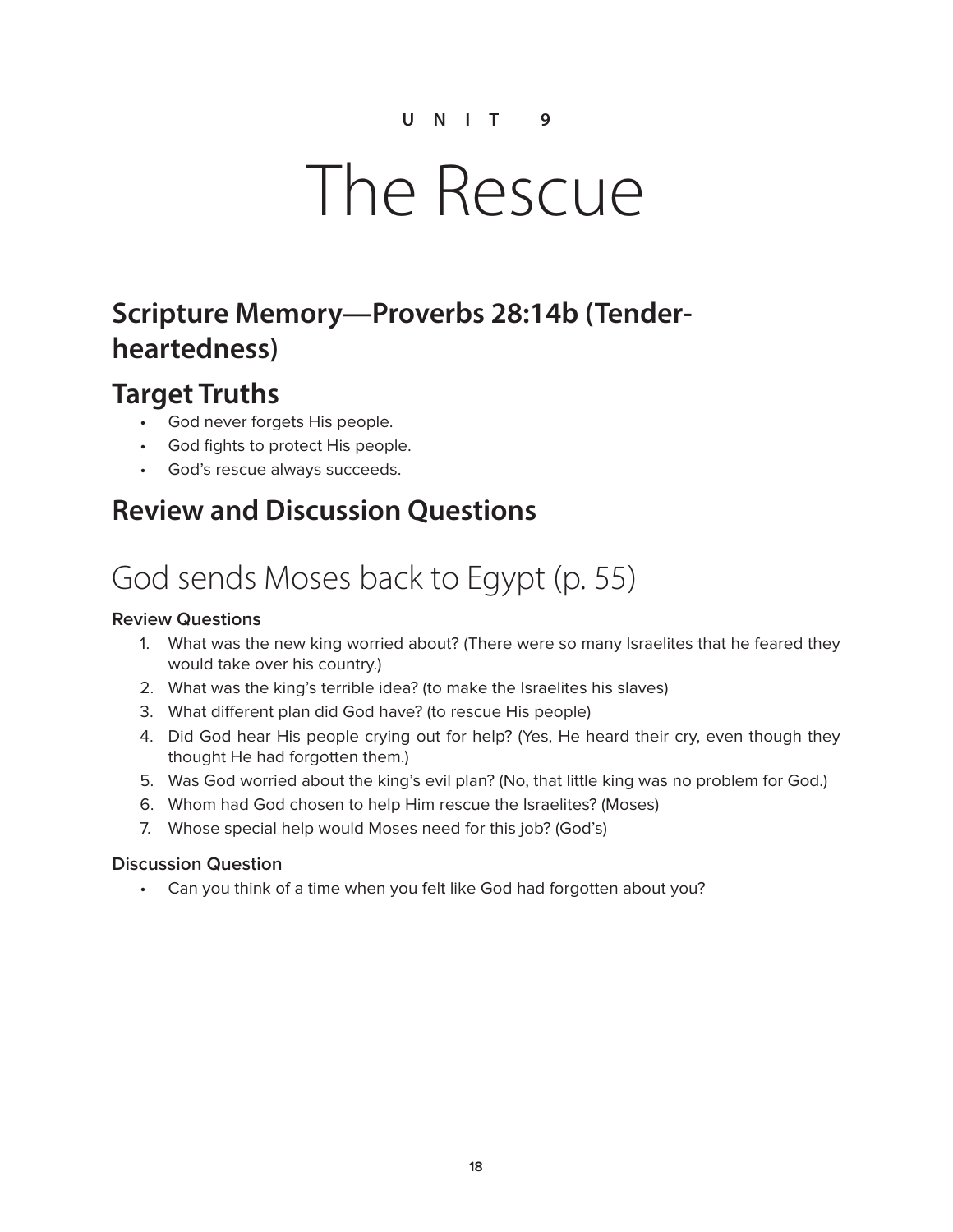# God sends the plagues on Egypt (p. 57)

### **Review Questions**

- 1. What message did God send to the king? ("The Israelite people don't belong to you. They're Mine. Let them go free so they can worship Me.")
- 2. What did the king say in return? (He laughed and said, "Those people are mine. Let this god try to take them away.")
- 3. How many plagues did God send to show His mighty power? (ten)
- 4. What did the king say after each plague? ("No way.")
- 5. Would God ever stop trying to rescue His people? (No, he would not quit until He had rescued them all.)

### **Discussion Question**

• What do the plagues of Egypt reveal about the power and love of God?

# God brings His people out of Egypt (p. 59)

### **Review Questions**

- 1. What did God say would happen to some of the king's people if he did not let God's people go free? (Some of them would die this very night.)
- 2. Did the king obey God's command? (No, many of the king's people died, even his oldest son.)
- 3. How did the king respond to the final battle? (He finally gave up and said, "You win. Your people may leave.")
- 4. Why did the king change his mind about letting the Israelites go? (He didn't want to lose all of his slaves; he thought they were his.)
- 5. What mighty miracle did God do when the Israelites were stuck between the king's army and the waters of the Red Sea? (He made a dry path for His people in the middle of the sea.)
- 6. What happened to the evil king and his army when they tried to cross on the same path? (God brought the water crashing down on them.)

### **Discussion Question**

• Is there anyone or anything strong enough to stop God from rescuing His people?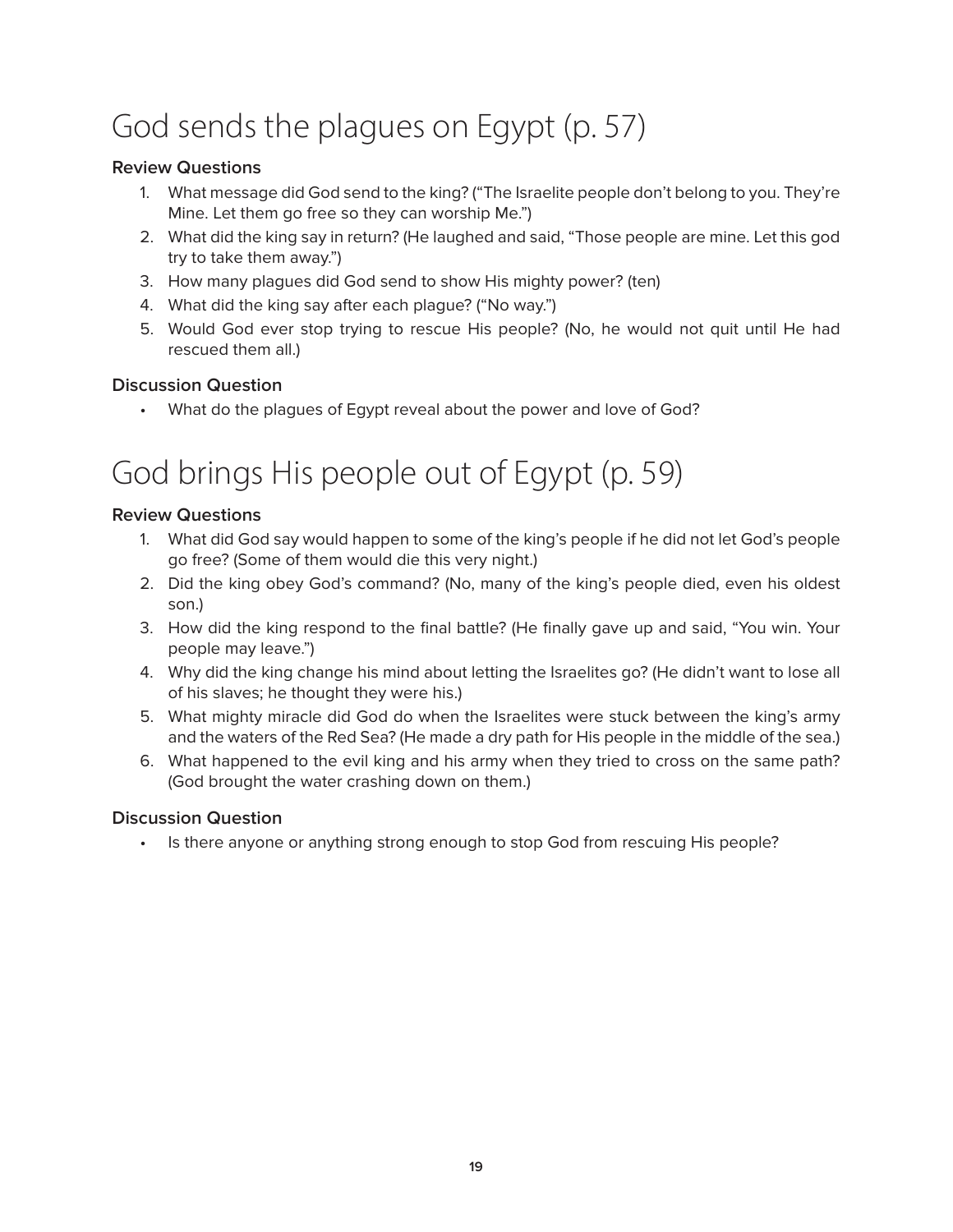# Mount Sinai

## **Scripture Memory—1 Peter 3:18a (Fellowship)**

### **Target Truths**

- God's holiness makes Him unapproachable by sinners.
- God forgives sin through a Sacrifice.
- Forgiven sinners can enjoy fellowship with God.

### **Review and Discussion Questions**

# God comes down on the top of Mount Sinai (p. 61)

### **Review Questions**

- 1. Why were the Children of Israel going to Mt. Sinai? (for a special meeting with their God)
- 2. What exciting message did God give to the people through Moses? (If the people obeyed God, He would make them His precious treasure, a nation that would be His forever.)
- 3. How did the people feel when they heard this? (They rejoiced and answered, "Everything God has said, we will do.")
- 4. Why did God tell the people not to come too close to the mountain where He was? (because He is a holy God, and they were sinful)
- 5. What happened when God came down onto the mountain? (The sky filled with thick, dark clouds. Lightning flashed and thunder rumbled through the air. The dark clouds settled on the mountain, and the ground began to shake and shudder. Fire and smoke poured onto the mountain, and the noise of a trumpet grew louder and louder.)
- 6. How did the people feel as they watched God come down so powerfully? (They trembled with fear and wondered how they could ever fellowship with a God like this.)

### **Discussion Question**

• What was the typical response of people in the Bible when God revealed Himself?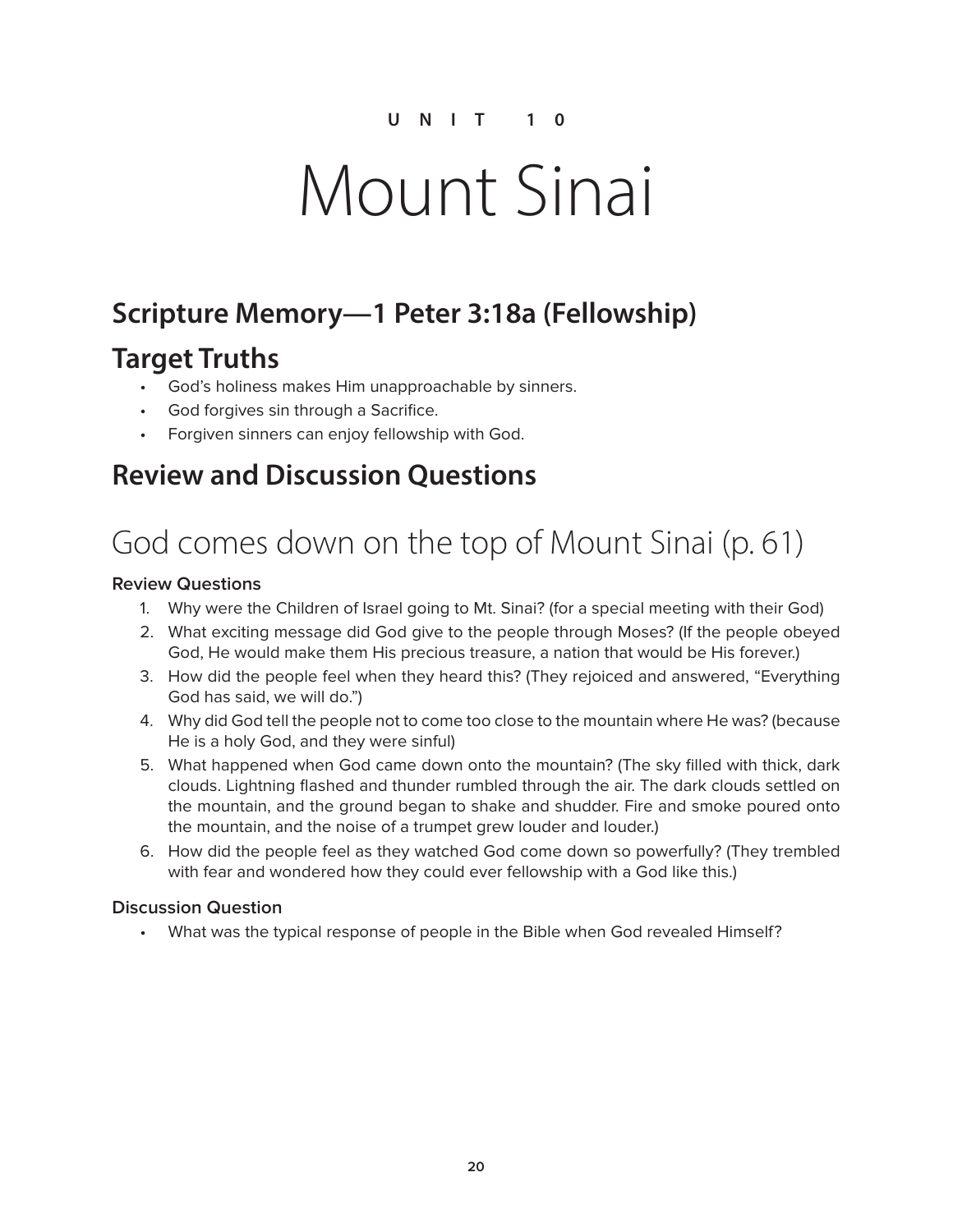# God gives the law and instructions for the Tabernacle (p. 63)

### **Review Questions**

- 1. What ten rules did God give His people to teach them how to live? (the Ten Commandments)
- 2. What was the first and most important commandment? (You shall have no other gods before Me.)
- 3. How did the Children of Israel feel about the many rules that God had given them? (They were afraid that they wouldn't be able to keep all of these rules.)
- 4. Was God worried about how to deal with the people's sin? (No, He had a plan.)
- 5. What was the Tabernacle? (a special tent where God would live among His people and where the people would bring sacrifices to God)
- 6. One day, whom would God send to be the perfect Sacrifice for His people? (Jesus, His own Son)

### **Discussion Question**

• Why is the First Commandment so important?

# God fellowships with His people (p. 65)

### **Review Questions**

- 1. How did the Children of Israel respond when Moses finished sharing what God had told him on the mountain? ("We will do all that the Lord has said.")
- 2. Why did Moses write all that God said in a book? (so the people would always remember the promise they had made to God and the promise God had made to them)
- 3. Why did the young men offer fellowship sacrifices to God? (They offered the sacrifices as a sign of their promise to obey God and be His people.)
- 4. Whom did God call up to the top of the mountain? (Moses and the other leaders)
- 5. When the leaders got to the top of the mountain, what had God prepared for them? (a feast to show that He would keep His promises to care for His people)

### **Discussion Question**

• How can you enjoy fellowship with God?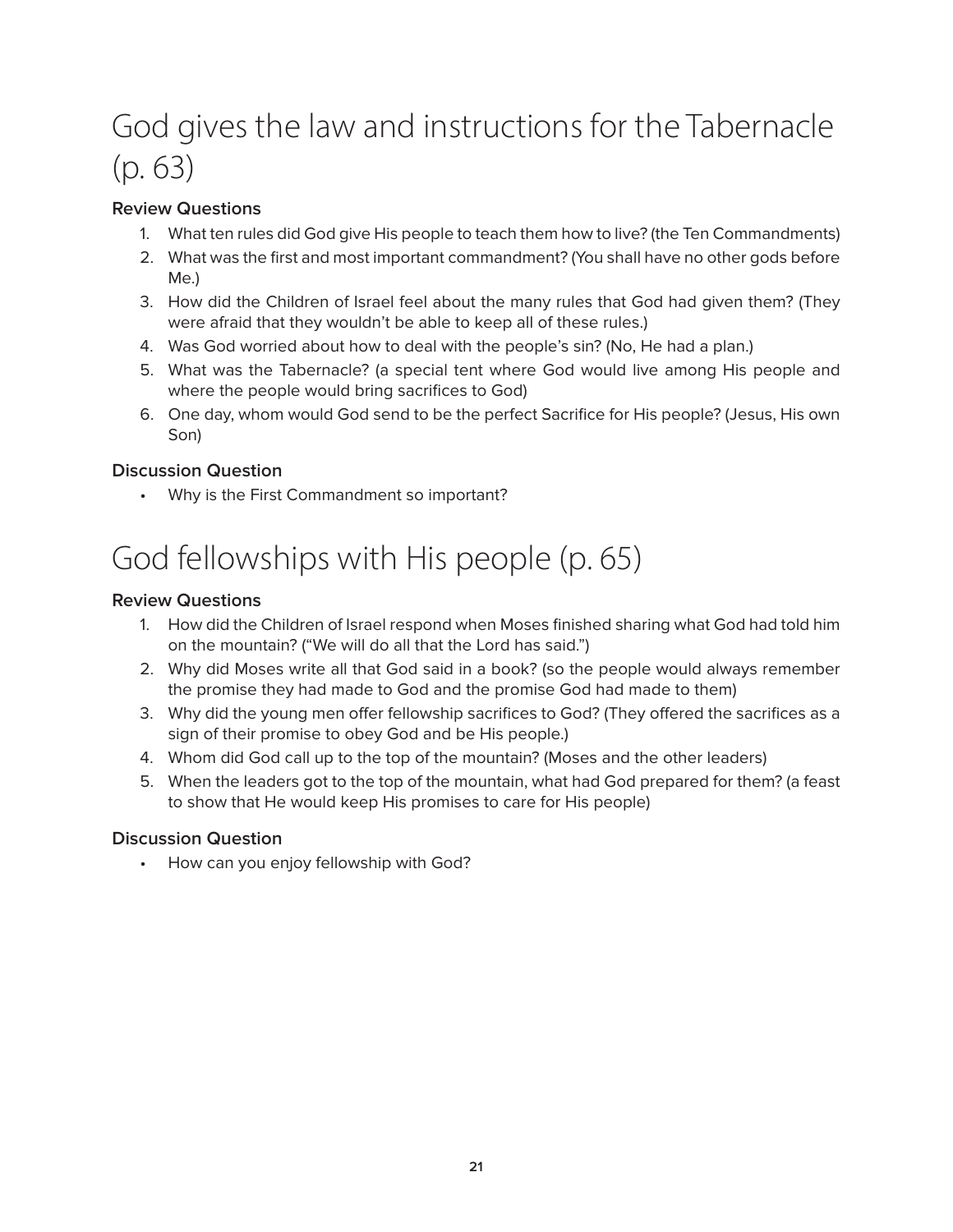# The Golden Calf

### **Scripture Memory—Exodus 20:3 (Worship)**

### **Target Truths**

- Only God is to be worshipped, not idols.
- God's people desperately need His presence.
- God loves to show mercy.

### **Review and Discussion Questions**

# Israel worships the golden calf (p. 67)

### **Review Questions**

- 1. Why did God call Moses up the mountain? (to give Moses the Ten Commandments and the instructions for making the Tabernacle)
- 2. What did the people want Aaron to do for them? (to make a statue of God so that they could see Him and have Him with them)
- 3. What did Aaron do? (He took their gold earrings and made a statue of a calf. Then he claimed it was the God who led them out of Egypt.)
- 4. Was that true? (No, the statue had not led them out of Egypt.)
- 5. How do you think God felt about what Aaron and the people had done? (Answers will vary.)
- 6. What happened when Moses saw how badly the people had broken God's rules? (He threw the stone tablets to the ground with a crash, shattering them into tiny pieces.)
- 7. What was their punishment? (Moses burned the statue, ground it to powder, mixed it with water, and made the people drink it. Many people also died because of their sin, for God sent a mighty plague.)

### **Discussion Question**

• What are some things that people worship in place of God?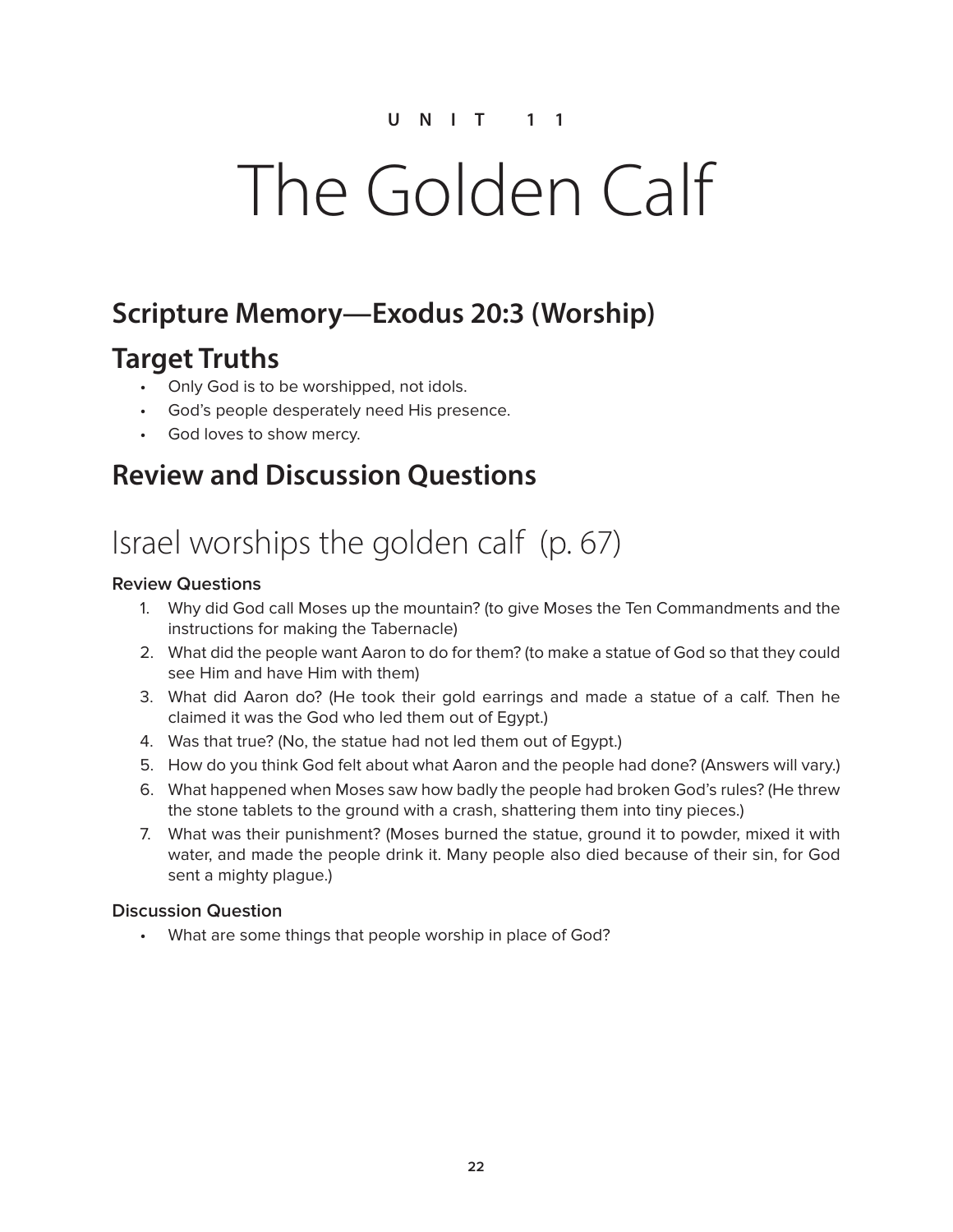# God is angry with His people (p. 69)

### **Review Questions**

- 1. Why was God angry with His people? (They had bowed to an idol instead of worshipping Him.)
- 2. Why couldn't Aaron offer sacrifices for the people's sin? (He had sinned too.)
- 3. Who was willing to give his life in place of the others? (Moses)
- 4. What did God say that broke the hearts of the people? (God said that He would not go with them.)
- 5. What made the Children of Israel different from all of the other nations? (God's presence is what made them His people.)
- 6. Why did God agree to go with the people? (He looked on Moses with favor and knew him by name.)

### **Discussion Question**

• How important is God's presence for His people?

# God shows Moses His glory (p. 71)

### **Review Questions**

- 1. What special request did Moses make to the Lord? (Moses said, "Please show me what You are like. Please show me Your glory.")
- 2. How did God protect Moses when He walked by in all His glory? (God covered the entrance of the cave with His hand so Moses could not see His face, for no one could see God's face and live.)
- 3. What are some of the things that the LORD showed Moses about Himself? (He is merciful and gracious, slow to anger, overflowing with love and faithfulness, forgiving, and just.)
- 4. When God removed His hand, what did Moses see? (the back of the Lord Himself)
- 5. What did God give to Moses? (another copy of the Ten Commandments)

### **Discussion Question**

• What does God's self-revelation to Moses tell you about God?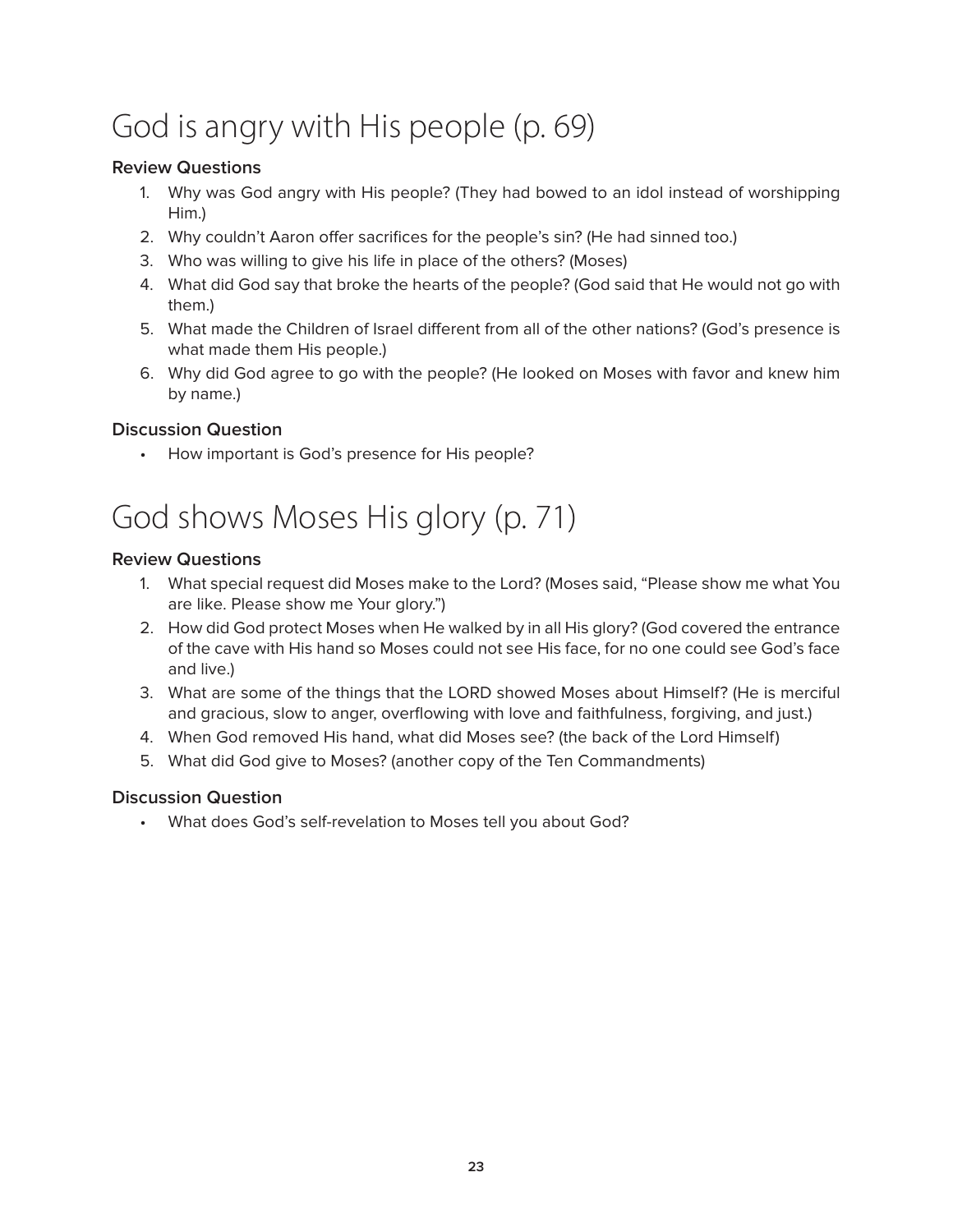# The Bronze Serpent

### **Scripture Memory—Proverbs 29:25b (Safety)**

### **Target Truths**

- God is more powerful than anything that may scare us.
- God takes care of His people—even when they sin.
- God forgives people who trust in His promises.

### **Review and Discussion Questions**

# The twelve spies discover giants in the Promised Land (p. 73)

#### **Review Questions**

- 1. How did God lead His people each day and night? (God was with them every day in a cloud and every night in a pillar of fire.)
- 2. How many men did the people choose to spy out the land of Canaan? (twelve)
- 3. When the spies returned, what did they all agree about? (The land was just as amazing as God said it would be.)
- 4. What did they not agree about? (Two of them were ready to move in, but the others were afraid of the giants living in the land.)
- 5. Why did the people want to choose a new leader to replace Moses? (They wanted someone who would take them back to Egypt—away from the giants.)
- 6. What two men stood up to the people, reminding them that God is bigger than any giant? (Joshua and Caleb)
- 7. What was the punishment for the people who did not believe that God could defeat some puny giants? (They would wander around the desert for forty years, and many would never enter the land that God had promised.)

#### **Discussion Question**

• What fears can you trust God to give you victory over?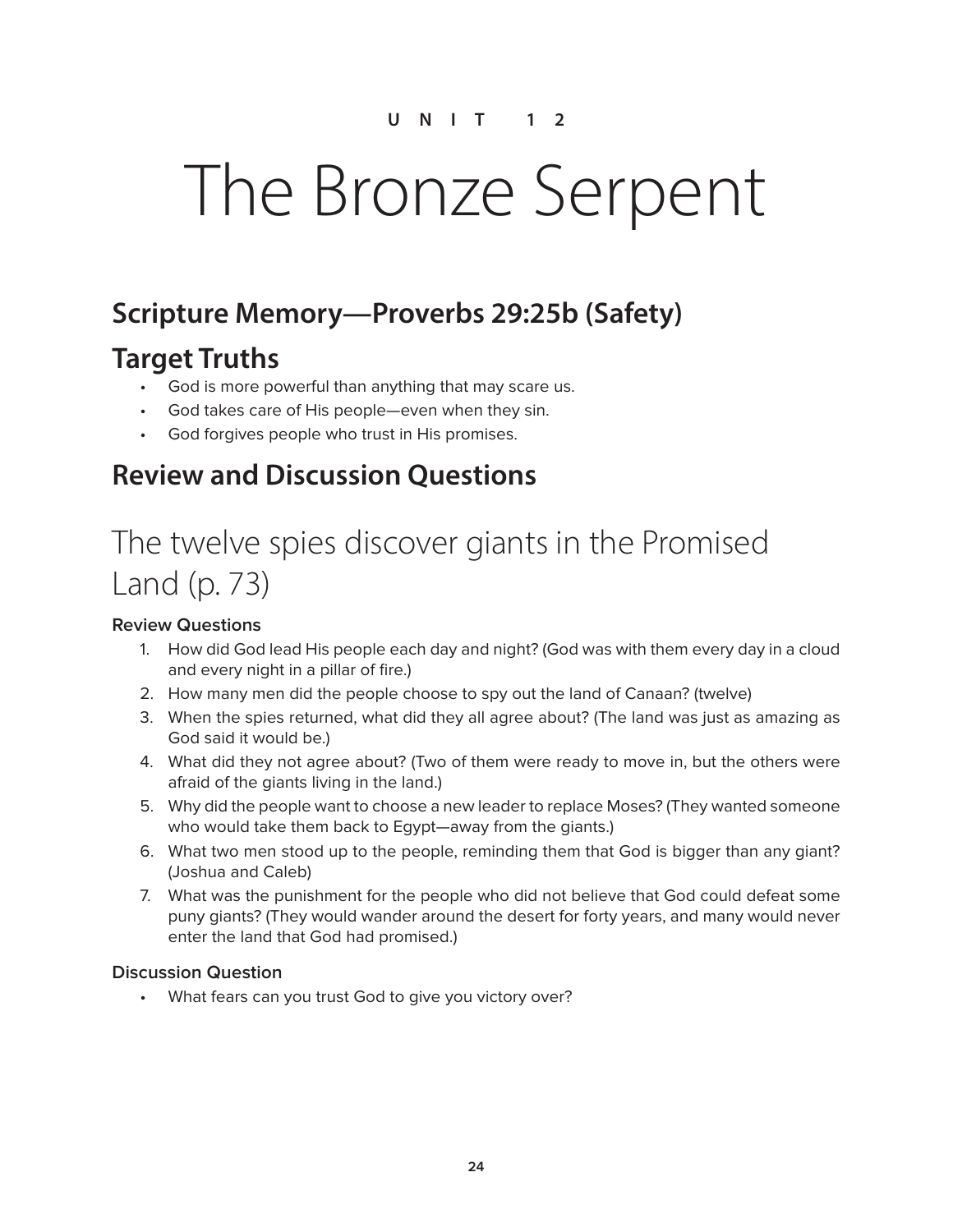# God gives His people water from a rock (p. 75)

### **Review Questions**

- 1. Even while wandering in the desert, how did God show love to His people? (He took care of them and sent them food from heaven every day.)
- 2. What did the manna from heaven look and taste like? (It looked like little white wafers and tasted like fresh cakes made with honey.)
- 3. What did the Children of Israel complain to Moses about? (They were in a place with no water to drink. They wished they were still in Egypt.)
- 4. When Moses prayed to the Lord for help, what did the Lord tell Moses to do? (The Lord answered, "Take your staff in your hand, gather the people together, and, in front of them, speak to the rock. I will make water come out for all to drink.")
- 5. How did Moses disobey God? (Instead of speaking to the rock as God had said, Moses took his staff and hit the rock.)
- 6. What was Moses' punishment for his disobedience? (He would not be allowed to enter the Promised Land.)
- 7. How did God show kindness to Moses and the people who had complained? (He still gave them water out of the rock.)

### **Discussion Question**

• Can you commit any sin that will make God stop loving you?

## God gives poisonous snakes and the bronze serpent (p. 77)

### **Review Questions**

- 1. What were the Children of Israel complaining about? (They grumbled about not having food and water. They were tired of eating manna, and they wondered why God had brought them into the desert.)
- 2. What surprising thing did God do because of their complaining? (He sent poisonous snakes into their camp.)
- 3. Who did the people run to for help? (They ran to Moses and cried, "We have sinned because we grumbled against you and God. Please pray that God will take away these snakes.")
- 4. What did God do instead of taking the snakes away? (He told Moses to make a snake out of metal and to put it on top of a pole so everyone could see it. God promised that anyone who looked at the snake would live.)
- 5. How were the people saved? (by believing what God promised)

#### **Discussion Question**

• What are some of God's promise that you can trust today?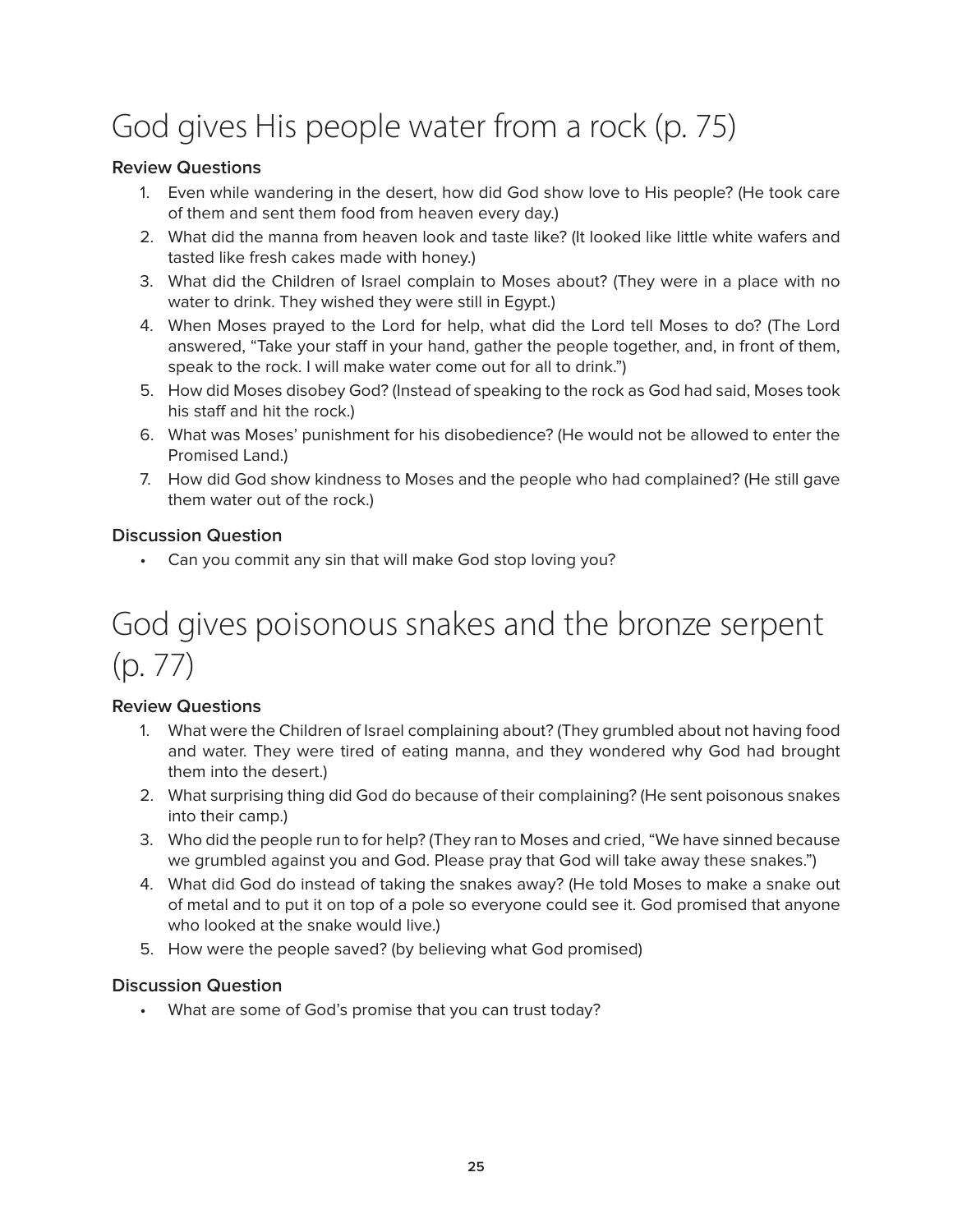# The Conquest

### **Scripture Memory—Ephesians 2:8 (Grace)**

### **Target Truths**

- God doesn't need our help to accomplish His work.
- God wants us to trust and obey Him.
- God alone is powerful to save us.

### **Review and Discussion Questions**

# God's people prepare to attack Jericho (p. 79)

### **Review Questions**

- 1. How many years did the Children of Israel wander in the desert? (forty years)
- 2. Who was the new leader of Israel? (Joshua)
- 3. What was it time for the people to do? (to enter the land that God had promised)
- 4. How much of the land would be theirs? (All the ground that they walked on would be theirs.)
- 5. What did the two spies say about the land when they returned from their secret mission? ("God has prepared everything and has given us the whole land. All the people—even the giants—are scared to death of us!")
- 6. How was this time different from the last time spies were sent into Canaan? (The first time, most of the people were afraid of the giants, but this time, the giants were afraid of them.)
- 7. What did the people think about God's plan to defeat the city of Jericho? (It seemed like a strange plan.)

#### **Discussion Question**

• Can you think of a time God helped you do something that you could not have done on your own?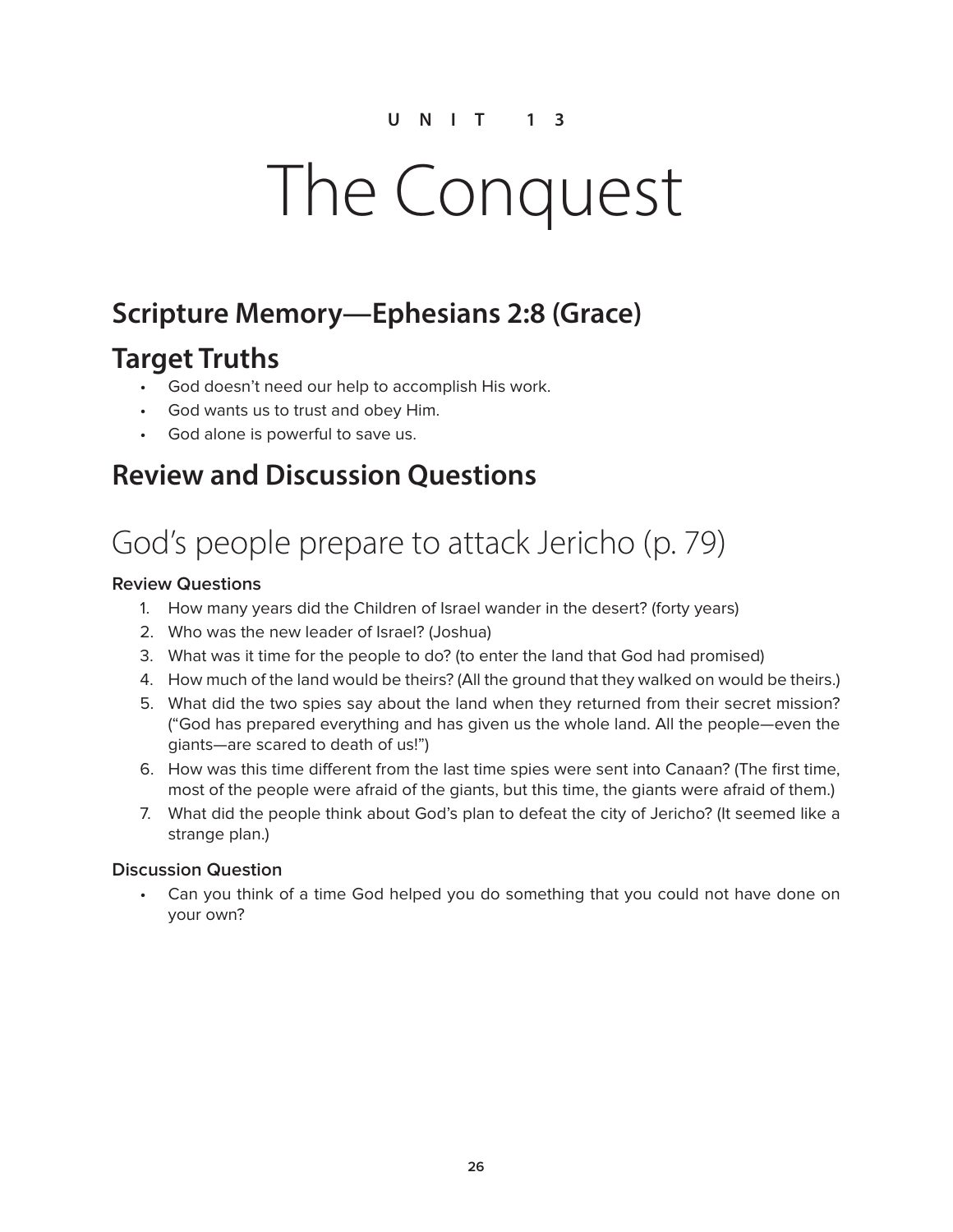# Joshua leads the attack on Jericho (p. 81)

### **Review Questions**

- 1. Why did the people of Jericho think this battle was strange? (The Israelites didn't talk or fight; they just walked around the city.)
- 2. What were the Israelites to do for the first six days? (They were to walk around the city one time each day.)
- 3. What were they to do on the seventh day? (They were to walk around the city seven times. When they stopped, they were to blow their horns and shout.)
- 4. What did God do next? (God shook the ground and tore the walls of Jericho all the way down.)
- 5. Who gave the Israelites victory over their enemies? (God gave them the mighty city of Jericho.)

### **Discussion Question**

• What are some commands in the Bible that don't make sense to you where you simply have to trust God?

# Gideon fights against the Midianites (p. 83)

### **Review Questions**

- 1. Why did God send the enemy nation of Midian to attack the Israelites? (to bring them back to Himself; to stop them from worshipping idols)
- 2. Why did the Israelites call out to God for help? (The Midianites were stealing all of their money and food.)
- 3. How did God answer their prayers? (by sending them a man named Gideon to help them fight against Midian)
- 4. What did God say was wrong with the first army that Gideon gathered for battle? (It was too big.)
- 5. How many soldiers did God want in Gideon's army? (only 300, a much smaller number than 32,000)
- 6. What was God's plan for battle? (They were to circle around the Midianite camp, blow their horns, smash their pots, hold their torches high, and shout, "For the Lord and for Gideon!")
- 7. What did the Midianites think was happening? (They thought a huge army was attacking them, and they started fighting one another.)
- 8. Who rescued the Israelites from the Midianites? (God rescued them Himself.)

#### **Discussion Question**

• Why do you think God wanted to defeat the Midianites with only 300 men?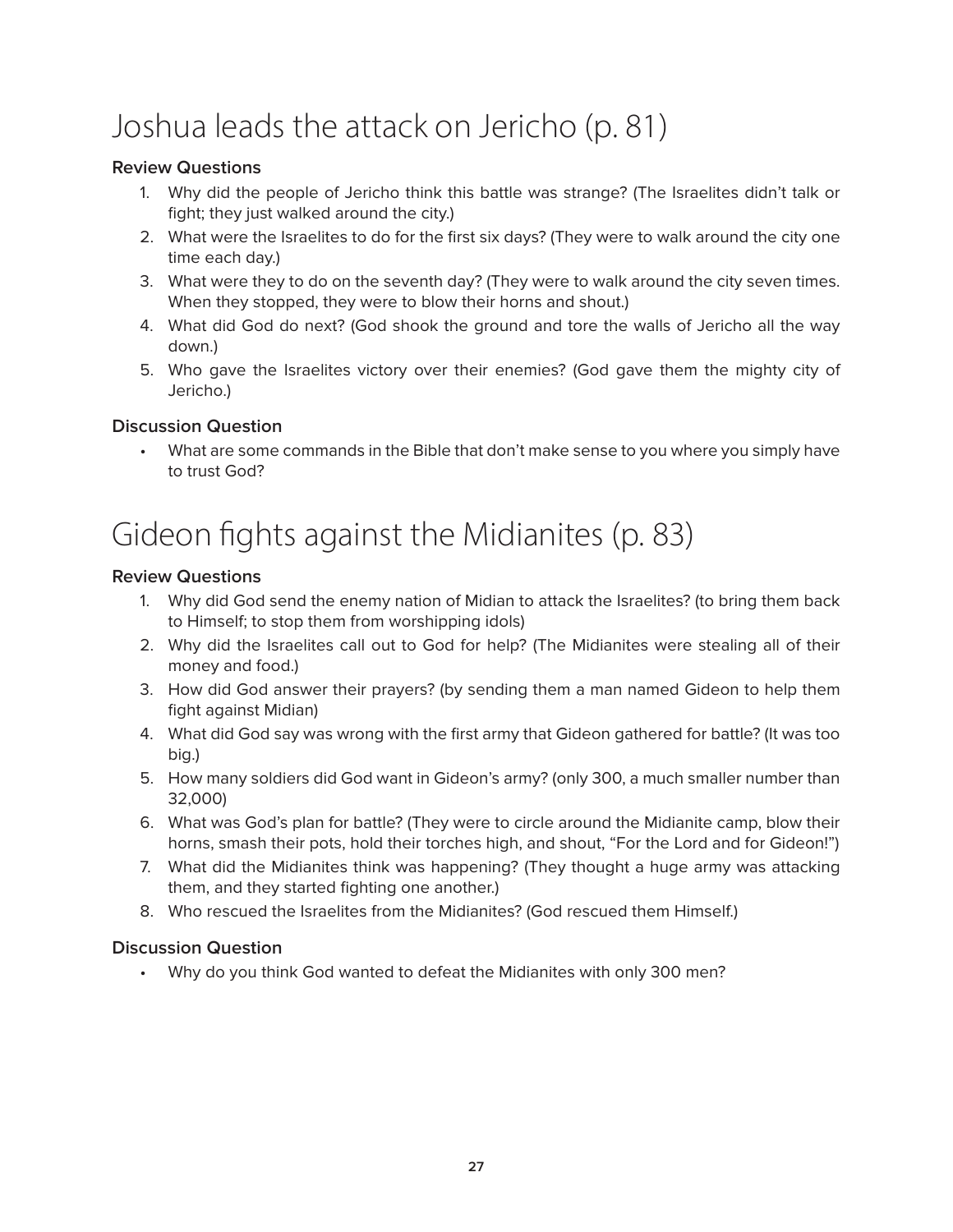# David

## **Scripture Memory—Psalm 143:9 (Rescue)**

### **Target Truths**

- God's people must be rescued by Him.
- God prepares rescuers for His people.
- God fights to rescue His people.

### **Review and Discussion Questions**

# Goliath challenges Israel's army (p. 85)

#### **Review Questions**

- 1. What were the Israelites complaining about at the beginning of the story? (They wanted a king like other nations to help them defeat their enemies.)
- 2. What was Goliath like? (He was the biggest, meanest, scariest giant you could imagine. No one messed with him.)
- 3. What deal did Goliath try to make with the Israelites? (He said, "If your man wins, we will serve your king. But if I win, you will serve our king!")
- 4. Who stepped forward to fight Goliath? (No one. Even King Saul, the tallest man in God's army, was too scared to fight.)
- 5. What important thing had the people forgotten about God? (He was strong enough to defeat any of their enemies—no matter how big or small.)

#### **Discussion Question**

• What are some "enemies" you face that you must trust God to defeat?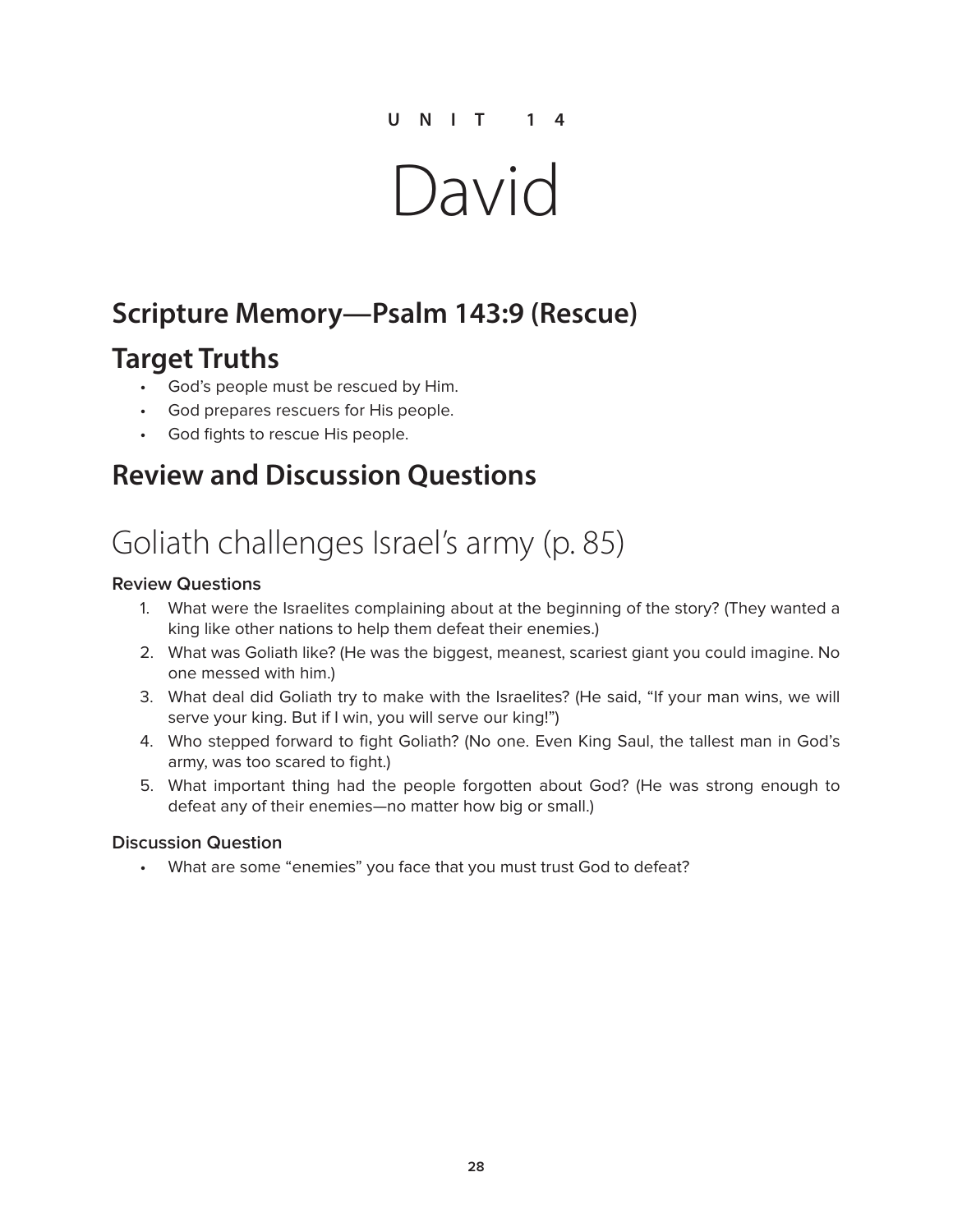# David gets ready to fight Goliath (p. 87)

### **Review Questions**

- 1. Why did David come to the battlefield? (to visit his older brothers and bring them some food)
- 2. What did David hear Goliath shouting? ("Are you still too scared to fight me! I defy you and your God!")
- 3. What did David say to his brothers? ("Who is going to fight this giant? Who's going to teach him a lesson?")
- 4. Why did David's brothers laugh at him when he said that he would fight the giant? (because he was only a boy and was not a soldier)
- 5. What made David believe that God could defeat the giant? (God had helped him kill a lion and a bear.)

### **Discussion Question**

• What are some struggles God has allowed in your life that may be preparing you to serve Him in the future?

## David defeats Goliath (p. 89)

#### **Review Questions**

- 1. What did David take with him as he walked toward the giant? (a shepherd's stick, a sling, and five smooth stones)
- 2. What did Goliath say when he saw young David coming to fight him? ("Are you joking with me? What do you think I am? A dog? Do you think you can hurt me with a stick?")
- 3. How could David tell that Goliath was a mighty warrior? (by his thick shield, gigantic spear, and special armor)
- 4. In whose name did David come? ("You fight me with spear and sword, but I come in the name of the LORD Almighty!")
- 5. Where did David's rock hit Goliath? (It was a direct hit to the giant's forehead—the only part of his body that wasn't protected.)
- 6. Who did this battle belong to? (God)

### **Discussion Question**

• What can David's answer to Goliath teach you about how you should face difficulties in your life?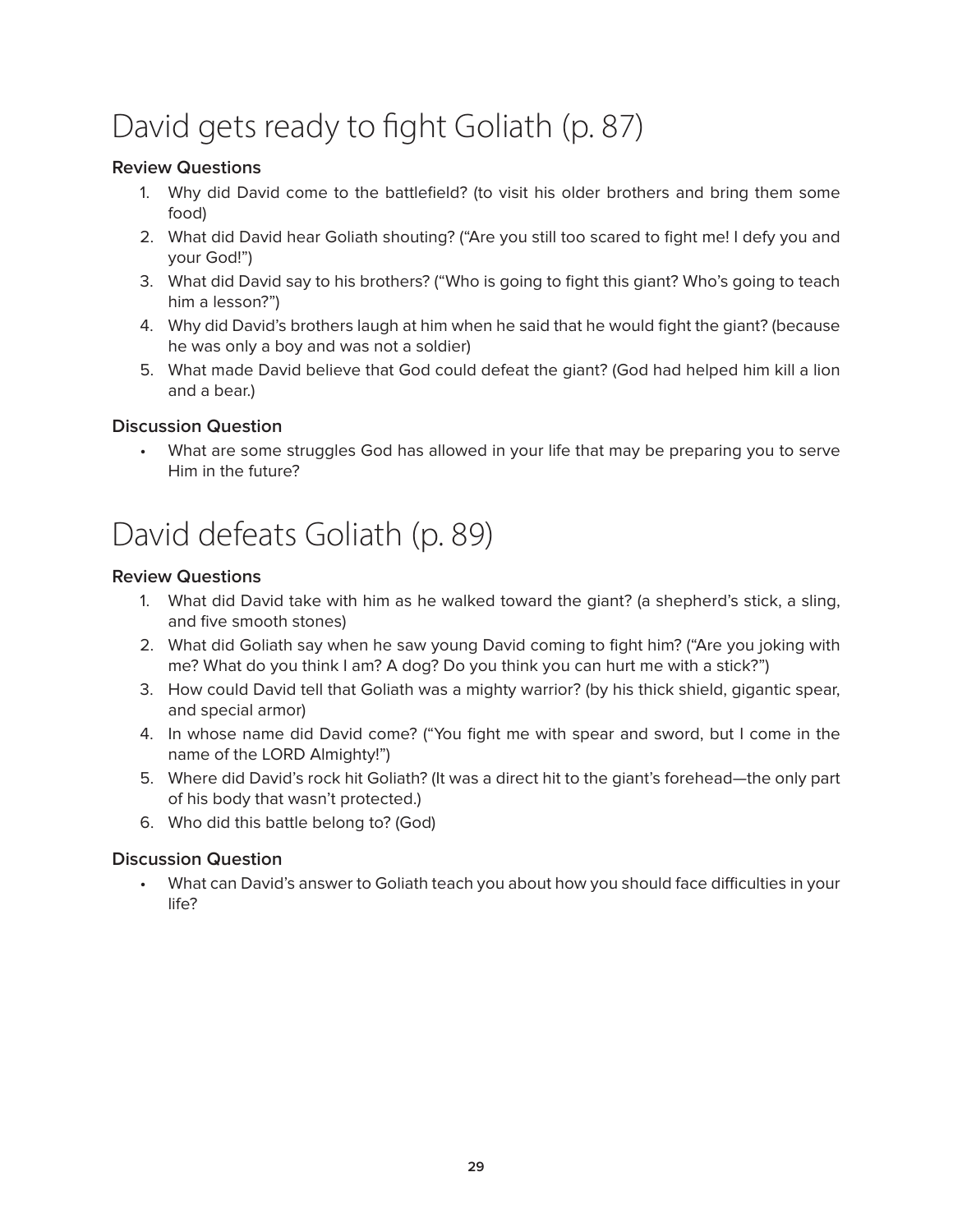# Solomon

### **Scripture Memory—Matthew 5:14a (Light)**

### **Target Truths**

- God's promises are undeserved.
- God provides the humble with wisdom.
- God keeps His Word to bless all the nations of the world.

### **Review and Discussion Questions**

# God gives the kingdom to David's family (p. 91)

#### **Review Questions**

- 1. What had God done for David during his life? (He took David from shepherding sheep to ruling His people. He had been with David and had helped him defeat the enemies who still lived in his land.)
- 2. What special promise did God make to David? ("I give you My word that one of your descendants will be king over My people, and I will be a Father to him. I will never take the kingdom from your son because I will always love him.")
- 3. What did David thank God for as he prayed? (for loving him, making him a king, promising the kingdom to his family forever, and blessing the nations of the world through his family)
- 4. What did David say about God's character? (He is sovereign and great. There is no one like Him, and His name is to be magnified forever.)
- 5. Who became the next king of God's people? (Solomon, David's son)

#### **Discussion Question**

• What are some undeserved blessings that has God given you?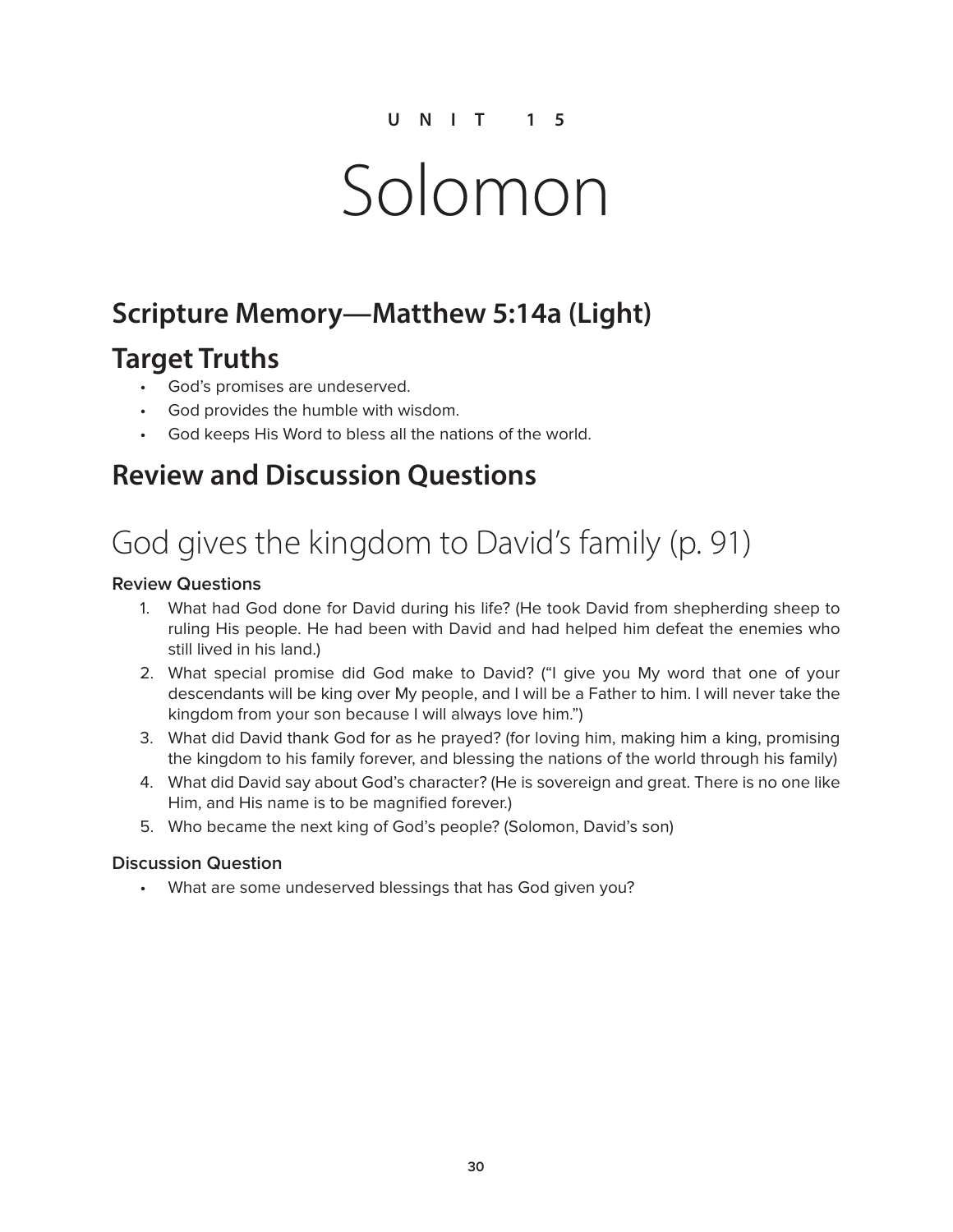# God gives Solomon great wisdom (p. 93)

### **Review Questions**

- 1. Did God keep His promise to make David's son king? (Yes, God loved Solomon and made him king after his father, David, just as He had said.)
- 2. What did God say to Solomon in a dream? ("Ask for whatever you want, Solomon, and I will give it to you.")
- 3. What did Solomon ask for? (wisdom in how to lead the people and help to know the difference between right and wrong)
- 4. Was God pleased with Solomon's request? (God was so pleased that not only did He give Solomon wisdom, He also gave Solomon other gifts—riches, honor, and peace with his enemies.)
- 5. What did Solomon use these gifts to build? (the Temple, a magnificent building covered in gold, where the people could come and worship their God)
- 6. What did Solomon see when he looked out of his palace? (a long line of camels marching into the city from the far away land of Sheba)

### **Discussion Question**

• What are some gifts God has given you, and how can you use them to praise God's name?

# Solomon brings blessing to the Queen of Sheba (p. 95)

#### **Review Questions**

- 1. Why had the Queen of Sheba come to Jerusalem? (She had heard about Solomon's great wisdom and mighty kingdom and had come to him with many hard questions.)
- 2. Were any of the questions too hard for Solomon to answer? (No matter what the queen asked, nothing was too hard for Solomon to explain to her.)
- 3. When the queen was amazed by everything she saw, whom did she praise? (She said, "Praise be to the LORD your God.")
- 4. What kinds of gifts did the Queen of Sheba give to Solomon? (spices, jewels, and gold)
- 5. How did Solomon bless the queen? (He gave her any treasure that she wanted.)
- 6. What promise was God keeping through Solomon? (He had promised to bless all of the nations of the world through Israel. His people were so wealthy that their blessings began to overflow to others.)

### **Discussion Question**

• Does God still want His people to be a blessing to others?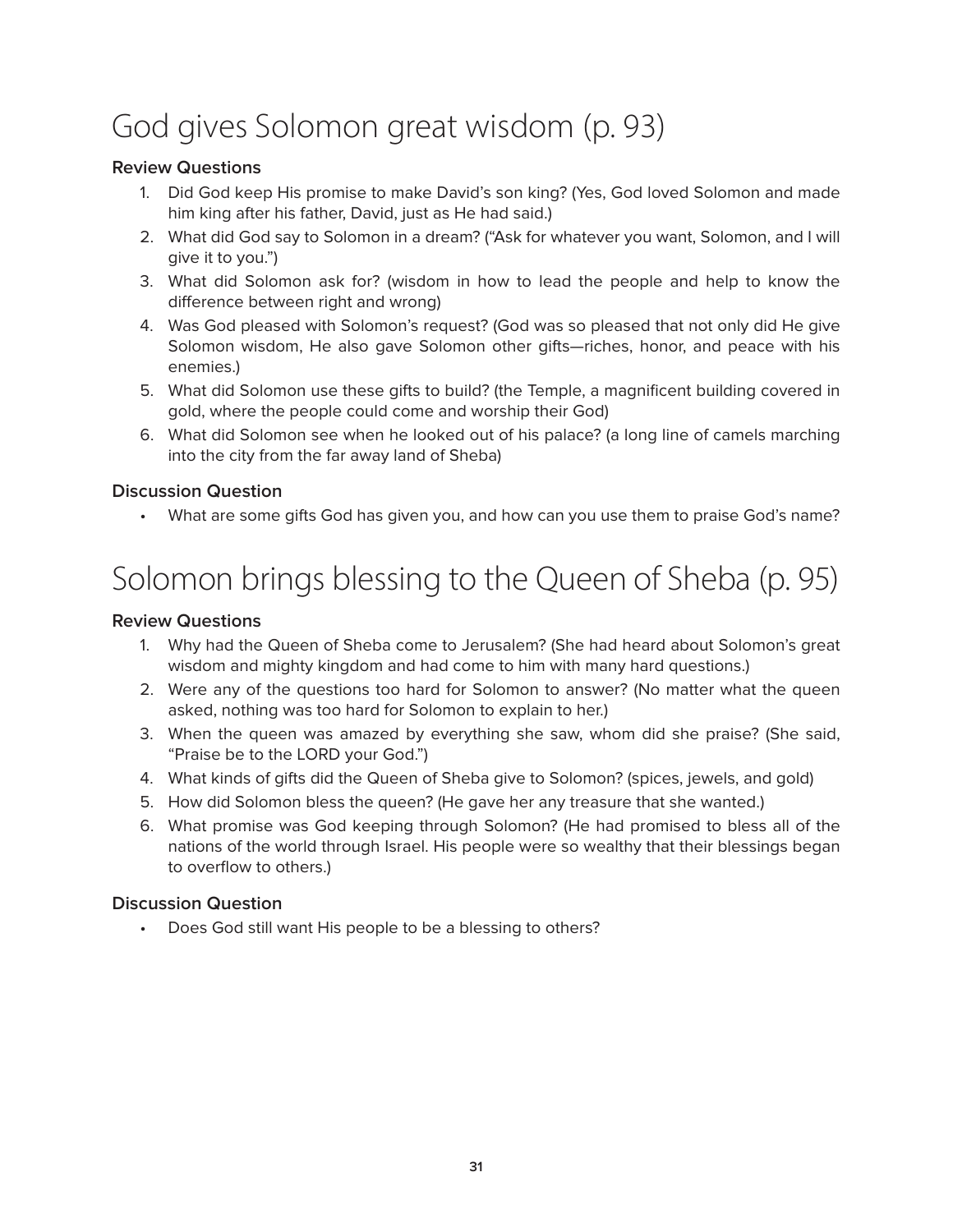# Elijah the Prophet

### **Scripture Memory—Psalm 86:7 (Prayer)**

### **Target Truths**

- God is a jealous God.
- False gods have no true power.
- Only the real God answers prayer.

### **Review and Discussion Questions**

# God's people begin to follow false gods (p. 97)

### **Review Questions**

- 1. What happened to Solomon's kingdom after he died? (His kingdom was split into two smaller kingdoms, the northern kingdom of Israel and the southern kingdom of Judah.)
- 2. Who did King Ahab want the people to worship instead of God? (an idol named Baal that they believed could control the rain)
- 3. What did prophets do? (Prophets were messengers sent by God to tell the truth about the people's sin and God's love.)
- 4. What did the prophet Elijah tell King Ahab? ("King Ahab, the real God has spoken. He wants everyone to know that He is the One who controls the rain—not Baal. To prove this to you and everyone else, God has said it will not rain again until He gives the command!")
- 5. How long did God keep it from raining? (three and a half years)
- 6. Why did Elijah tell King Ahab to meet him at Mount Carmel? (They were going to have a contest to see whose God was real.)
- 7. How does this story show us that God is jealous? (God won't share His glory with idols.)

### **Discussion Question**

• Is there anyone or anything that deserves to share God's glory?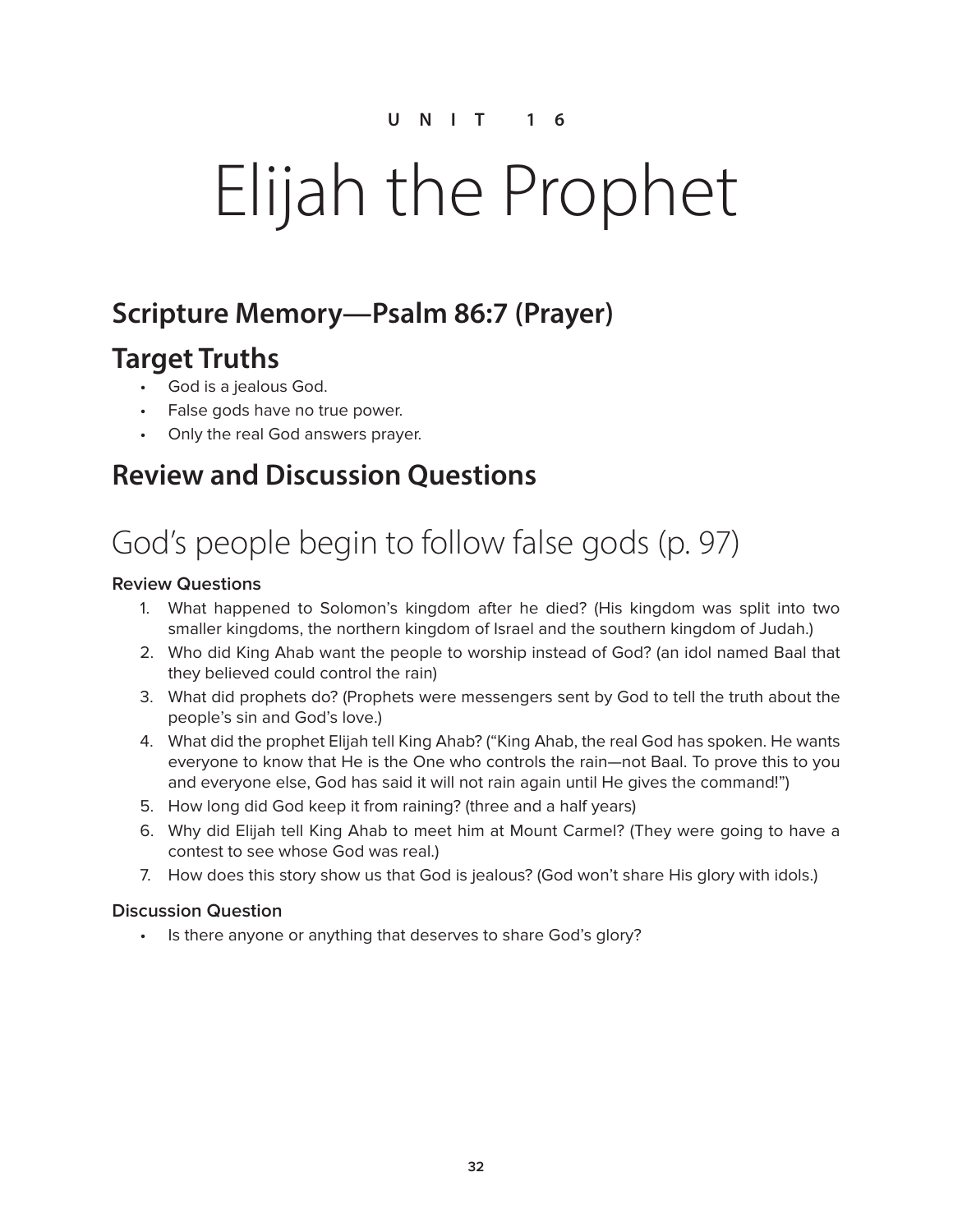# The prophets of Baal call on their god (p. 99)

### **Review Questions**

- 1. What were the rules of the contest? (They would both place a sacrifice on the altar then pray to their god. The one who sent down fire from heaven to burn up the sacrifice would prove to be the real God.)
- 2. What did the prophets of Baal do when he didn't answer their prayers right away? (Their prayers became longer and longer and then louder and louder.)
- 3. What did Elijah say to mock the prophets of Baal? ("Maybe Baal is too busy, or perhaps he has gone on a trip. He might be asleep. Call out more loudly to wake him up.")
- 4. Did Baal answer his prophets' prayers by sending fire down from heaven? (No, nothing happened.)
- 5. Why did Elijah use twelve stones for his altar? (There was one stone for each of the twelve tribes of Israel.)
- 6. What strange instructions did Elijah give? (He instructed that twelve jars of water be poured on the altar, until everything was soaking wet.)

### **Discussion Question**

• What are some things that people "worship" today that have no real power?

# The Lord proves He is the only true God (p. 101)

#### **Review Questions**

- 1. Could Elijah make a fire hot enough to burn up the soggy, wet sacrifice? (No, but that was no problem for God.)
- 2. How was the way that Elijah prayed different from the way the prophets of Baal prayed? (He didn't put on a big show; he simply prayed. His prayer wasn't long or loud, but it was to the real God.)
- 3. What did Elijah pray? ("O Lord, You are the true God. Would you show all these people that You are the real God? Please help Your people come back to you and stop worshipping idols. Amen.")
- 4. How did God answer Elijah's prayer? (A ball of fire fell from heaven. In a flash, it burned up the wet sacrifice, the soggy wood, all the stones, and even the water in the trench!)
- 5. What did the people realize when they saw that God had defeated Baal? (They realized that the LORD is the real God and that only He could help them when they prayed.)

#### **Discussion Question**

• What are some prayers that you have seen God answer?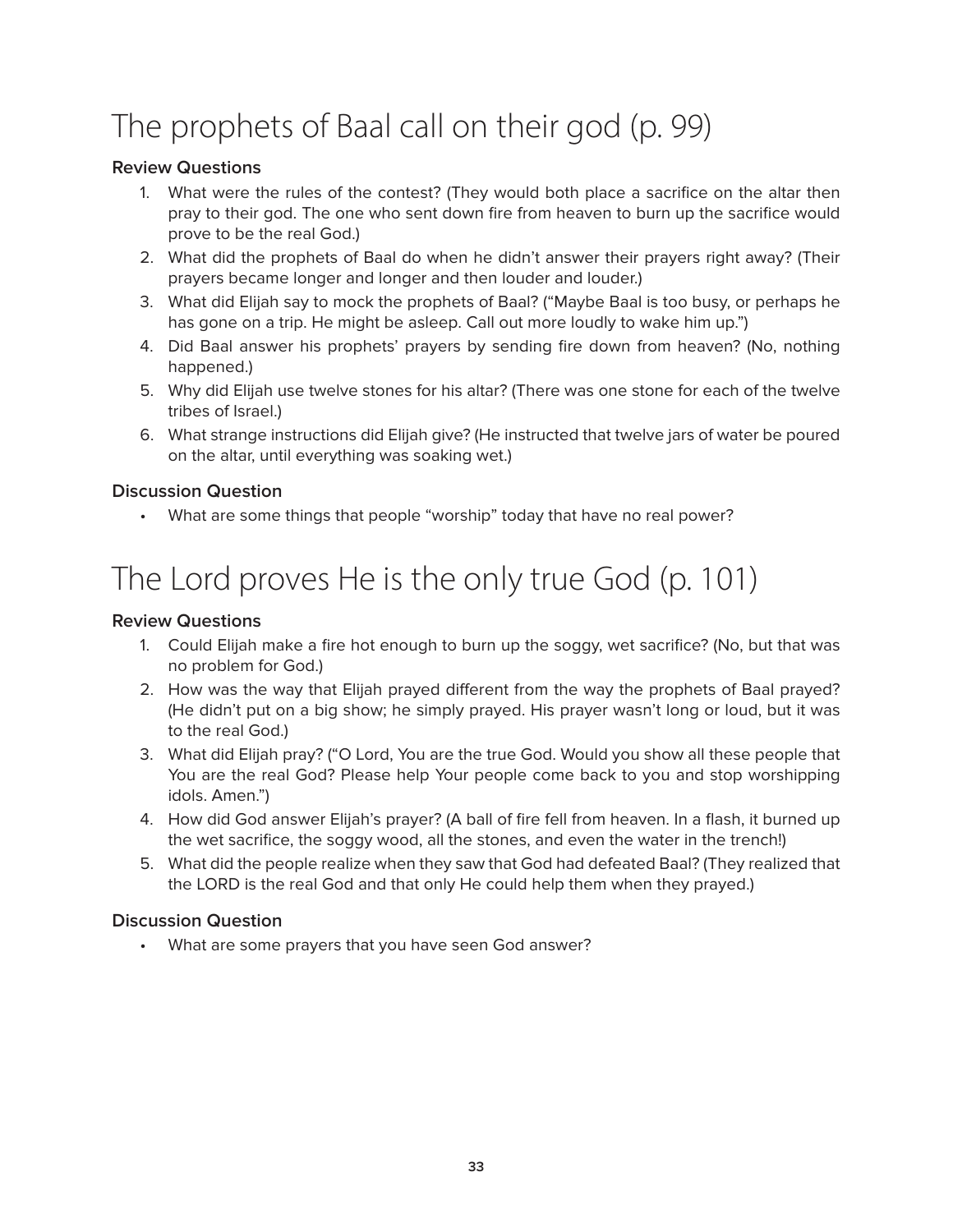# Jonah

### **Scripture Memory—Proverbs 10:12 (Peace-making)**

### **Target Truths**

- God wants all people to repent.
- God pursues His people who disobey.
- God wants His people to love their enemies.

### **Review and Discussion Questions**

# God commands Jonah to go to Nineveh (p. 103)

#### **Review Questions**

- 1. What message did the prophet Jonah like to preach? (that God would still protect the Israelites from their enemies)
- 2. What command did God give Jonah that he didn't like? (God wanted Jonah to preach to the wicked people of Nineveh.)
- 3. What would happen if the people of Nineveh didn't turn from their sin within forty days? (God would destroy their city.)
- 4. Why do you think that Jonah didn't want to deliver God's message? (Jonah knew how mean and nasty the Ninevites were. He also knew how loving and forgiving God is. )
- 5. How did Jonah disobey God's command? (He got on a ship going the opposite direction of Nineveh.)
- 6. Did God know where Jonah was? (Yes, God knew Jonah was, and God would not let His plan for Jonah or for Nineveh fail.)

#### **Discussion Question**

• Have you ever disobeyed one of God's commands just because you didn't like it?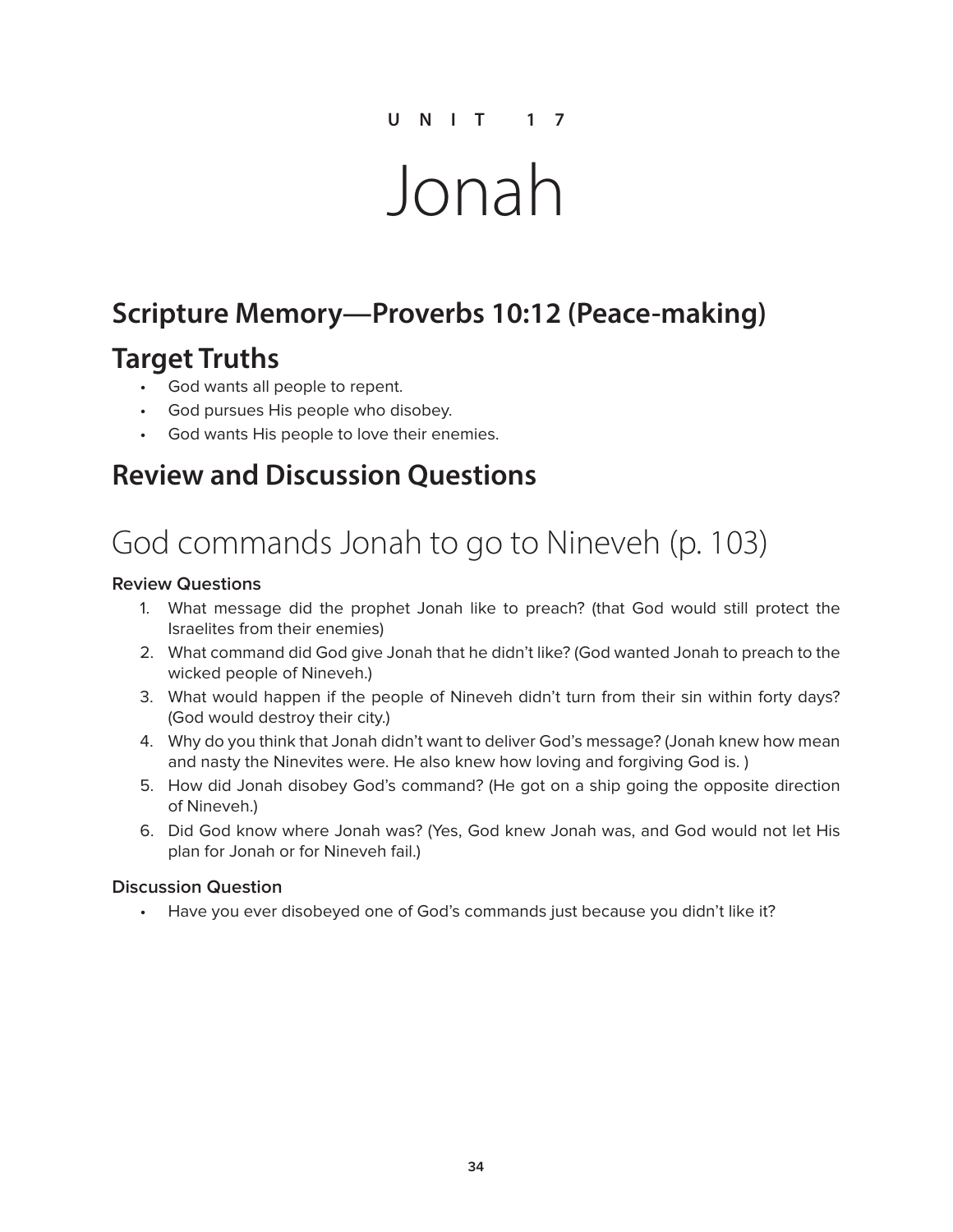# Jonah disobeys and doesn't go to Nineveh (p. 105)

### **Review Questions**

- 1. Why did God send the wild storm? (God loved Jonah and the Ninevites too much to let Jonah disobey.)
- 2. During the storm, where was Jonah, and what was he doing? (He was in the bottom of the boat, sleeping.)
- 3. What were the sailors doing while Jonah was sleeping? (They were tossing everything heavy into the sea to make the ship lighter and crying out to their idols to rescue them.)
- 4. What was the only way to make the storm stop? (The sailors had to throw Jonah into the sea.)
- 5. What happened when the sailors flung Jonah into the sea? (Immediately, God stopped the wind and calmed the waves.)
- 6. What did the sailors do when they saw God's mighty power? (They offered a sacrifice to the LORD and promised to serve Him with their lives.)

### **Discussion Question**

• What are some ways people try to run away from God and His commands?

## The Ninevites turn to the Lord (p. 107)

#### **Review Questions**

- 1. How did God save Jonah from drowning? (God prepared a giant fish to swallow Jonah.)
- 2. How many days was Jonah inside the smelly belly of the fish? (3 days)
- 3. What were the only things that Jonah could do while he was in the fish's belly? (think and pray)
- 4. After God commanded the fish to spit Jonah onto the beach, what did He command Jonah to do? (Once again, God commanded Jonah to go to Nineveh, and this time Jonah obeyed.)
- 5. What amazing thing happened when Jonah preached God's message to the Ninevites? (They listened to God's Word, turned from their sin, and enjoyed God's forgiveness.)
- 6. How did Jonah feel about the amazing thing that God had done? (He was angry. He didn't want the nasty Ninevites to enjoy God's love. He wanted them to be punished.)
- 7. How was God still good to Jonah, even though he was pouting? (God caused a plant to grow that shaded Jonah from the hot sun.)
- 8. When Jonah was angry about the worm that ate the plant, what did God say to him? (You are upset because I destroyed a single plant, but you would be happy if I destroyed a city full of men, women, and children. Shouldn't people be more important than plants?")

#### **Discussion Question**

• What are some ways you could share the amazing message of God's forgiveness?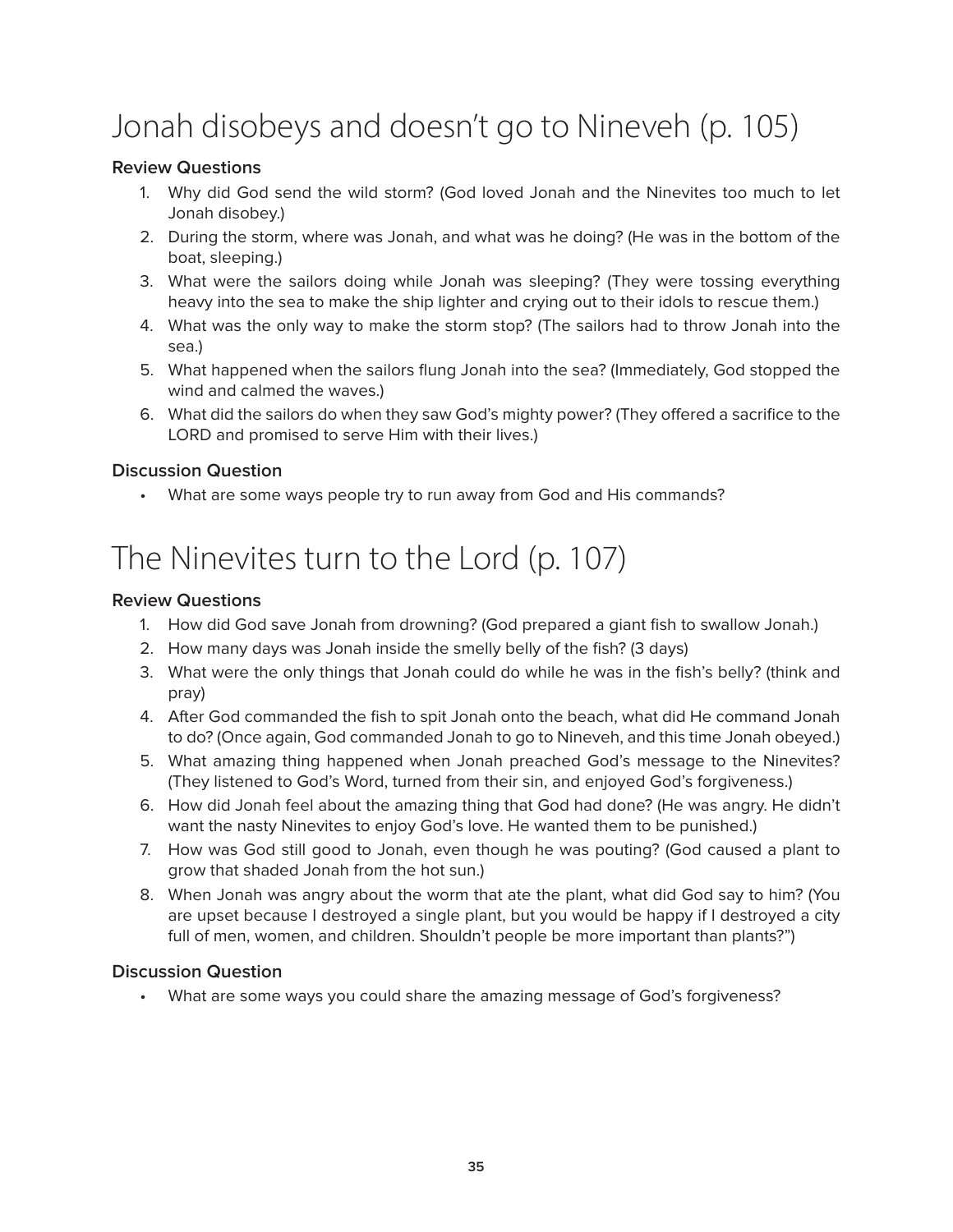# Shadrach, Meshach, and Abednego

### **Scripture Memory—Proverbs 1:10 (Courage)**

### **Target Truths**

- God is God wherever you live.
- God gives us courage to do what's right.
- God can protect you wherever you are.

### **Review and Discussion Questions**

## Nebuchadnezzar decides to build a statue (p. 109)

#### **Review Questions**

- 1. Why did God take the Israelites out of the land He had given them? (They still loved and worshipped idols.)
- 2. What happened to Jerusalem and the Temple? (They were destroyed.)
- 3. What happened to God's people? (They were led away as slaves in Babylon.)
- 4. Even though most of the Israelites did not turn back to the Lord, what three friends still loved God with all their hearts? (Shadrach, Meshach, and Abednego)
- 5. What were the friends' jobs in Babylon? (They served in the court of King Nebuchadnezzar.)
- 6. What was the king's wicked idea? (He wanted everyone to bow down and worship a huge golden statue.)
- 7. What would happen to anyone who didn't bow down to King Nebuchadnezzar's statue? (They would be thrown into a hot, fiery furnace.)

### **Discussion Question**

• Is there any place you can go where God is far away?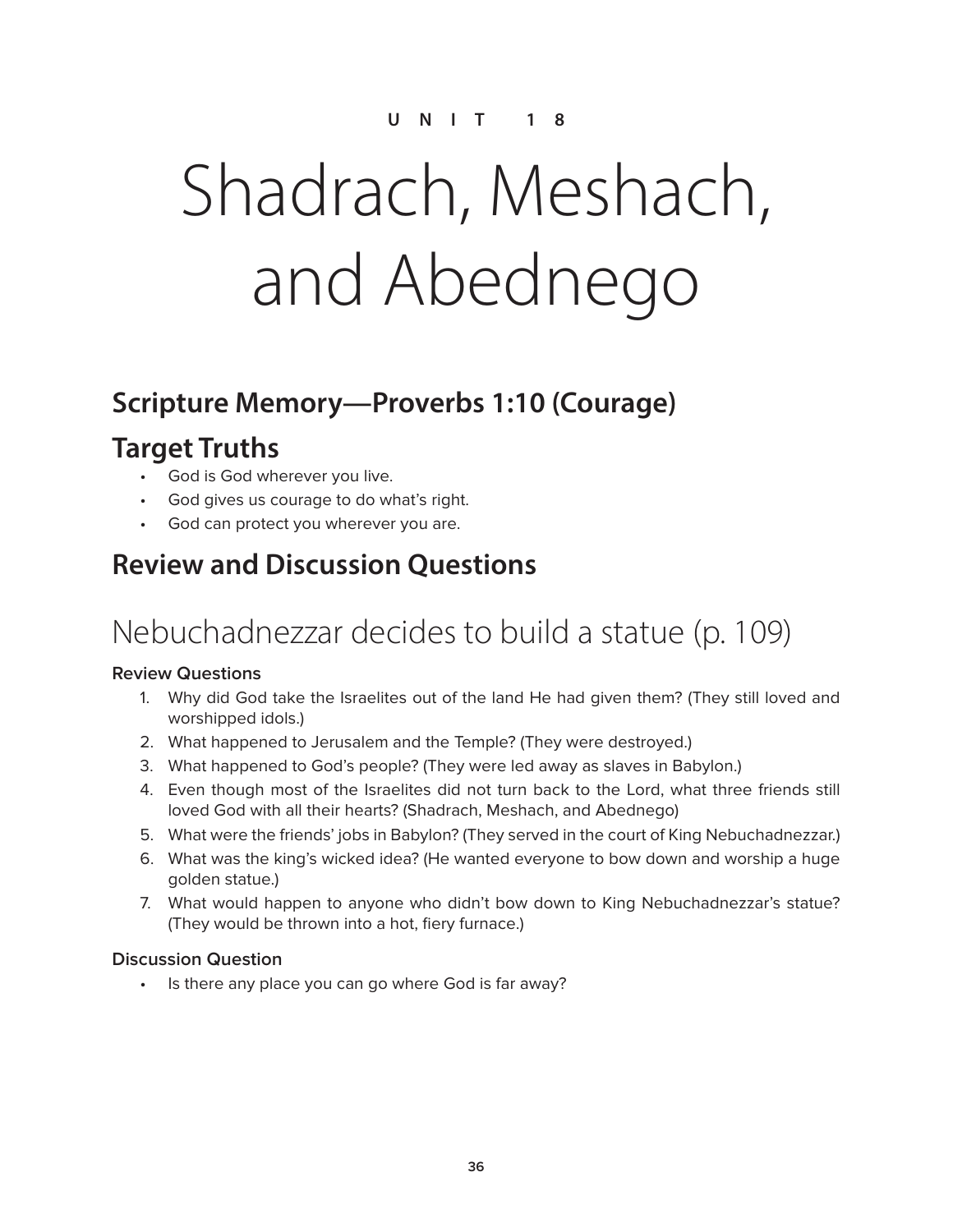# Nebuchadnezzar throws Shadrach, Meshach, and Abednego into the furnace (p. 111)

#### **Review Questions**

- 1. Who did not bow down to King Nebuchadnezzar's golden statue when the music played? (Shadrach, Meshach, and Abednego)
- 2. How did the king feel when he heard that several Israelites had not bowed to his statue? (He was furious and ordered that the three men be brought to him at once.)
- 3. What deal did the king offer the three friends? ("If you bow down now, I will let you live. If you disobey my rule, I will throw you into the hot, fiery furnace, and you will die!")
- 4. Why did Shadrach, Meshach, and Abednego still not worship the statue, even though they knew they might die in the furnace? (They loved God and would obey His commands, not the king's.)
- 5. What did the king command his soldiers to do? ("Make the fire hotter than it's ever been! Make it seven times hotter. Then tie these enemies up and throw them into the furnace.")

#### **Discussion Question**

• Was there ever a time where you had to ask God to give you courage to do what was right even though it was hard?

# God rescues Shadrach, Meshach, and Abednego (p. 113)

#### **Review Questions**

- 1. What did King Nebuchadnezzar see in the furnace that made him gasp? (He saw four men walking around inside the furnace.)
- 2. Whom did the fourth man look like? (someone who comes from God)
- 3. When Shadrach, Meshach, and Abednego came out of the fire, what surprised the crowd about the way they looked and smelled? (They were not burned and did not even smell like smoke.)
- 4. Whom did the king praise for rescuing the three friends from the fire? (the God of Shadrach, Meshach, and Abednego)
- 5. What command did the king give to the people of his kingdom? (He said, "I command all the people of my kingdom never to speak against their God, for there is no other god who can rescue like this God.")

#### **Discussion Question**

• How has God protected you in the past when you obeyed Him in spite of people encouraging you to disobey?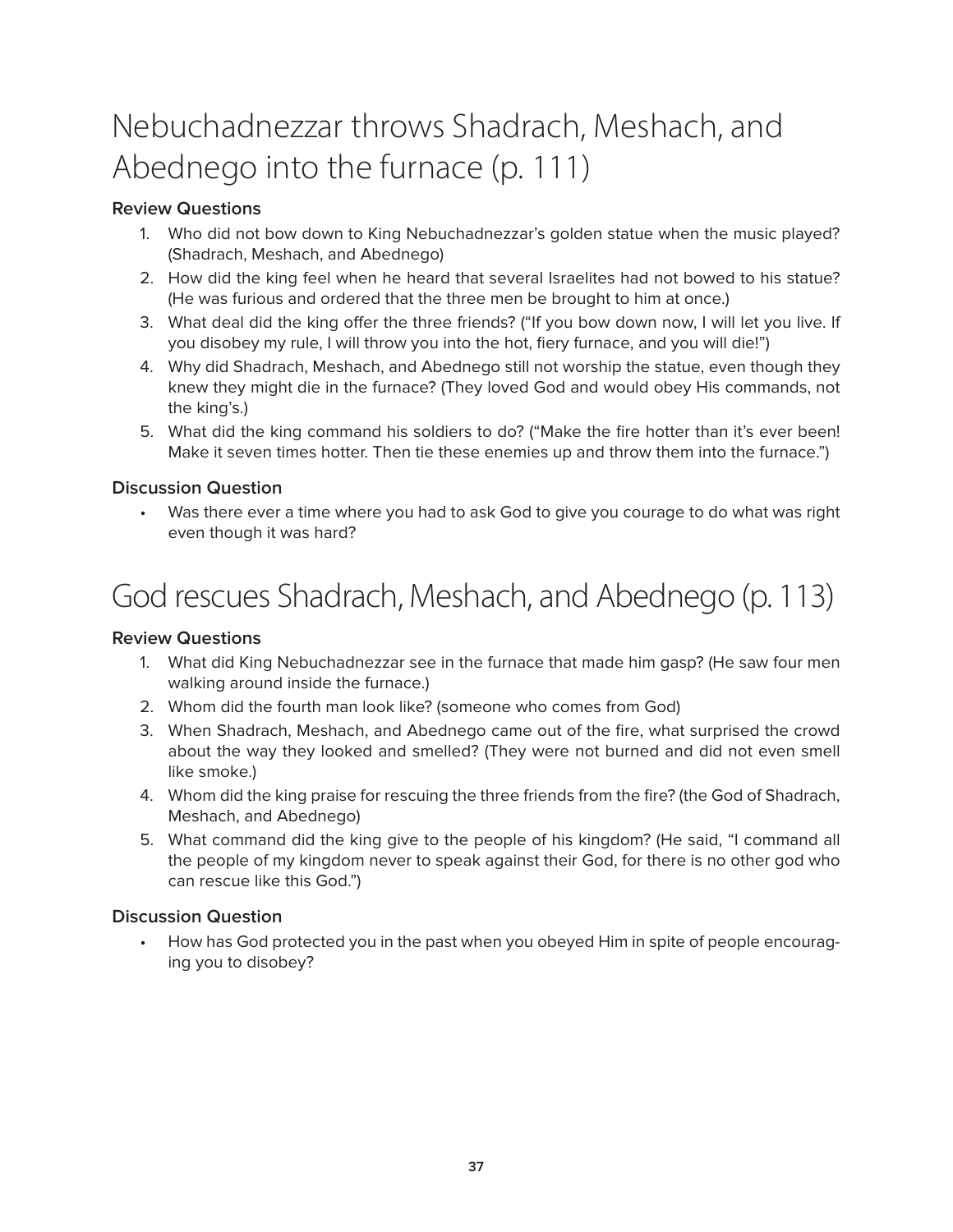# The Return

## **Scripture Memory—Ecclesiastes 9:10a (Diligence)**

### **Target Truths**

- God never forgets His people.
- God always keeps His promises.
- God is in complete control.

### **Review and Discussion Questions**

# God promises to return His people to the Promised Land (p. 115)

#### **Review Questions**

- 1. Why did the Children of Israel cry as they sat by the rivers of Babylon? (They were thinking of the wonderful city of Jerusalem and the beautiful Temple that God's enemies had burned. They had lost the Promised Land and now lived as slaves far away from home.)
- 2. How did God use the prophets to show the people that He had never left them? (He sent the prophets to comfort them with His promises and encourage them to obey His word.)
- 3. What special message did God send through the prophets? (God said, "I am your God, and you are still My people. Just as I rescued you from the land of Egypt, one day I will rescue you from the land of Babylon. I will take you back to your land and destroy those who have hurt you.")
- 4. Besides leading the people back to their land, what else did God promise to do one day? (He said, "I will also build a Temple even more beautiful than the one you remember. I will appoint another King over My people, one who will be like David, only greater.")
- 5. How many years went by with nothing happening? (seventy years)
- 6. Though many of God's people grew tired of waiting for His promises to come true, why did a few of them remain faithful? (Deep in their hearts, they trusted that God would keep His promises.)

#### **Discussion Question**

• Does God ever forget the promises He makes to you?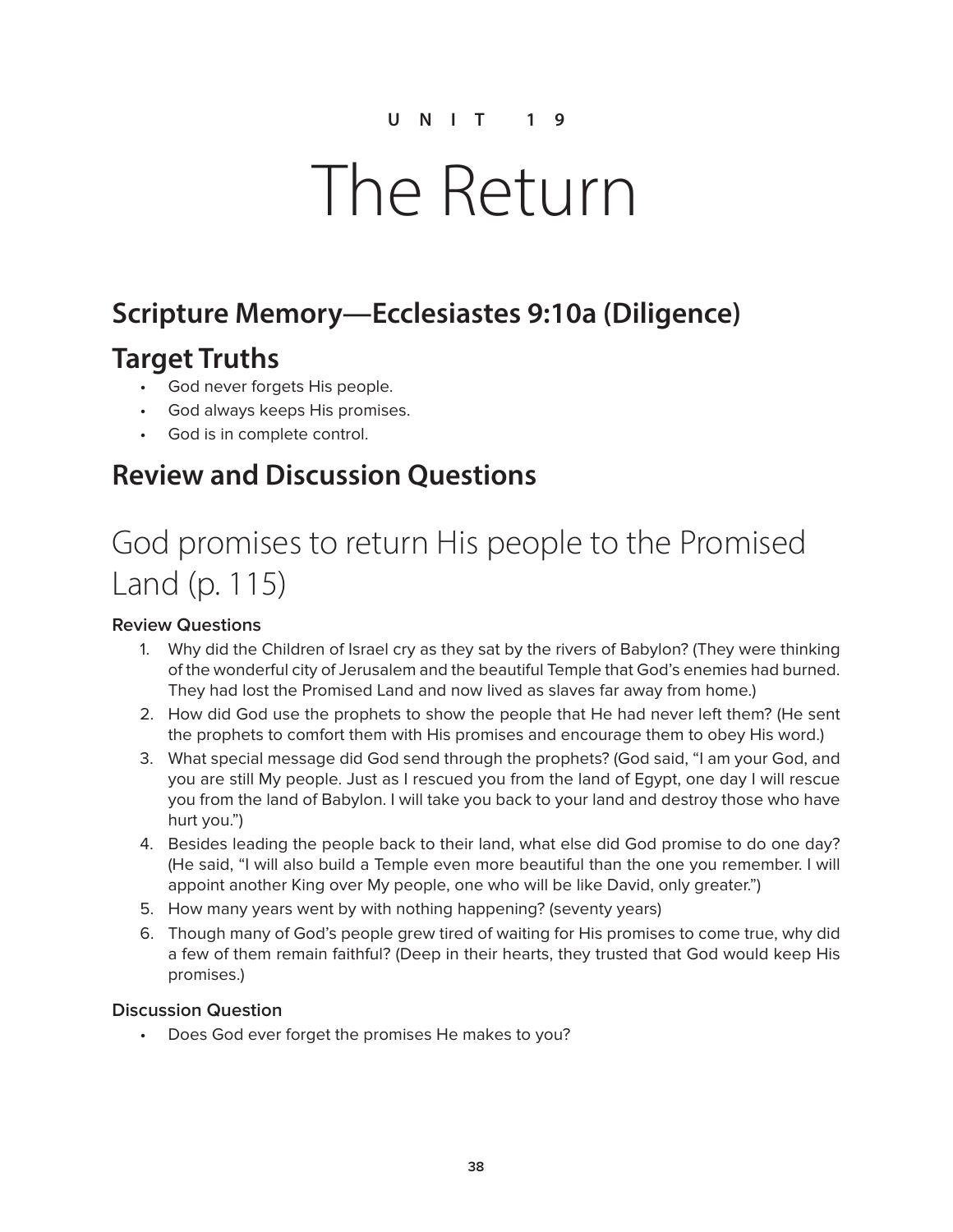# God's people return to the Promised Land (p. 117)

#### **Review Questions**

- 1. What idea did God put in King Cyrus's mind? (to rebuild God's Temple and provide all the supplies that were needed)
- 2. What was the good news that the Israelites had been waiting for? (They would finally be free to go home and rebuild their Temple.)
- 3. Did Jerusalem look like they remembered it? (No, it was no longer the beautiful city they remembered. The walls were fallen down, the houses had been burned, and the Temple was in ruins.)
- 4. What did the people do when they finished building the foundation? (They cheered, sang, and shouted for joy.)
- 5. Why were some of the older men sad? (They remembered Solomon's beautiful Temple. The foundation of this new Temple was smaller and not as fancy.)
- 6. Why were others who lived nearby mad? (They didn't want to share the land with God's people or God's Temple.)
- 7. What did the angry people decide to do to stop the Israelites from building their Temple? (They decided to slow down their work and scare them away.)

#### **Discussion Question**

• What does the return of the Israelites to the Promised Land teach about God?

# The Temple is rebuilt in Jerusalem (p. 119)

#### **Review Questions**

- 1. What lies did Israel's angry neighbors write in the letter that they sent to the king of Babylon? (They claimed that Israel would turn against the king and stop giving him money.)
- 2. Did the king believe the lies in the letter? (Yes, he commanded the people to stop building the Temple.)
- 3. Even though it looked like this king was in charge, who was really in charge? (God)
- 4. What mighty miracle did God do in King Darius's heart? (God led the king to change the law and give the Israelites anything they needed to finish building the Temple.)
- 5. Which of God's promises had still not come true? (The Temple was finished, but it still wasn't huge and beautiful. God's people lived in the Promised Land, but they still didn't have their own king.)
- 6. Would God keep all of His promises? (Yes. He had started, but the best part was yet to come.)

#### **Discussion Question**

• Can God's enemies stop God's plan for you?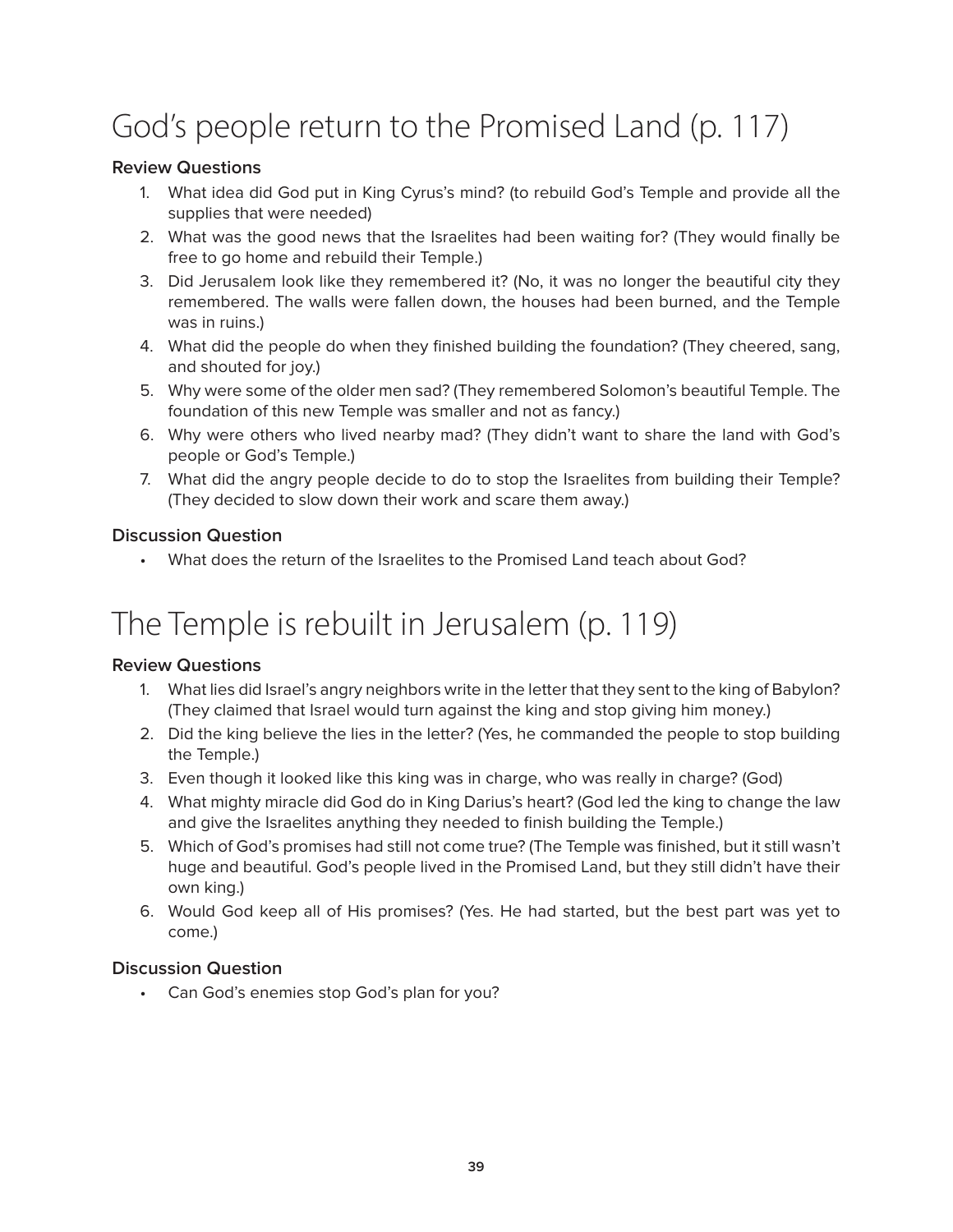# A Humble Birth

## **Scripture Memory—Philippians 2:3b (Humility)**

### **Target Truths**

- Jesus, the Messiah, was sent by God the Father.
- Jesus, the Messiah, brings great rejoicing.
- Jesus, the Messiah, came to save sinners.

### **Review and Discussion Questions**

## Jesus is born in Bethlehem (p. 121)

#### **Review Questions**

- 1. Why were Mary and Joseph staying in a stable full of animals? (It was the only room they could find.)
- 2. Why had the couple traveled from Nazareth to Bethlehem? (The Roman king had commanded that everyone visit his hometown to pay taxes.)
- 3. What famous king of Israel was from the same hometown as Joseph? (King David)
- 4. Who did Mary wrap in long strips of cheap cloth? (her newborn son, Jesus)
- 5. What did Mary use for Jesus' crib? (a manger that the cows weren't using)
- 6. Who brought surprising news to Mary? (an angel with a message from God)
- 7. What did the angel say would be special about Mary's baby? ("He will be great and will be called the Son of the Most High. And the Lord God will give to Him the throne of David, and He will rule over His kingdom forever.")

#### **Discussion Question**

• What does the birth of Jesus reveal about God's love?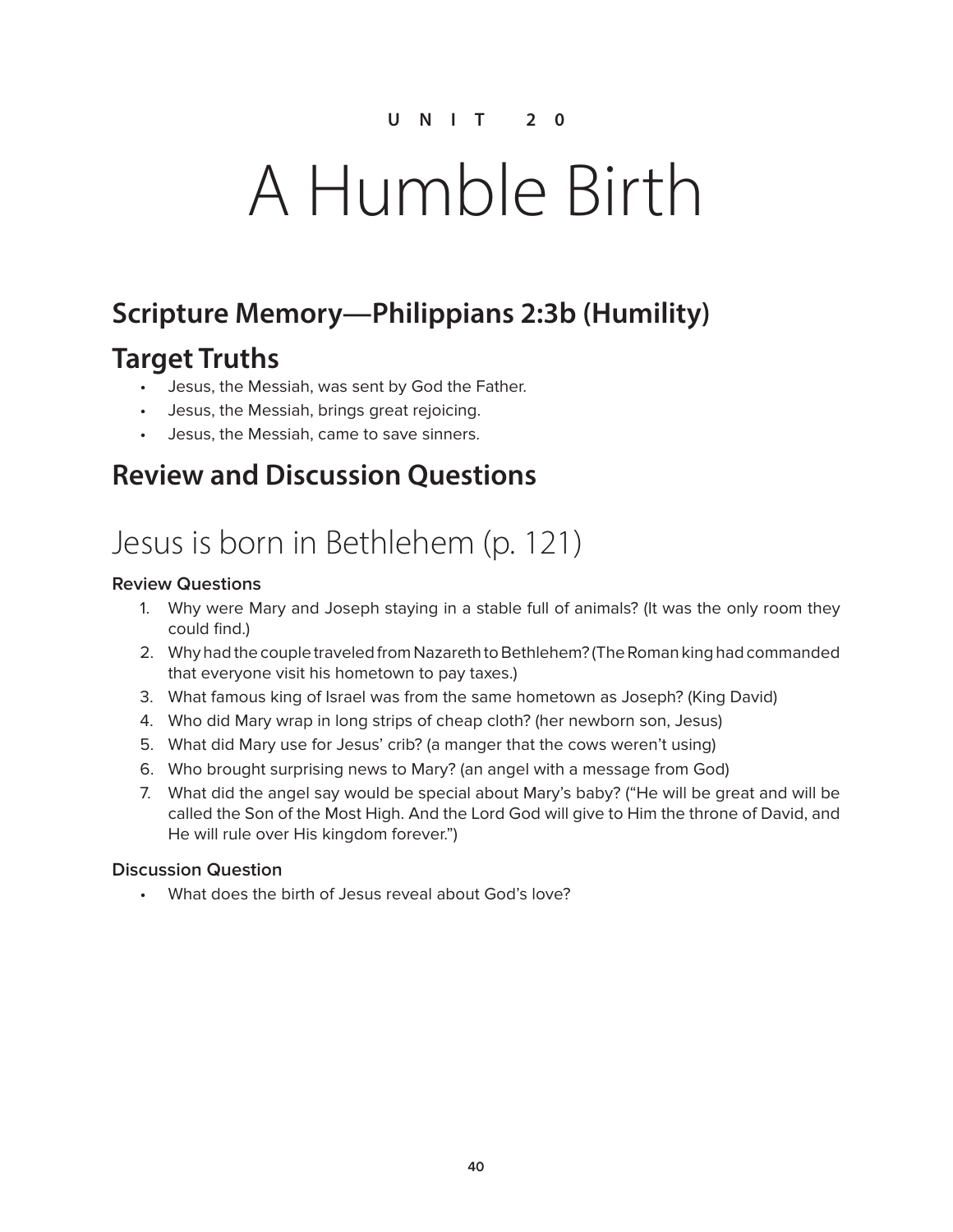# The shepherds tell the story of the angels (p. 123)

#### **Review Questions**

- 1. What amazing thing had the shepherds seen while they were watching their sheep? (An angel shining with God's glory appeared to them.)
- 2. What good news did the angel tell the shepherds? ("For unto you is born this day in the city of David a Savior, who is Christ the Lord. You will find the baby wrapped in strips of cloth, lying in a manger.")
- 3. Why was the sky blazing with light like it was daytime? (The angels filled the night with brightness and singing.)
- 4. What song were the angels singing to God? ("Glory to God in heaven! And on earth, peace to all of God's people.")
- 5. What did the shepherds do when they heard the angels' news? (They ran as fast as they could to find the newborn Messiah.)
- 6. How did they know that baby Jesus was the newborn Messiah? (They found Him wrapped in strips of cloth, lying in a manger, just as the angel had said.)

#### **Discussion Question**

What is your response to the announcement of the angels concerning Jesus?

# The shepherds and Mary respond to Jesus' birth (p. 125)

#### **Review Questions**

- 1. What good news did the shepherds shout on the way back to their sheep? ("The promised Messiah has been born!")
- 2. What did the people who heard their shouting think? (They didn't know what to think. They wondered if this wonderful news could be true.)
- 3. Why did the shepherds love telling people what God had done? (God had sent Jesus the Messiah into the world, and only He could rescue His people from their sin.)
- 4. What did Mary think about as she looked around the now quiet stable? (Why would the Messiah be born in a stable instead of somewhere special? Why would His first visitors be shepherds instead of kings?)
- 5. What did Mary realize about the baby she was holding in her arms? (This little baby would one day grow up to be her Savior.)

#### **Discussion Question**

• Why did God send Jesus to earth?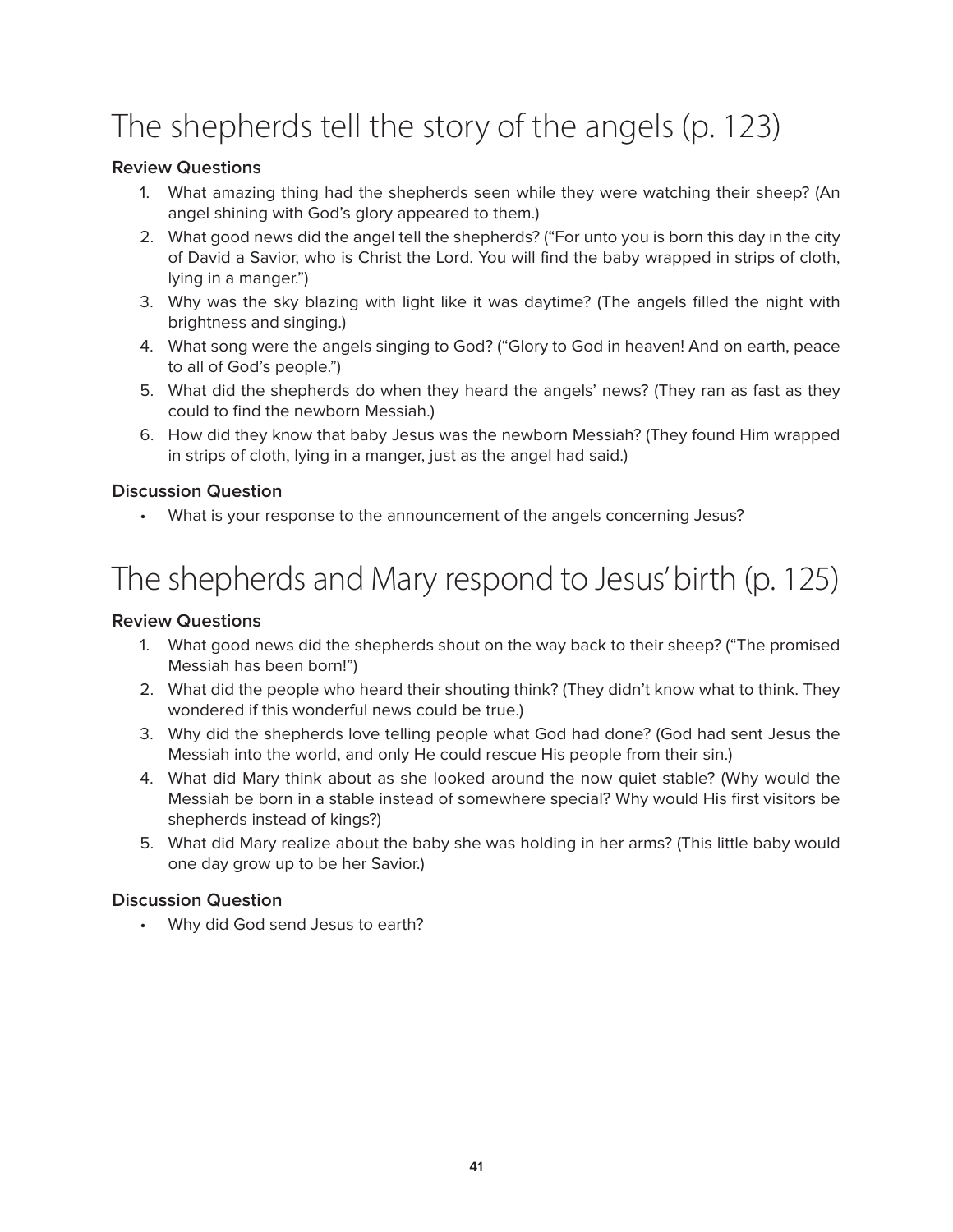# The Wise Men

## **Scripture Memory—Philippians 2:11 (Adoration)**

### **Target Truths**

- Jesus, the Messiah, was born King.
- Jesus' birth perfectly fulfilled God's plan.
- As King, Jesus is worthy of worship.

### **Review and Discussion Questions**

# The wise men arrive in Jerusalem, seeking the new king (p. 127)

#### **Review Questions**

- 1. What unusual visitors were coming into Jerusalem? (a group of wise men who had traveled from a far country)
- 2. What did wise men do? (They studied the stars.)
- 3. What question did the wise men begin asking the people in the crowd? ("Do you know where we can find the baby who has been born king?")
- 4. How did the people respond? ("What do you mean? Our king is named Herod, and he's a grown man.")
- 5. What was special about the star that the wise men had seen? (It was the kind of star that only appears when a king has been born.)
- 6. Why had the wise men come to Jerusalem? (to find and honor the new king)
- 7. When King Herod heard that there might be a new king, what did he do? (He came up with an evil plan to kill this so-called king.)

#### **Discussion Question**

• Why did the wise men travel so far to see Jesus?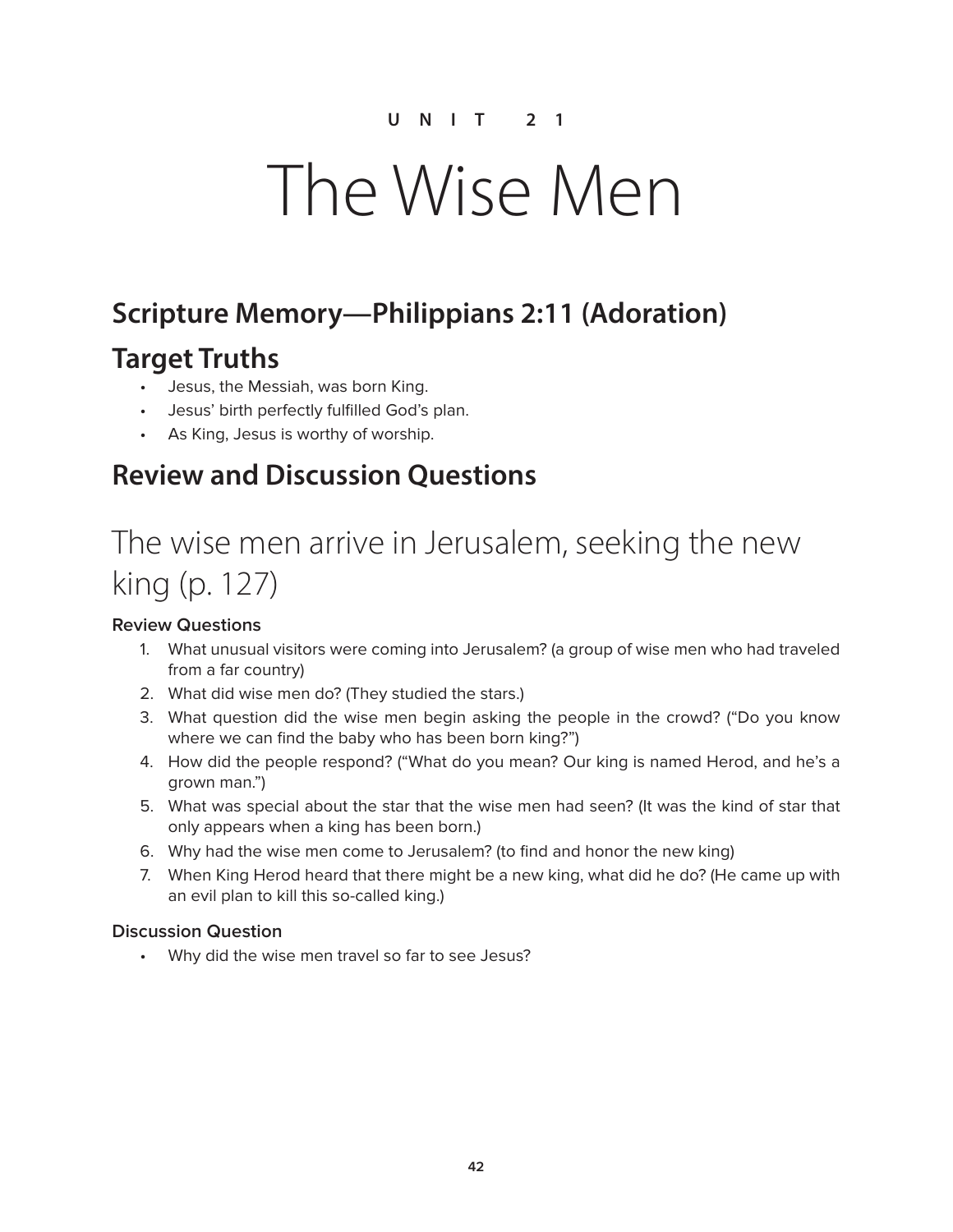# Herod directs the wise men to Bethlehem (p. 129)

#### **Review Questions**

- 1. What did King Herod command when he heard the news about a new king? ("Go look in the scrolls to see what they say about where this king will be born.")
- 2. What answer was found in the old scroll of God's Word? (The King God had promised would be born in Bethlehem.)
- 3. When King Herod secretly invited the wise men to his palace, what did he ask them? ("Why are you here? What are you looking for?")
- 4. Where had the wise men expected to find the new king? (at the royal palace in Jerusalem)
- 5. Why did King Herod lie about wanting to worship the new king? (He wanted to find the king so he could kill him.)
- 6. What did the wise men see when they left the palace? (the special star that would lead them to the new king)

#### **Discussion Question**

• What do all the prophecies of Jesus in the Old Testament reveal about the power and wisdom of God's plan?

# The wise men worship the new king (p. 131)

#### **Review Questions**

- 1. Where did the special star lead the wise men this time? (not to a king's palace but to a small house)
- 2. When the wise men found the new baby king, what presents did they give Him? (gold, frankincense, and myrrh—expensive gifts that you would give to a king)
- 3. What did God warn the wise men about in a dream? (God told them not to go back to King Herod because he wanted to kill baby Jesus.)
- 4. Did the wise men obey God? (Yes, they went home a different way.)
- 5. What did the angel tell Joseph to do? (to take Mary and Jesus and leave Israel)
- 6. Why did the angel tell Joseph to do this? (because Herod wanted to kill Jesus)

#### **Discussion Question**

• How can you worship Jesus?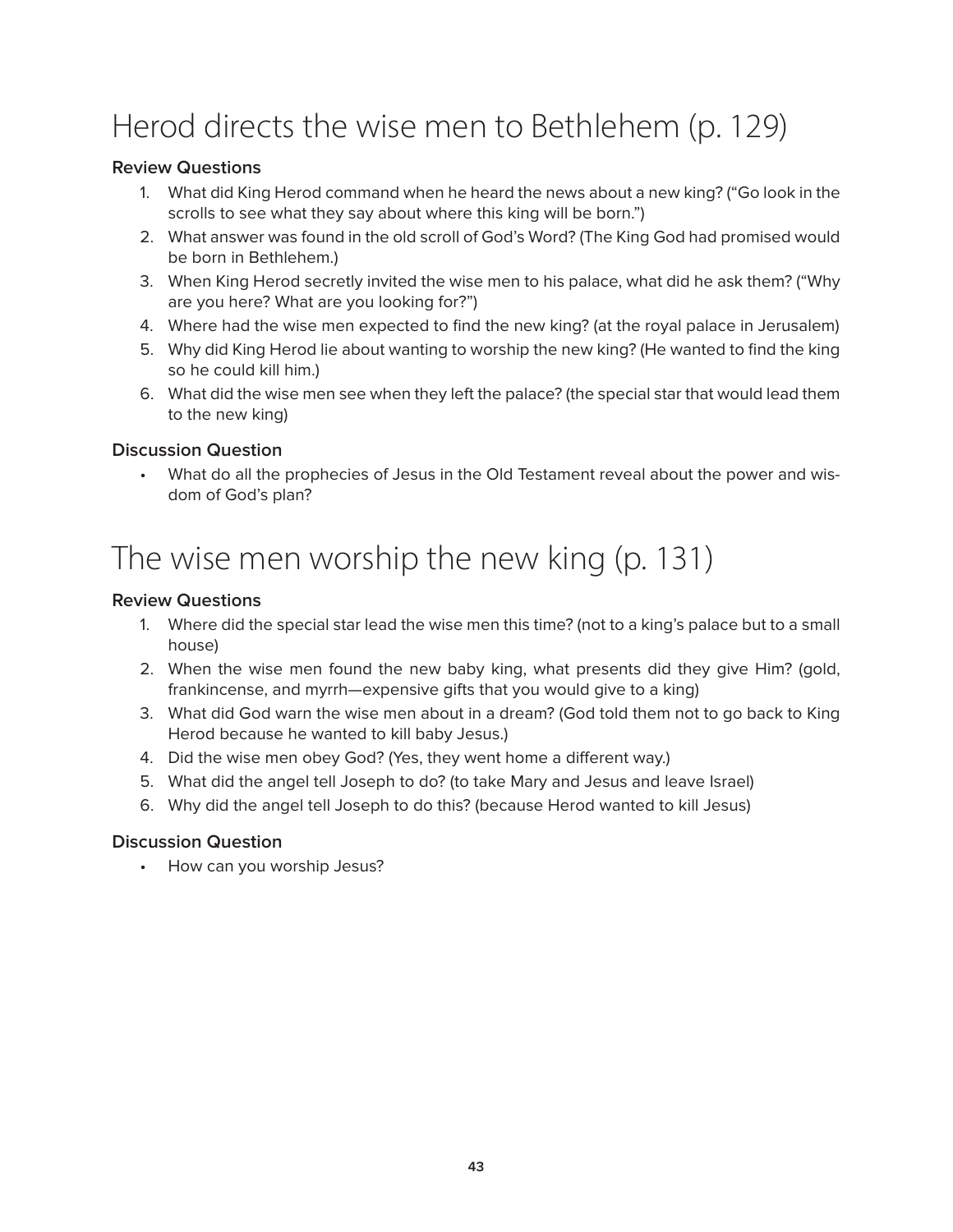# Standing with Sinners

### **Scripture Memory—James 4:7 (Resisting Temptation)**

### **Target Truths**

- Everyone needs to repent.
- Jesus didn't need to repent.
- Jesus resisted temptation.

### **Review and Discussion Questions**

# John baptizes sinners in the Jordan River (p. 133)

#### **Review Questions**

- 1. What was unusual about the prophet John? (He wore scratchy camel hair robes, ate wild honey and grasshoppers, preached strong sermons, and baptized people in water.)
- 2. What kinds of places did people come from to hear John speak? (everywhere—rolling hills, deep valleys, big cities, small towns)
- 3. Who did the people think John might be? (the Messiah)
- 4. Was John the Messiah? (No, he was a prophet sent to prepare the way for the Messiah.)
- 5. What did John tell the people they needed to do? (He said, "Turn away from your sin! Turn back to God! Repent and live like God commands.")
- 6. What did baptism show? (It showed that the people were turning from their sin and coming back to God.)
- 7. What did the Pharisees think about John's message? (They didn't think they needed to repent; they didn't want to admit that they were sinners.)

#### **Discussion Question**

• Is there anyone who doesn't need to repent of sin?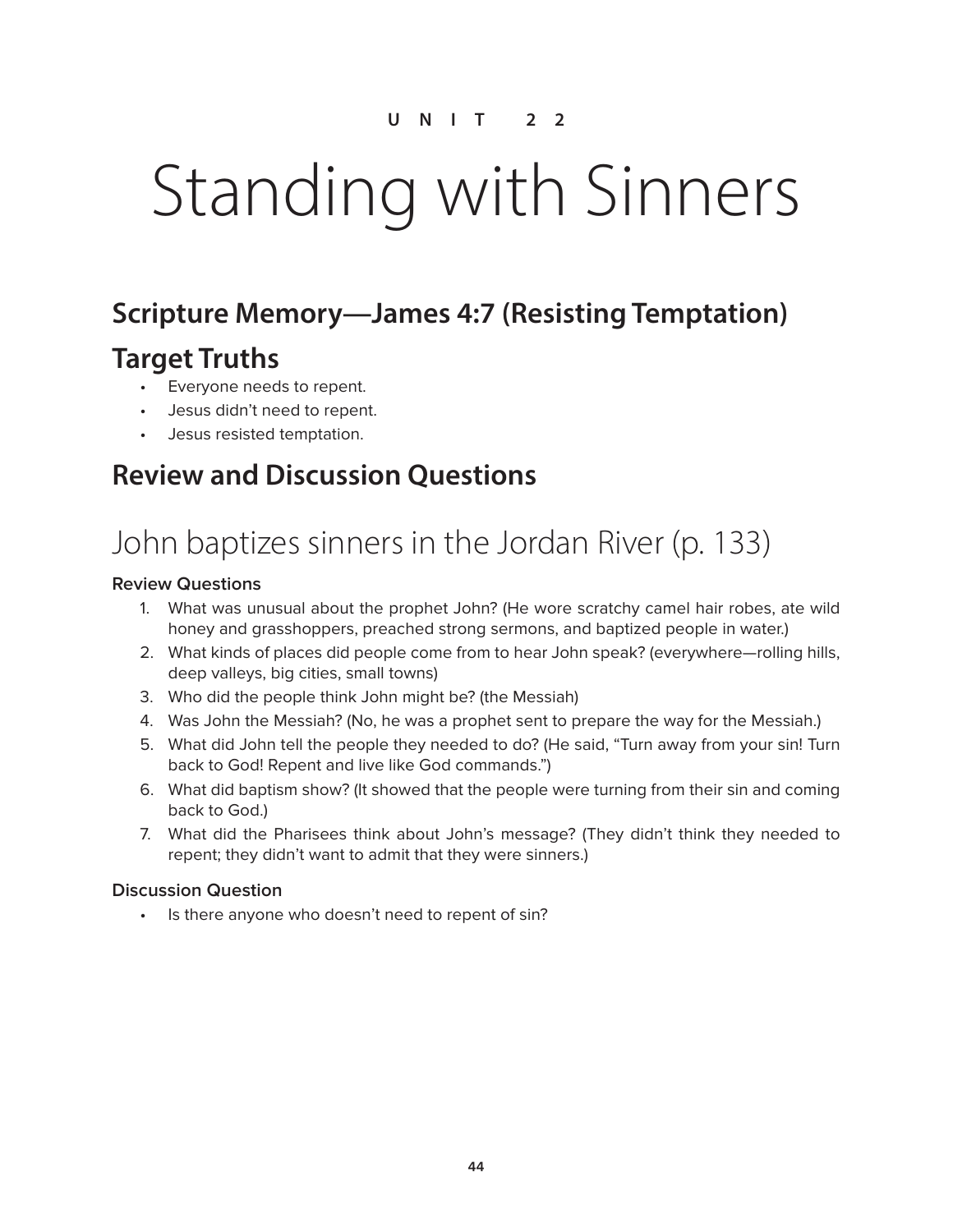# John baptizes Jesus (p. 135)

#### **Review Questions**

- 1. How were John and Jesus related? (They were cousins.)
- 2. What made John think that Jesus was no ordinary person? (Jesus had had a miraculous birth and was living a perfect life.)
- 3. Why did John not want to baptize Jesus? (John said that Jesus should be baptizing him because Jesus had never sinned.)
- 4. Why did Jesus want to be baptized? (It was the right thing to do because it was what God the Father wanted.)
- 5. What did God the Father say about Jesus after He was baptized? ("This is the Son I love. I am very happy with Him.")
- 6. The next time that John saw Jesus, what did he call Jesus? (the Lamb of God, who takes away the sin of the world)

#### **Discussion Question**

• As the Lamb of God, what was Jesus' mission on earth?

# Jesus defeats Satan's temptations (p. 137)

#### **Review Questions**

- 1. How long was Jesus alone and without food in the wilderness? (forty days)
- 2. After the forty days was over, what did Satan try to get Jesus to do? (Satan tried to trick Jesus into sinning.)
- 3. What was the first thing Satan tempted Jesus to do? (to turn the stones into bread)
- 4. What was the second thing Satan tempted Jesus to do? (to jump off of a high place so that God would take care of Him)
- 5. What was the third thing Satan tempted Jesus to do? (to worship Satan in order to receive his kingdom)
- 6. Was Satan able to trick Jesus into sinning? (No, Jesus is the perfect Son of God.)
- 7. Why did Satan leave Jesus alone? (Jesus commanded him to leave, and Satan had to obey Him.)

#### **Discussion Question**

• Why is it important that Jesus never sinned?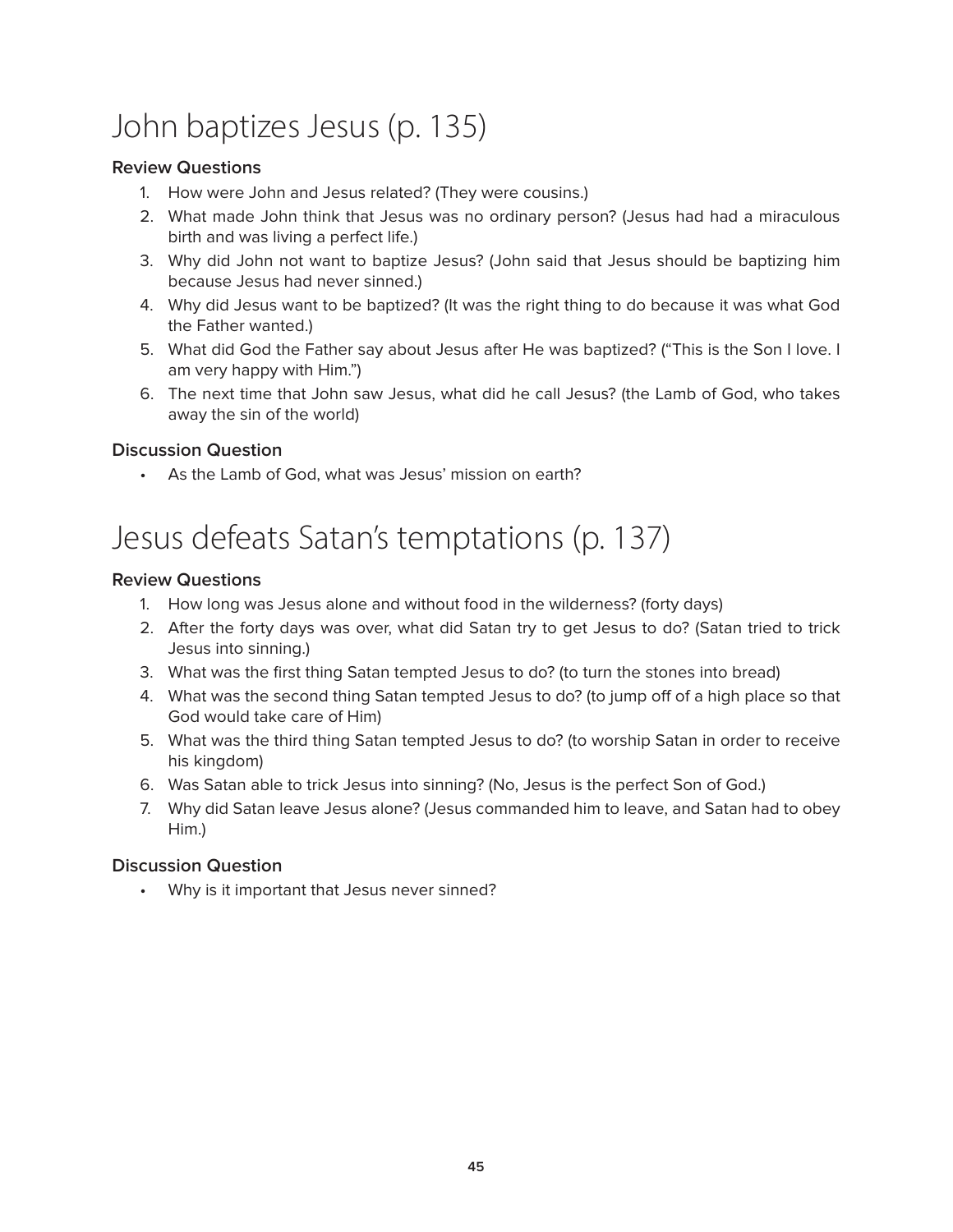# First Miracles

## **Scripture Memory—John 3:16 (Salvation)**

### **Target Truths**

- Jesus works a miracle of real joy.
- Jesus offers the miracle of new life.
- Jesus brings the miracle of forgiveness.

### **Review and Discussion Questions**

## Jesus turns the water into wine (p. 139)

#### **Review Questions**

- 1. Where did Jesus, His mother, and some of His followers go? (a wedding in the country)
- 2. What news did Jesus' mother tell Him? ("They are all out of wine for the wedding party.")
- 3. Why did Jesus tell His mother that it was not time to show His mighty power to everyone? (He knew that His Heavenly Father had many amazing miracles for Him to do later.)
- 4. What did Jesus tell the wedding helpers to do? (He told them to fill the huge water pots with water and serve it.)
- 5. What miracle did Jesus do at the wedding? (He changed the water into wine.)
- 6. What did the wedding guests say about the wine? ("This is the best wine ever!")
- 7. When Jesus' followers saw this miracle, what did they realize about Him? (that He was the amazing and powerful Son of God)

#### **Discussion Question**

• Why could Jesus do amazing miracles?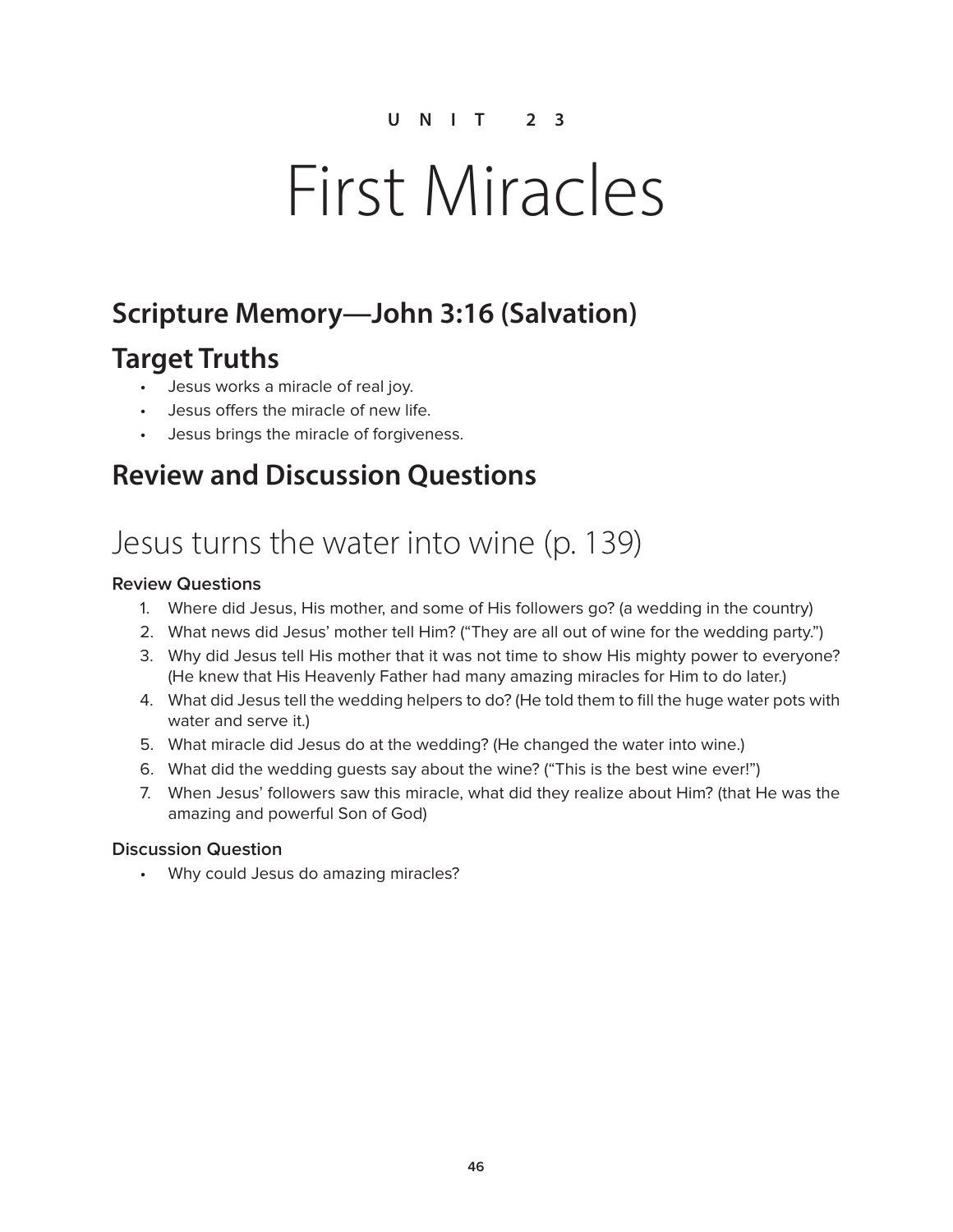# Jesus teaches Nicodemus about the new birth (p. 141)

#### **Review Questions**

- 1. What did people think when they saw Jesus' miracles? (Some believed in Him, but others were scared of what people might think of them for following Jesus.)
- 2. Who came to see Jesus late one night? (Nicodemus, a smart Bible teacher and a very important person)
- 3. What did Nicodemus see Jesus doing? (He saw Jesus doing miracles—giving sight to the blind, hearing to the deaf, and health to the sick.)
- 4. Nicodemus could see God at work in Jesus' miracles, but did he understand Jesus? (No, like the pieces to a puzzle that he could not put together, there were things he just didn't understand.)
- 5. What did Jesus say has to happen to a person before he can see the kingdom of God? (He must be "born again.")
- 6. What does it mean to be born again? (God's Spirit cleans a sinner up so much on the inside that it's like he has become a new person.)

#### **Discussion Question**

• Can you explain in your own words what it means to be born again?

## Jesus teaches Nicodemus about salvation (p. 143)

#### **Review Questions**

- 1. What Old Testament story did Jesus remind Nicodemus of to help him understand and believe? (the story about the poisonous snakes in the Israelite camp)
- 2. What did Jesus tell Nicodemus that Moses lifted up on a pole? (a statue of a snake)
- 3. How were the Israelites healed from their snake bites? (If they looked at the snake on the pole when they were bitten, they would not die.)
- 4. Whom did Jesus say that God was going to lift up on the cross? (Jesus Himself)
- 5. What would happen when Jesus was lifted up on the cross? (Jesus would take all the poison of evil and sin on Himself so that anyone who looked to Jesus would not die because of sin.)
- 6. Why would God give His only Son to die on the cross for sinners? ("It's because God so loved this sinful world that He gave His Son. Whoever believes in the Son will not die but have life that never ends.")
- 7. If Jesus was not a puzzle to be solved, what was He instead? (the Savior to be trusted)

#### **Discussion Question**

• Is it possible to find God's forgiven any other way than trusting in Jesus?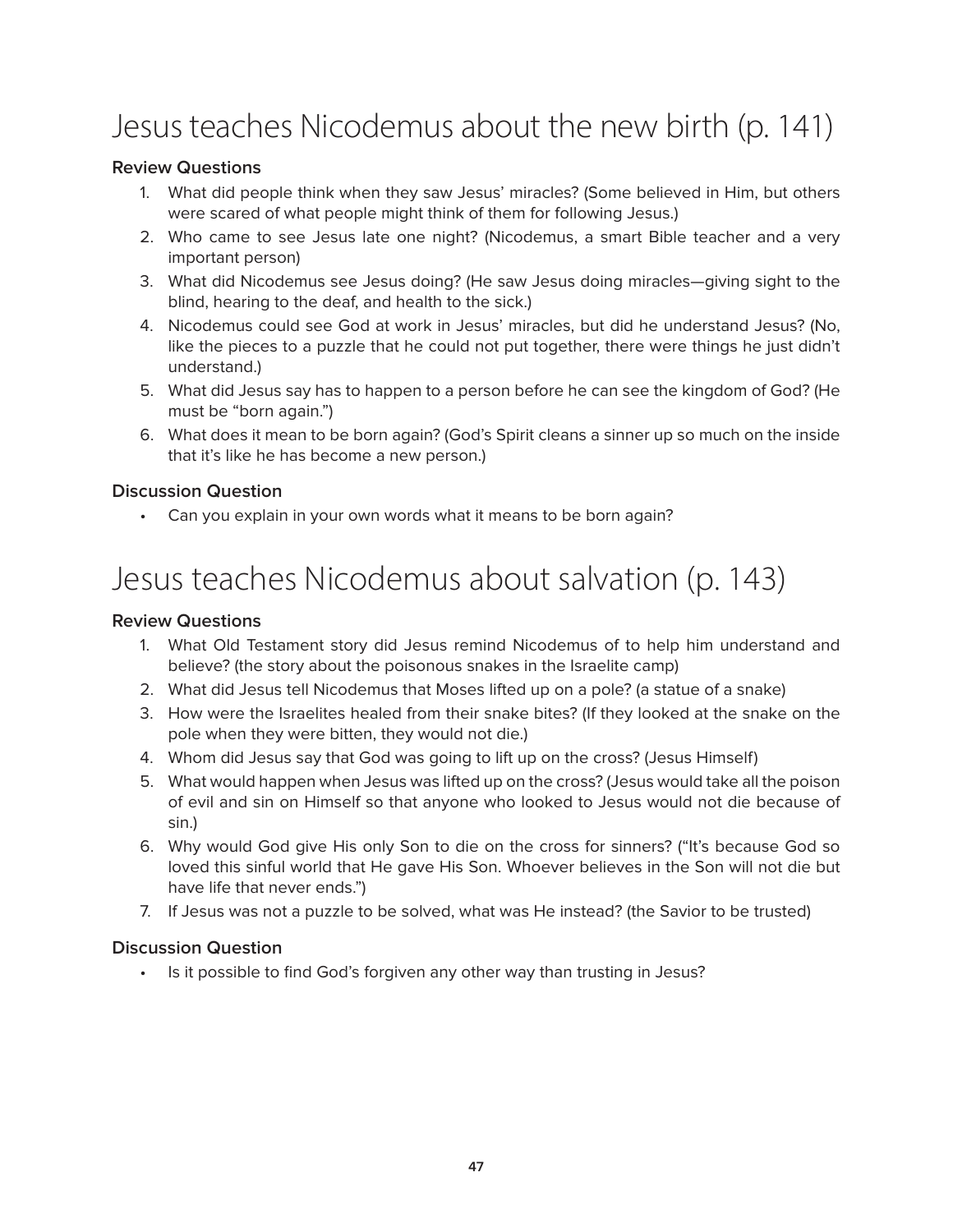# Disciples

### **Scripture Memory—Ephesians 4:32a (Kindness)**

### **Target Truths**

- Jesus' power changes doubters into believers.
- Jesus' power changes sinners into followers.
- Jesus' power changes enemies into friends.

### **Review and Discussion Questions**

# Jesus provides a huge catch of fish (p. 145)

#### **Review Questions**

- 1. Why had a large crowd of people gathered by the Sea of Galilee? (to hear Jesus teach)
- 2. Why did Jesus have to get into a boat to teach? (because there were so many people crowding around to hear Him)
- 3. After Jesus finished teaching, what did He ask Peter? ("How many fish did you catch last night?")
- 4. What was Peter's answer? ("We didn't catch a single fish. Not one.")
- 5. Why was it strange that Peter hadn't caught any fish that night? (because they usually caught the most and biggest fish at night)
- 6. What command did Jesus give to Peter? ("Row out a little further from the shore, put your nets back in the water, and see what you catch.")
- 7. What happened when Peter obeyed Jesus and threw his net into the water? (Fish filled the boat till it was so full that it started to sink.)

#### **Discussion Question**

• What are some doubts that you struggle with?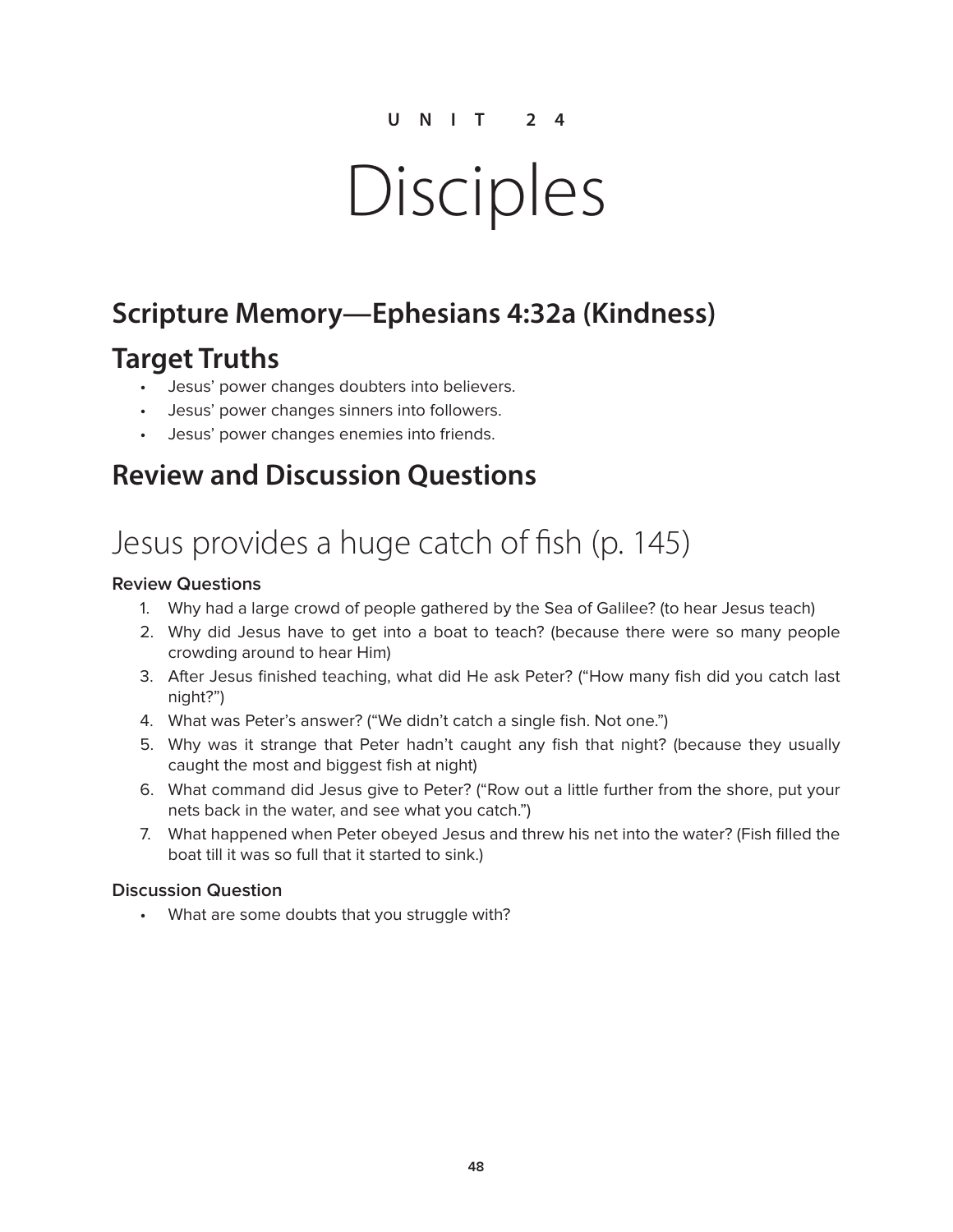# Jesus calls Peter to become a fisher of men (p. 147)

#### **Review Questions**

- 1. Why were the four fishermen surprised at the number of fish that they had caught? (They had never seen so many fish.)
- 2. In the middle of catching fish, what did Peter realize? (Peter knew he was a sinner and that Jesus had done this amazing miracle for him.)
- 3. Why did Peter ask Jesus to leave? (He realized that he was a sinner and didn't deserve Jesus' kindness.)
- 4. What did Jesus invite Peter and his friends to do? (to join His group of followers)
- 5. All of Peter's life, he had been catching fish. What did Jesus say he would catch now? (men)
- 6. Did Peter, Andrew, James, and John continue fishing? (No, they immediately left their nets and boats and followed Jesus as His disciples.)
- 7. What would the four fishermen do now that they were Jesus' disciples? (They would live with Jesus and travel wherever He went. They would learn His teachings and help Him serve others.)

#### **Discussion Question**

• What are some ways you can be a fisher of men?

# Jesus calls Matthew and Simon to be His disciples (p. 149)

#### **Review Questions**

- 1. Why did Simon and the other Zealots hate the Romans? (The Romans had taken over their country. The Zealots didn't want to be under a Roman ruler; they wanted their own king.)
- 2. What was Matthews' job before he became a disciple? (He worked for the Romans as a tax collector.)
- 3. What did Matthew do with the money he collected from the Israelites? (He gave most of it to the Romans, but he kept some for himself.)
- 4. Why didn't Zealots and tax collectors get along? (Tax collectors worked for the Romans, while the Zealots wanted to destroy the Romans.)
- 5. Who helped even enemies like Simon and Matthew become friends? (Jesus)
- 6. Did Jesus call people to follow Him because they were special or because He needed them? (No, He called people because He was special and wanted to include them in His great plan.)

#### **Discussion Question**

As a believer, are there people you might normally not want to be around that you now have the grace to love as Jesus loved you?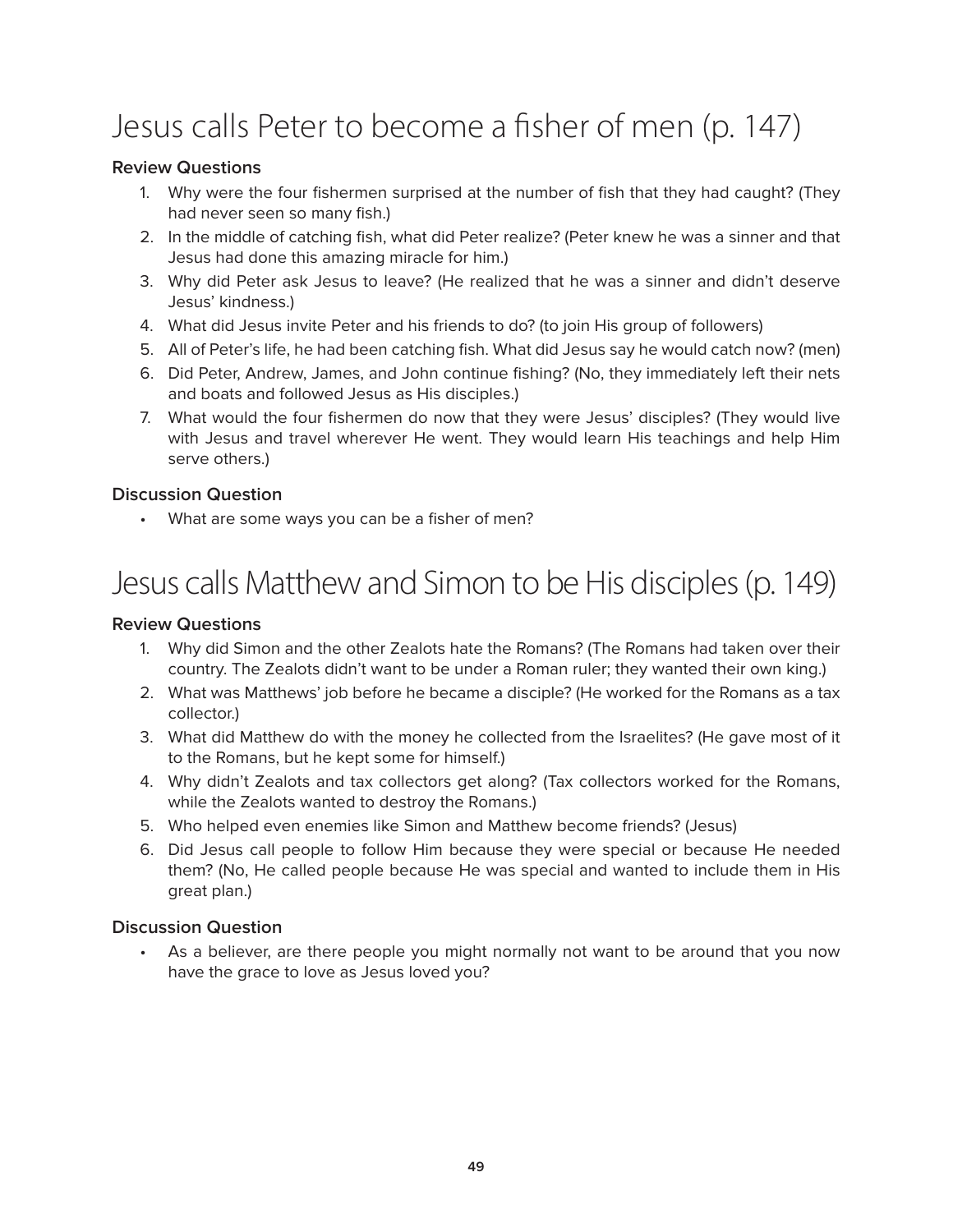# Healing

## **Scripture Memory—Psalm 32:1a (Happiness)**

### **Target Truths**

- Jesus shows love for God and people.
- Jesus reveals His power to heal.
- Jesus has the power to forgive sins.

### **Review and Discussion Questions**

## Jesus heals many people (p. 151)

#### **Review Questions**

- 1. What was wrong with Peter's mother-in-law? (She was sick with a high fever.)
- 2. What did Jesus do to help her? (He commanded the fever to leave.)
- 3. Did the fever obey His command? (Yes, it immediately left her.)
- 4. What happened when the news of Jesus' miracle began to spread? (People gathered at Peter's house, bringing friends and family members to receive help from Jesus.)
- 5. Who else did Jesus heal that evening? (Jesus laid His hands on every person who needed help, and they were healed too!)
- 6. Why did Jesus leave Peter's house very early the next morning? (to find a quiet place to pray to His Father)
- 7. Why did Jesus say it was time to go to a new place? (so that more people could hear the good news)
- 8. What two things did Jesus do wherever He went? (He taught people and healed them.)

#### **Discussion Question**

• What are some ways that Jesus showed His love for God and people?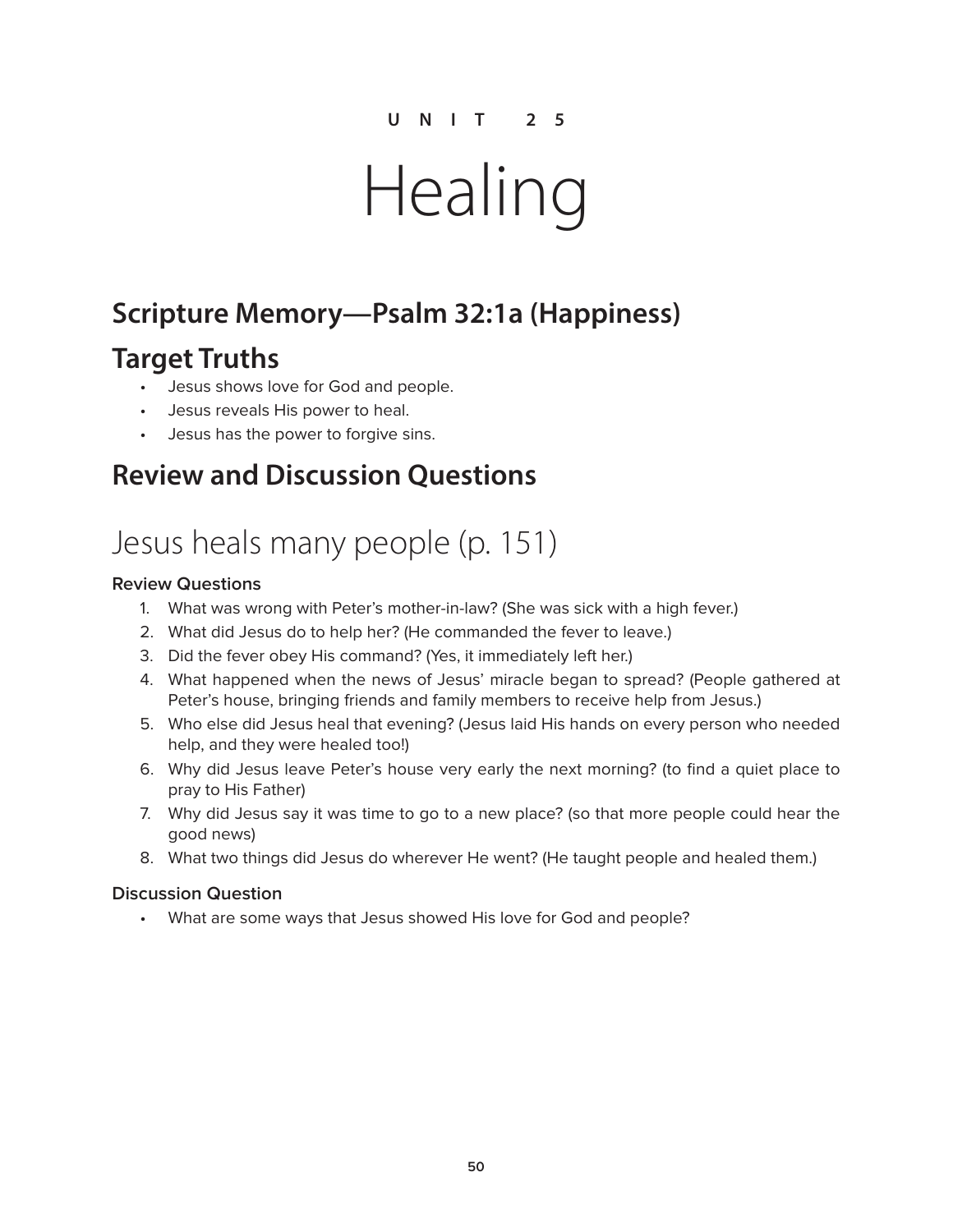# Jesus heals a leper (p. 153)

#### **Review Questions**

- 1. Why did Jesus do miracles whenever He taught God's Word? (to show who He was and that what He said was true)
- 2. What was wrong with the terribly sick man? (He was covered with sores called leprosy.)
- 3. What would happen if someone touched a person with leprosy? (That person would get leprosy too.)
- 4. Who touched the man when no one else would? (Jesus)
- 5. What mighty command did Jesus give? (He commanded, "Be healed!")
- 6. What happened to the man's leprosy? (As soon as Jesus spoke the words, the man was better. From head to toe, there wasn't a sore left on him.)
- 7. Why could Jesus no longer go into cities? (So many people knew about Jesus because of His miracles that crowds followed Him everywhere.)

#### **Discussion Question**

Is there any illness that is too powerful for Jesus to heal?

## Jesus heals the lame man (p. 155)

#### **Review Questions**

- 1. Did everyone like what Jesus was teaching? (No, there were some men called Pharisees who didn't like Jesus' words.)
- 2. What did the four friends do for the paralyzed man? (They carried him to Jesus.)
- 3. When the four friends got to the house where Jesus was, why couldn't they get inside? (because there were too many people in the way)
- 4. How did they get their friend to Jesus? (They climbed to the top of the house and removed some of the roof covering. Then, using ropes, they lowered their friend down to where Jesus stood.)
- 5. What did Jesus say to the man who could not walk? ("Your sins are forgiven.")
- 6. Why didn't the Pharisees like what Jesus had said? (They thought that only God could forgive sins.)
- 7. How did Jesus show the people that He had the power to forgive sins? (He told the man to get up, pick up his mat, and walk.)
- 8. What was Jesus teaching that day? (He was teaching that if He could heal someone's legs, He could also heal his heart.)

#### **Discussion Question**

• Does Jesus have the power to forgive your sins?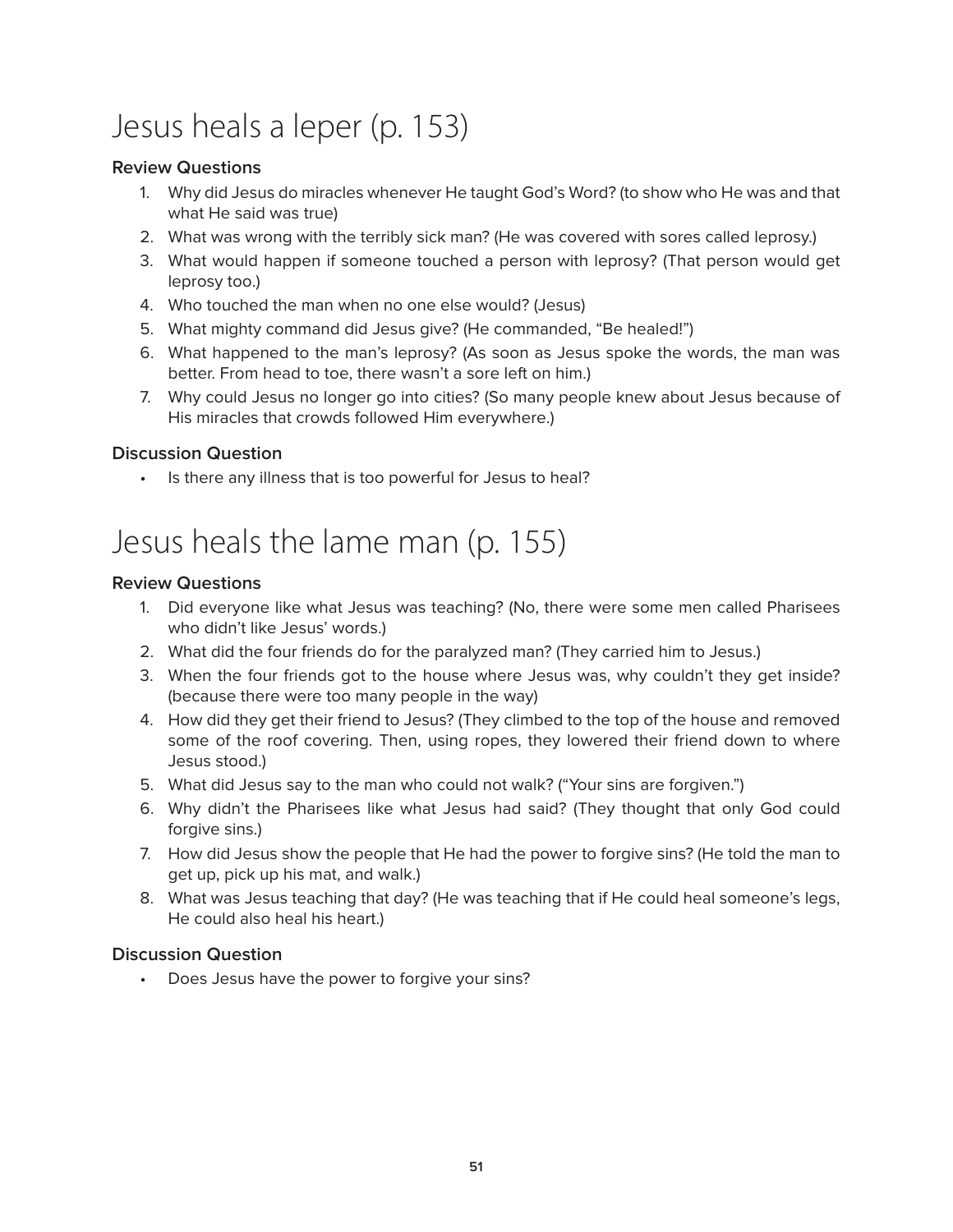# Setting Things Right

### **Scripture Memory—Psalm 56:3 (Trust)**

### **Target Truths**

- Jesus helps people who are afraid.
- Jesus is never too busy to help.
- Jesus gives us hope when we want to give up.

### **Review and Discussion Questions**

# Jesus calms the storm (p. 157)

#### **Review Questions**

- 1. Why did Jesus settle down in the stern of the boat? (He was tired from a long day of teaching and healing and wanted to sleep.)
- 2. What happened while Jesus was sleeping? (A strong wind swept across the sea, causing water to pour into the boat as wave after wave crashed against its side.)
- 3. What were the disciples afraid would happen to them? (They were afraid that their boat would sink and that they would die.)
- 4. Who did the disciples turn to for help when they were afraid? (Jesus)
- 5. What did Jesus say to the wind and the waves? ("Quiet! Be still.")
- 6. What did Jesus ask His disciples? ("Why were you afraid? Do you still not believe in Me?")
- 7. What question did the disciples ask themselves after Jesus calmed the storm? ("Who is this Man?")

#### **Discussion Question**

• What are some things that make you afraid and that you need God's help to face?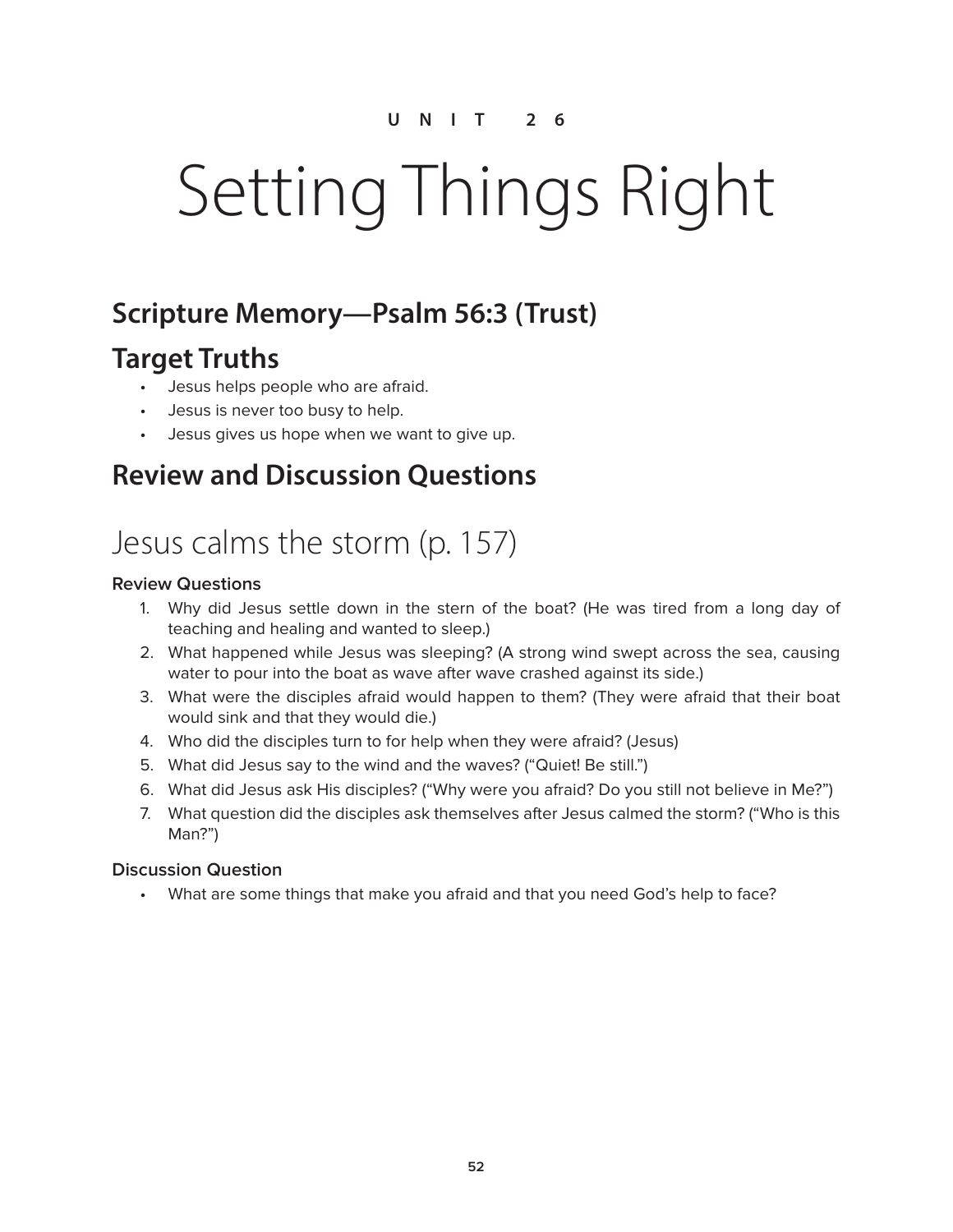# Jesus heals a sick woman (p. 159)

#### **Review Questions**

- 1. Why did Jairus beg Jesus to come to his house? (His twelve-year-old daughter was dying.)
- 2. What happened as Jesus was on His way to Jairus's house that caused Him to stop? (Someone in the crowd touched His clothes.)
- 3. Why did the woman want to touch Jesus' clothes? (She believed that if she could just touch His clothes, she would be healed from her sickness.)
- 4. How long had the woman been sick? (twelve years)
- 5. Had any of the doctors been able to help her? (No, she had gone to one doctor after another, but no one could help her.)
- 6. What happened to the woman when she reached out and touched Jesus' clothes? (Immediately, she was well.)
- 7. What strange question did Jesus ask the people in the crowd? ("Who touched Me?")
- 8. Why was this a strange question? (There were many people crowding around Him, so anyone could have touched Him.)
- 9. What did Jesus say to the woman? ("My dear, you believed I could heal you. Go home and enjoy God's blessings. Your suffering is over.")
- 10. While Jesus was talking with the sick woman, what sad news did Jairus hear about his daughter? (that his daughter was dead)

#### **Discussion Question**

Have you ever felt like God was too busy to help with your problems?

## Jesus raises Jairus's daughter (p. 161)

#### **Review Questions**

- 1. What did Jesus say to Jairus after he heard that his daughter had died? ("Don't be afraid. Trust Me.")
- 2. What did Jesus say about the little girl when He heard the people crying at Jairus's house? ("The child is not dead; she is only sleeping.")
- 3. Why did the people laugh at Jesus? (They knew the girl was dead.)
- 4. Who was in the room when Jesus healed the little girl? (Jesus had sent all the people out of the house except for the three disciples and the little girl's parents.)
- 5. What did Jesus say to Jairus's daughter to raise her from the dead? ("Little girl, it's time to get up.")
- 6. What happened after Jesus spoke to the little girl? (Immediately, she got up and started walking around her room.)
- 7. What did the disciples and the little girl's parents think about this miracle? (They were amazed.)
- 8. What important lesson did Jairus learn from what had happened? (Nothing is too hard for Jesus.)

#### **Discussion Question**

• What can you learn about God from the fact that Jesus has power to raise the dead?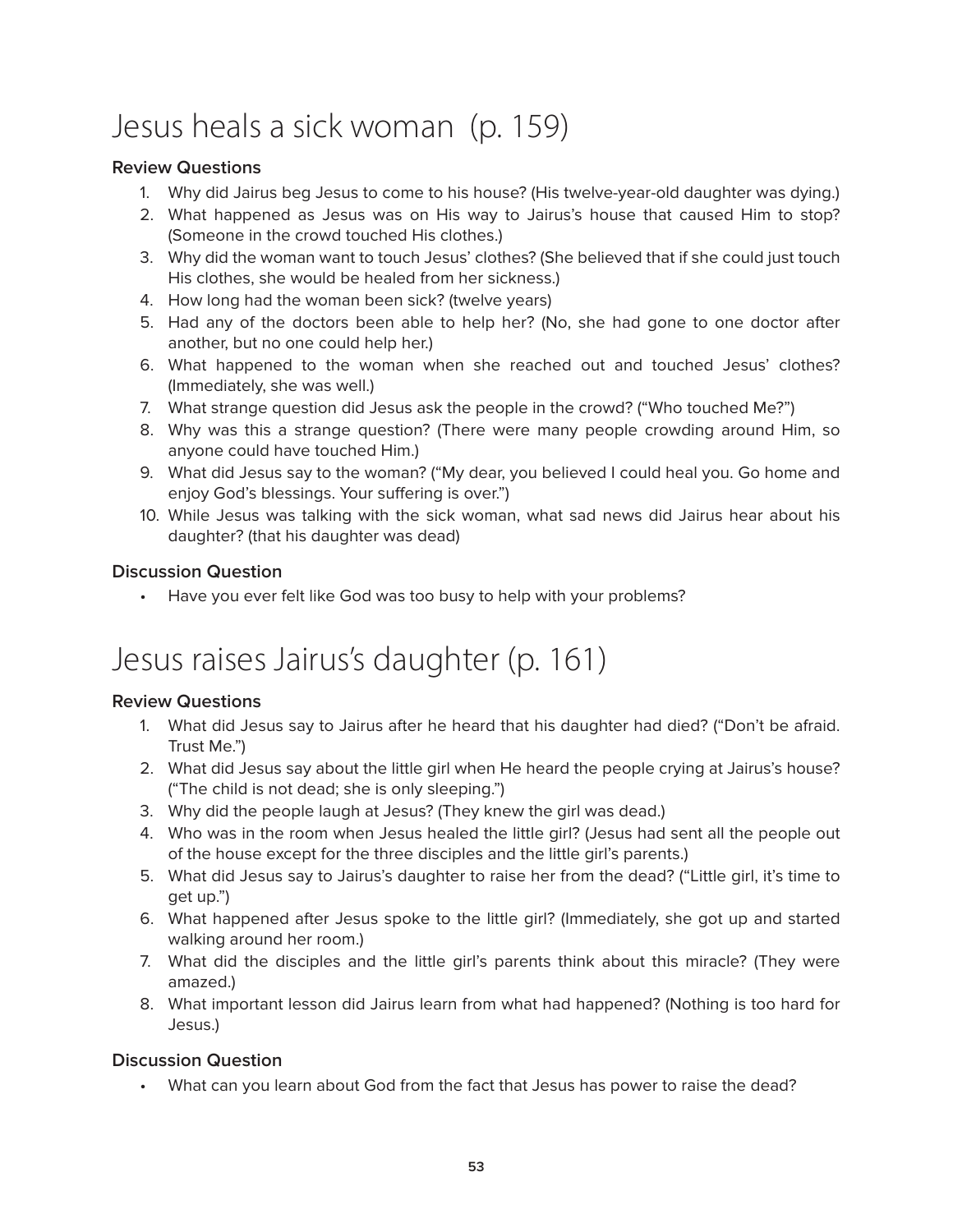# Enemies

### **Scripture Memory—Spiritual Sight (Psalm 119:18)**

### **Target Truths**

- God gave rules to help people.
- Jesus wants us to love people more than rules.
- Jesus can heal spiritual blindness.

### **Review and Discussion Questions**

# Jesus does good on the Sabbath day (p. 163)

#### **Review Questions**

- 1. As Jesus and His disciples walked through grain fields on the Sabbath, what did the disciples do? (They picked some grain and ate it.)
- 2. Why were the Pharisees angry with Jesus and His disciples? (They had worked by picking grain on the Sabbath.)
- 3. Why did God make the Sabbath? (God made the Sabbath because He loves His people. People are more important than the Sabbath.)
- 4. What question did the Pharisees ask Jesus to try to trick Him? ("Is it right to heal someone on the Sabbath?")
- 5. How did Jesus answer their question? ("If one of your sheep gets stuck in a hole on the Sabbath, won't you pull it out? Now, isn't a person more important than a sheep? Of course, it's right to help a person on the Sabbath.")
- 6. What did Jesus tell the man with the hurt hand to do? ("Stretch out your hand.")
- 7. When the man obeyed Jesus' command to stretch out his hand, what happened? (Immediately, it became as good as new.)
- 8. How did the Pharisees feel about the miracle Jesus had done? (They were very angry and wanted to get rid of Him.)

#### **Discussion Question**

• Does God intend His rules to make your life better or worse?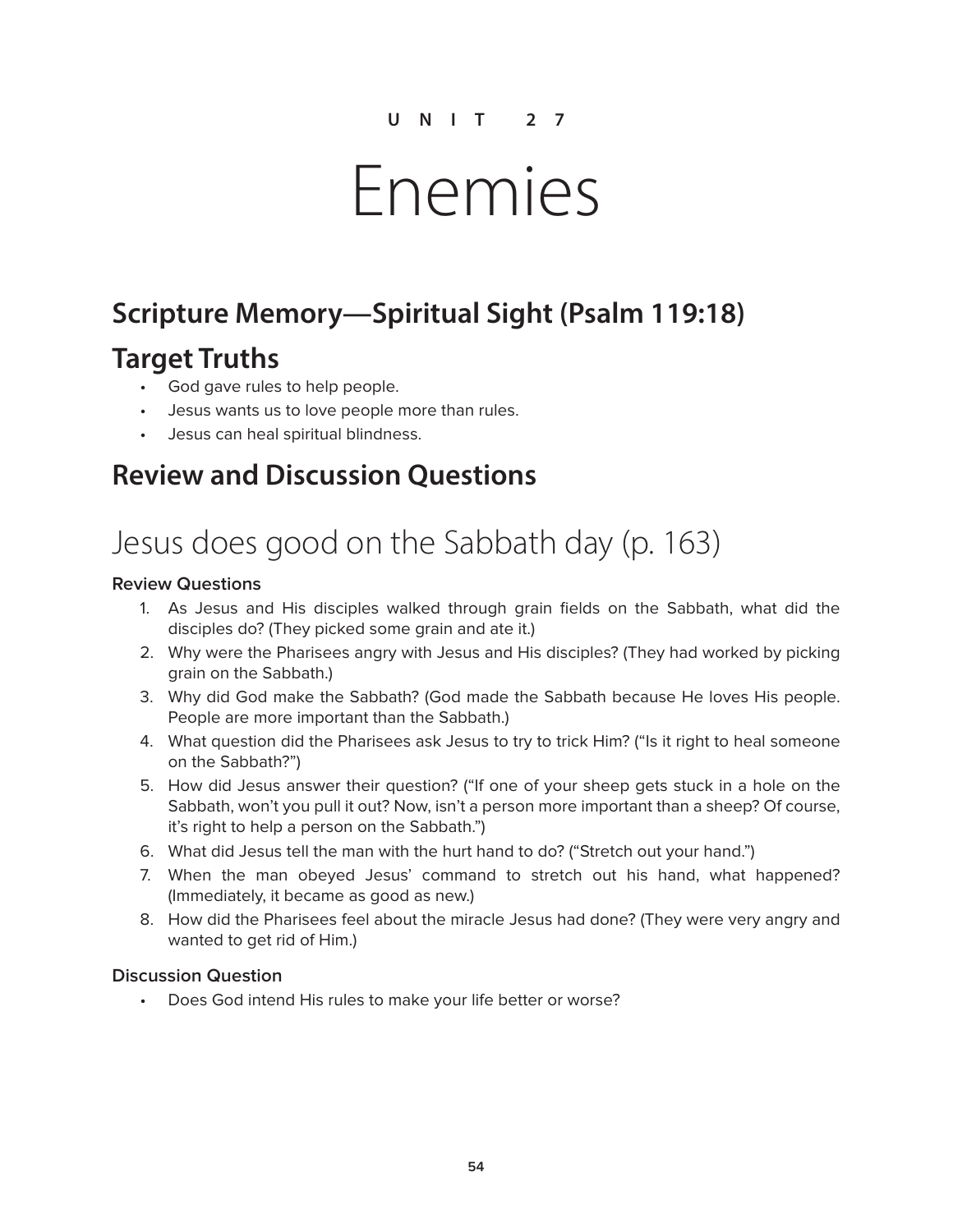# Jesus gives sight to a blind man (p. 165)

#### **Review Questions**

- 1. What did the disciples ask Jesus about the blind man? (Was the man born blind because of his own sin or his parents' sin?)
- 2. How did Jesus answer their question? ("It's not because of anyone's sin. This man is blind so that people will see God do an amazing work in his life.")
- 3. What did Jesus do to help the blind man? (Jesus spit in the dirt, made a little mud, covered the man's blind eyes with the mud, and told him to wash in the Pool of Siloam.)
- 4. What happened when the man washed the mud from his eyes as Jesus had commanded? (Immediately, he could see.)
- 5. Why were the Pharisees unhappy with what Jesus did? (To them, making mud was work, and no one should work on the Sabbath.)
- 6. How was the way the Pharisees loved different from the way that God loves? (The Pharisees loved their Sabbath rules more than people.)

#### **Discussion Question**

• Do any of God's rules give permission treat others in an unloving way?

# Jesus heals the man's spiritual blindness (p. 167)

#### **Review Questions**

- 1. What did the Pharisees think about Jesus healing someone on the Sabbath? (They thought that the real Messiah would not do that.)
- 2. How did the Pharisees respond when the man asked if they wanted to become Jesus' disciples too? ("We are not His disciples—you are! We don't even know if Jesus was sent by God.")
- 3. What was unusual about the amazing miracle Jesus had done in healing the man's blindness? (No one who had been born blind had ever been healed.)
- 4. When the Pharisees got angry with the man Jesus had healed, what did they do to him? (They kicked him out of their synagogue.)
- 5. What question did Jesus ask the man He had healed? ("Do you believe in the Messiah?")
- 6. Who did Jesus say the Messiah was? (Jesus said, "I am the Messiah.")
- 7. What happened when the man heard that Jesus was the Messiah? (He bowed down before Jesus and said, "Lord, I believe.")
- 8. What was the double miracle that Jesus performed for the blind man? (Not only did Jesus heal the man's eyes, but He also healed the man's heart.)

#### **Discussion Question**

• Why is healing of spiritual blindness more important than healing physical blindness?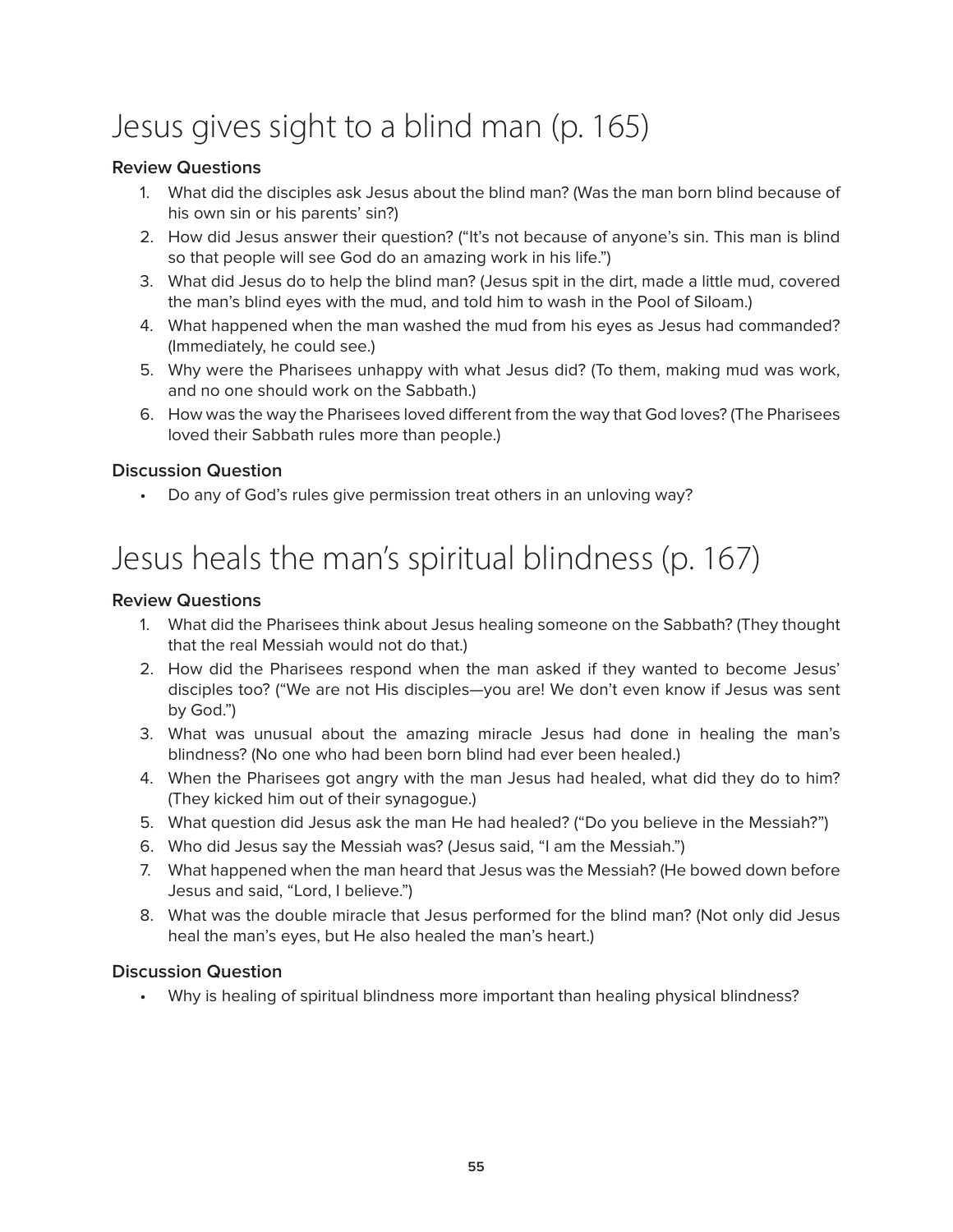# Love People

### **Scripture Memory—Matthew 22:39b (Loving People)**

### **Target Truths**

- Loving God and loving people are God's most important rules.
- Obedience without love is sin.
- True love loves everyone.

### **Review and Discussion Questions**

# Jesus discusses the two greatest commandments (p. 169)

#### **Review Questions**

- 1. What were the Pharisees trying to do to Jesus by asking Him questions? (They wanted to trick Him into saying something that would get Him into trouble.)
- 2. What question did the Pharisee ask to try to trick Jesus? ("What do I have to do so God will let me into heaven?")
- 3. What question did Jesus ask the Pharisee? ("What's the greatest commandment in the Bible?")
- 4. What did the Pharisee reply? ("Love the Lord your God with all your heart, with all your soul, with all your mind, and with all your strength. You must also love your neighbor like you want to be loved.")
- 5. What did Jesus say about these commands? (They were the most important commands in the Bible.)
- 6. What did the Pharisee think about what Jesus had said? (He didn't like what Jesus said because he didn't want to love everyone.)

#### **Discussion Question**

• Why are the two commandments mentioned in this story the greatest commandments?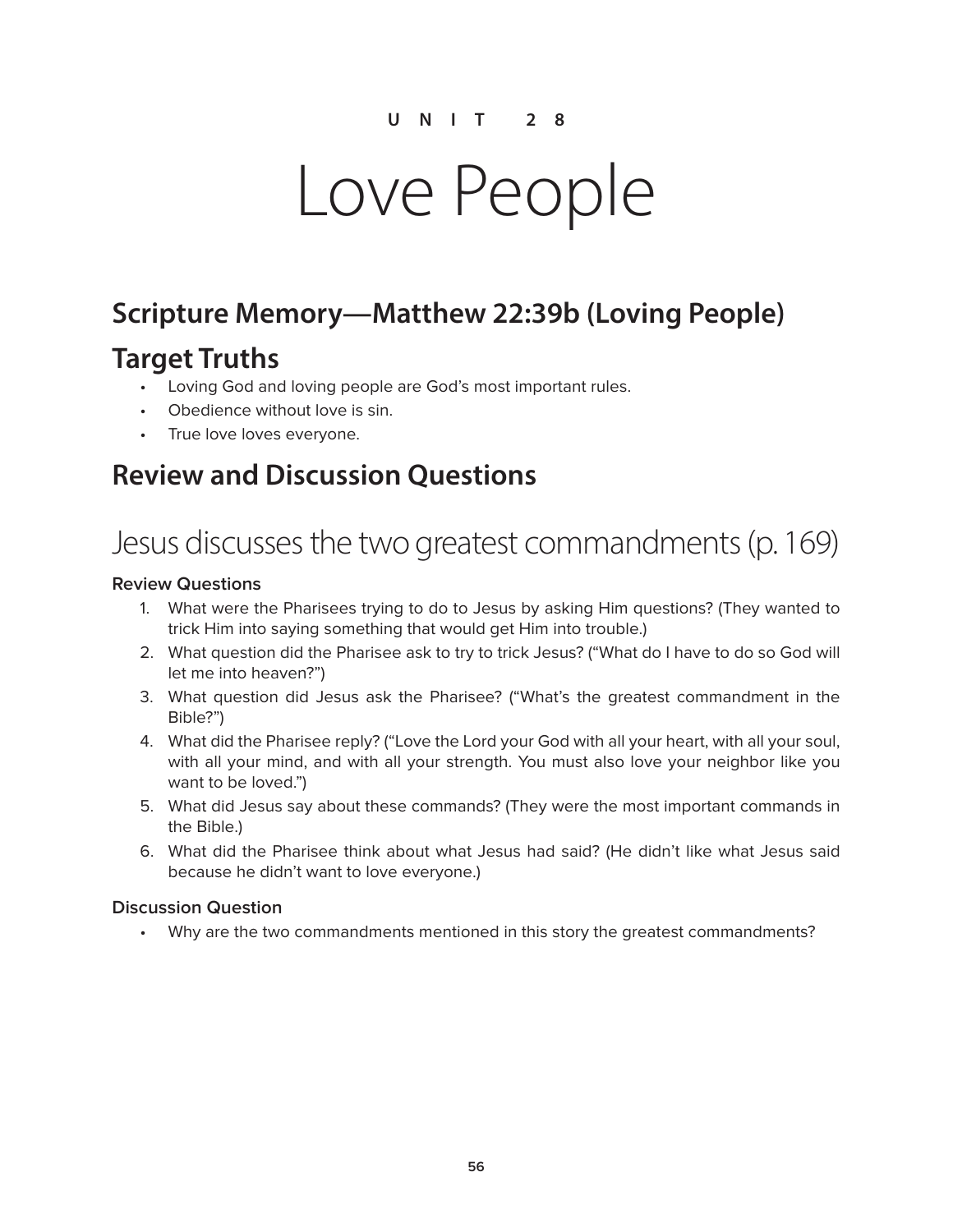# Jesus tells the story of the Good Samaritan (p. 171)

#### **Review Questions**

- 1. What did the Pharisee ask Jesus? ("Who is my neighbor?")
- 2. What had happened to the man in Jesus' story? (He was attacked by robbers and left in the road.)
- 3. Why didn't the priest stop to help the man? (If the priest touched a dead person, he couldn't work in the Temple.)
- 4. What happened when the Levite walked by? (He didn't stop to help either.)
- 5. Who was the third man to come along and find the hurting man? (a Samaritan)
- 6. How did the Samaritans and Israelites feel about one another? (They hated each other.)
- 7. Do you think the Samaritan will help the hurting Israelite? (Answers may vary.)

#### **Discussion Question**

• Is it possible to do the "right thing" in a way that doesn't please God?

## Jesus teaches love for people (p. 173)

#### **Review Questions**

- 1. When the Samaritan saw the man lying on the ground, how did he feel towards the man? (The Samaritan's heart was moved with love for him.)
- 2. How did the Samaritan help the man? (He bandaged the man's wounds, took him to an inn where he could rest, and gave the innkeeper money for whatever the man needed.)
- 3. Which man in Jesus' story acted like a good neighbor to the man who had been hurt? (the Samaritan)
- 4. Why was this strange? (The Samaritans and Israelites were enemies.)
- 5. What was Jesus trying to teach through this story? (We must love all people—both our friends and our enemies.)

#### **Discussion Question**

• Who do you find it hard to love?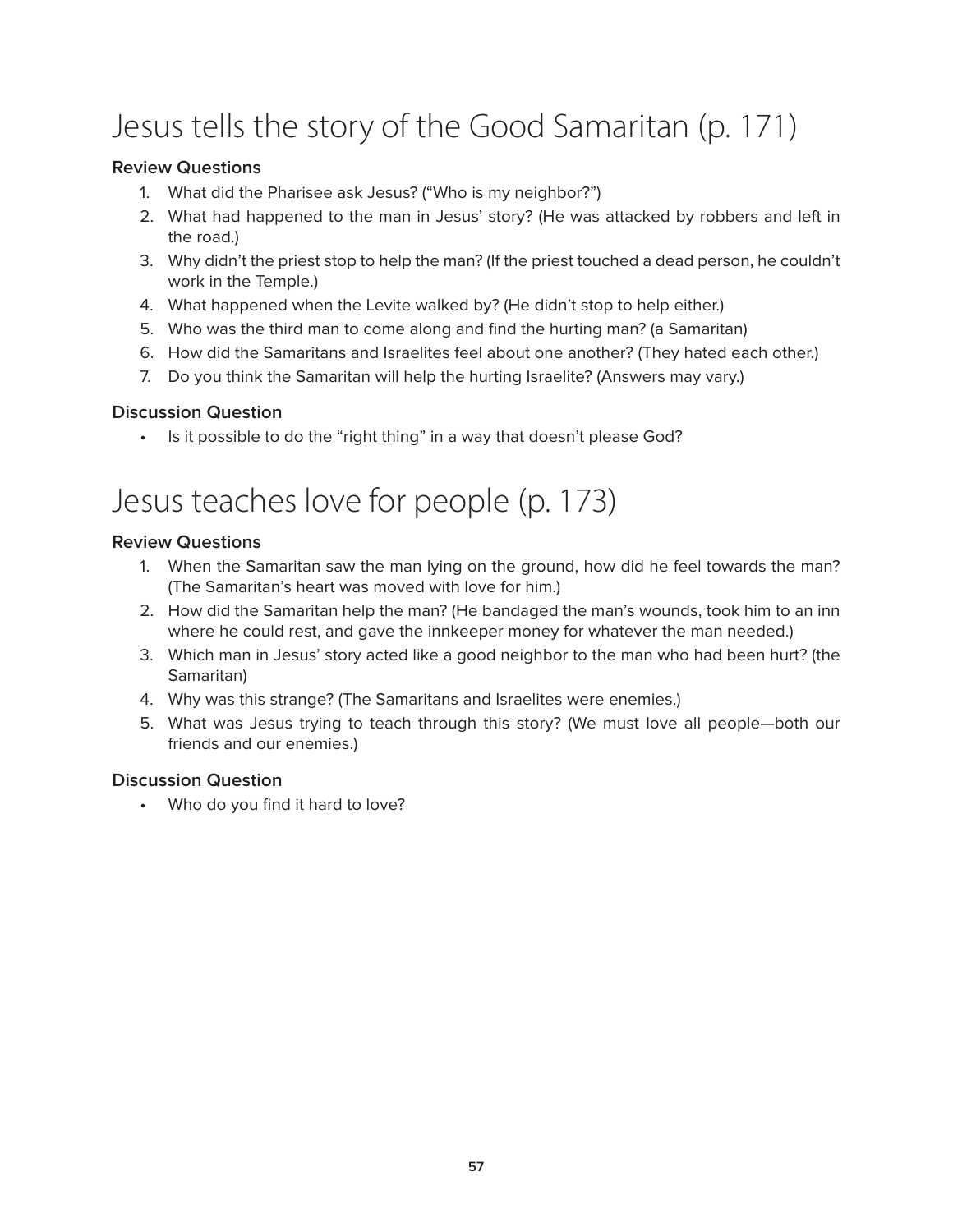# Love God

### **Scripture Memory—Matthew 22:37 (Loving God)**

### **Target Truths**

- Listening to Jesus shows love for God.
- Loving God is more important than loving people.
- We pray in response to God's love for us.

### **Review and Discussion Questions**

## Mary listens to Jesus' teaching (p. 175)

#### **Review Questions**

- 1. What two sisters did Jesus visit in Bethany? (Mary and Martha)
- 2. While waiting for dinner, what was Jesus doing? (He was teaching the people who were in the house.)
- 3. What was Martha doing in the kitchen while Jesus was teaching? (She was rushing around preparing dinner.)
- 4. What was Mary doing while Martha was busily working? (She was sitting at Jesus' feet, listening to Him teach.)
- 5. Why did Mary want to listen to Jesus? (She loved Him and wanted to learn how to obey Him.)
- 6. How did Martha feel about Mary's sitting at Jesus' feet? (Martha was angry. The more she worked, the angrier she became.)
- 7. Why was Martha angry? (She didn't think it was fair for her to do all of the work while her sister was doing nothing.)

#### **Discussion Question**

• What can you learn about showing love for God in this story?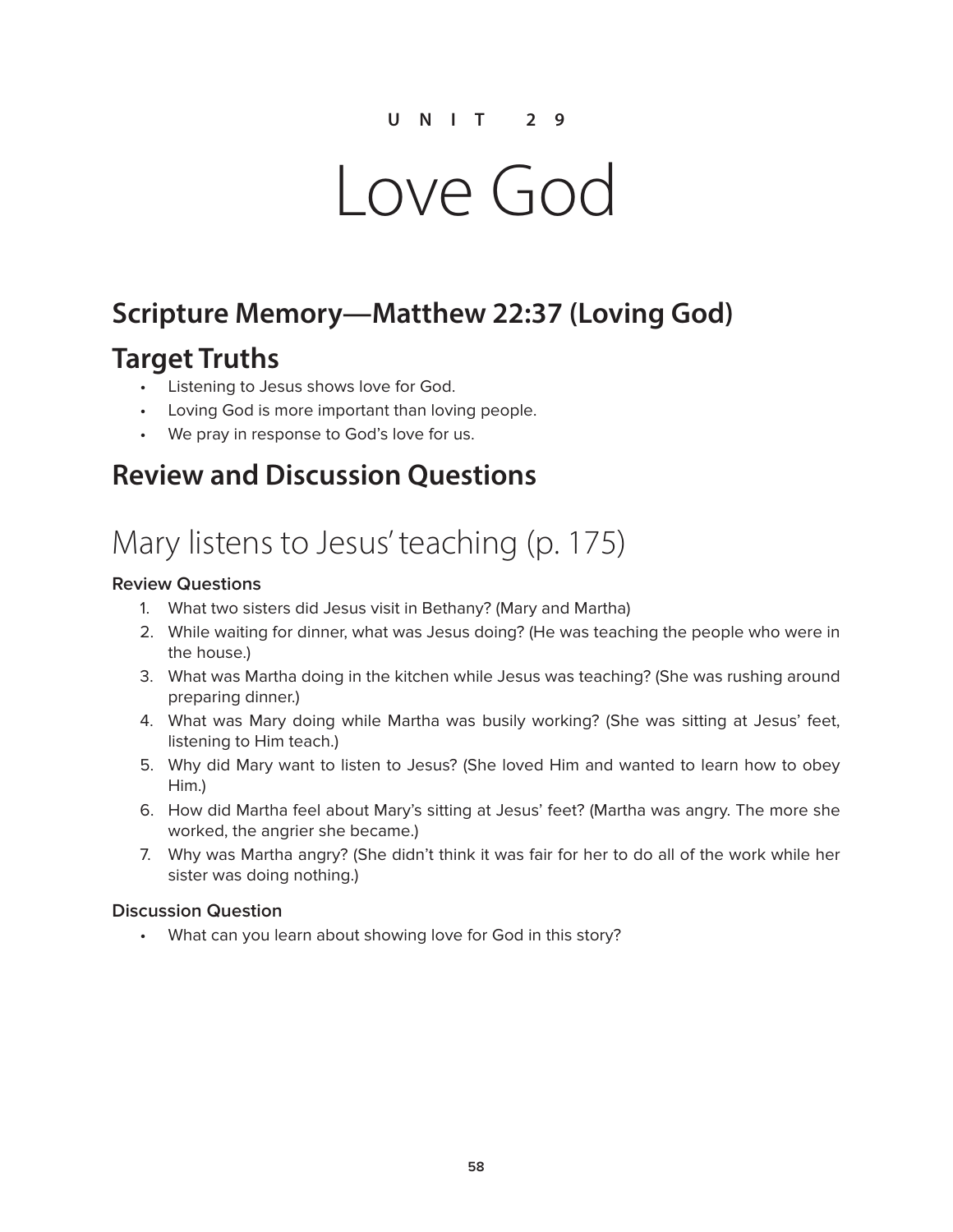# Jesus teaches Martha about loving God (p. 177)

#### **Review Questions**

- 1. What did Martha think to herself as she worked busily in the hot kitchen? (She thought it was unfair that Mary wasn't helping her.)
- 2. What rude thing did Martha do because she was angry? (She marched up to Jesus and interrupted His teaching.)
- 3. What did she ask Him? ("Lord, don't You care about me? Don't You care that my sister has left me to do all the work?)
- 4. What did she want Jesus to do? (She wanted Him to tell Mary to get up and help her.)
- 5. How did Jesus respond to Martha? ("Martha, Martha, I know you are busy and worried about the work that needs to be done. However, there's only one important thing right now, and that is what your sister Mary is doing. She is listening to Me.")
- 6. What did Jesus teach about the importance of loving people and loving God? (Though Jesus taught that loving people is important, He taught that loving God is more important.)

#### **Discussion Question**

• Can you think of a time you had to show love for God even though others were pressuring you to do something different?

## Jesus teaches His disciples to pray (p. 179)

#### **Review Questions**

- 1. When Jesus left Mary and Martha's house, what did He stop to do? (He stopped to talk to His Heavenly Father.)
- 2. What did Jesus' disciples want Him to teach them? (They wanted to learn to pray.)
- 3. Whom did Jesus say we should always ask for help? (God)
- 4. If you ask your father for bread, will he give you a rock? (no)
- 5. If you ask your father for a fish, will he give you a snake? (no)
- 6. If you ask your father for an egg, will he give you a scorpion? (no)
- 7. How does God feel about giving His children what they pray for? (If even fathers here on earth, who aren't perfect, love to give their children good gifts, how much more does your Heavenly Father, who is perfect, love to give you what you pray for?)

#### **Discussion Question**

• How does understanding God's love encourage you to pray?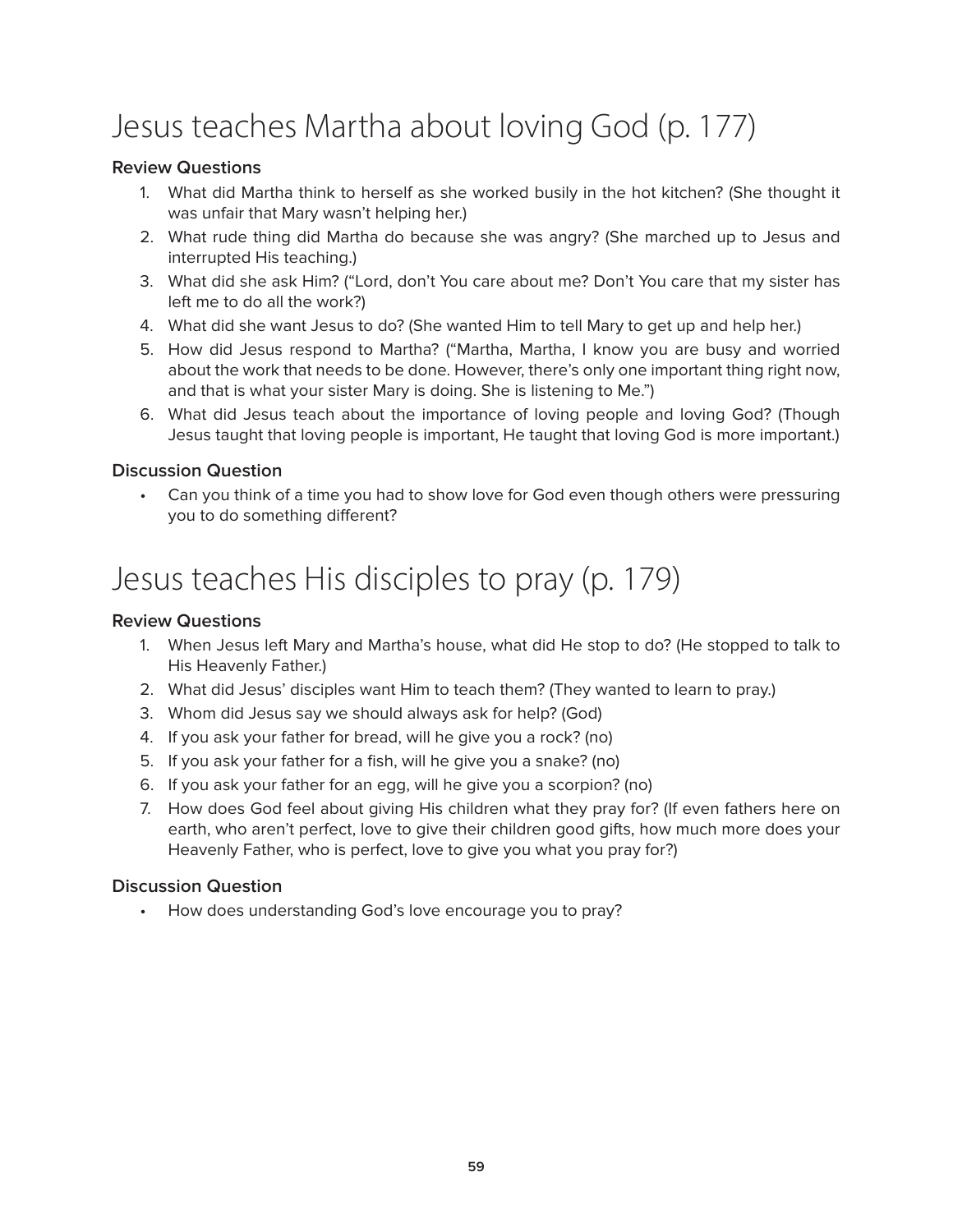# Reaching Out

### **Scripture Memory—Psalm 69:33a (Help)**

### **Target Truths**

- Jesus welcomes sinners.
- Jesus ministers to all people.
- Jesus' forgiveness motivates love.

### **Review and Discussion Questions**

## Jesus eats with sinners (p. 181)

#### **Review Questions**

- 1. After Jesus called Matthew to be His disciple, what did Matthew do to celebrate? (He threw a big party at his house.)
- 2. Whom did he invite to his party? (all his friends, many of whom were also tax collectors)
- 3. Why did he invite these people to his party? (He wanted them to hear the news that he was going to follow Jesus.)
- 4. What did the Pharisees think when they saw Jesus sitting at the table with all these sinners? (They wondered why Jesus was talking to sinners and what kind of teacher He was.)
- 5. What did the Pharisees think the real Messiah would do? (punish sinners, not love them)
- 6. Why did Jesus say that He ate and drank with tax collectors and sinners? (He came to call sinners to repentance.)

#### **Discussion Question**

• How could you share God's love with people who are unlovely?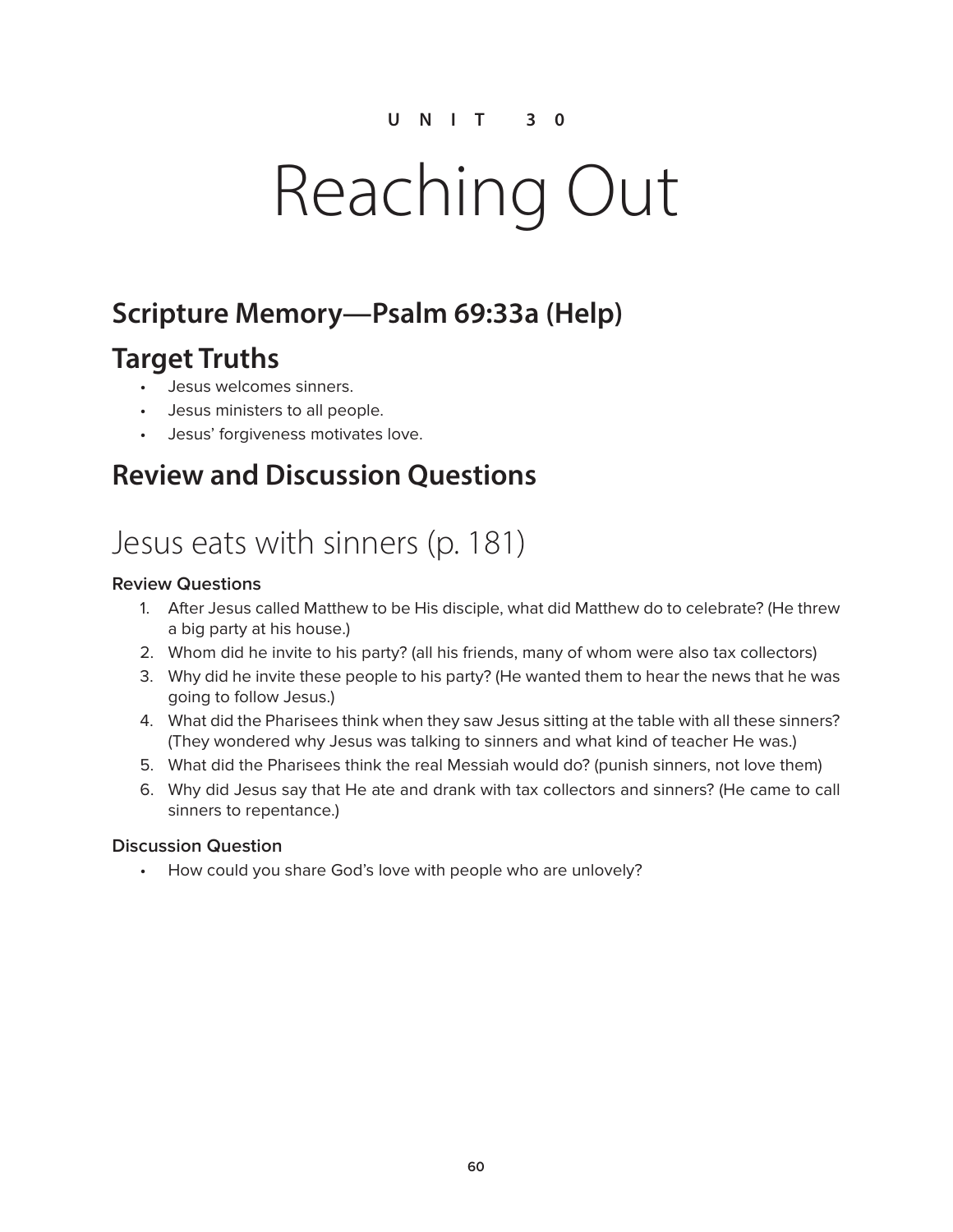# Jesus ministers to a Gentile (p. 183)

#### **Review Questions**

- 1. As Jesus entered the city, who came running up to Him? (a Roman centurion)
- 2. Why did the centurion need Jesus' help? (The centurion had a servant who was so sick that he couldn't even get out of bed.)
- 3. Did Jesus agree to help the centurion? (Yes. He said, "I will come with you and heal your servant.")
- 4. How did the centurion respond to Jesus' offer to come with him? (He said, "Lord, I am not worthy to have You come into my house. Just say the word, and my servant will be healed.")
- 5. What helped the centurion understand authority? (He was in charge of one hundred soldiers who had to obey his commands.)
- 6. How did the centurion show faith in Jesus' authority? (He believed that the sickness would obey Jesus' command.)
- 7. How did Jesus respond? (He marveled at the centurion's faith. Then He said, "You may go home. I have healed your servant as you asked.")

#### **Discussion Question**

• What does Jesus' ministry teach you about who God loves?

# Jesus forgives a sinful woman (p. 185)

#### **Review Questions**

- 1. During Jesus' meal with Simon the Pharisee, who rushed into the room? (a sinful woman)
- 2. Why had this woman come to see Jesus? (to thank Jesus for forgiving her sins)
- 3. What did this woman do to show Jesus how much she loved Him? (With her tears, she washed His feet and then wiped them with her beautiful hair. She even kissed Jesus' feet and poured very expensive perfume on them to show how much she loved Him.)
- 4. What did Simon think when he saw what the woman was doing? (He thought that Jesus couldn't be a good teacher. If He knew how sinful this woman was, He wouldn't let her touch Him.)
- 5. How did Jesus know what Simon was thinking? (He is God, and He knows everything.)
- 6. What lesson was Jesus trying to teach Simon through the story that He told? (People who realize the greatness of God's forgiveness love Him very much.)
- 7. Why did this woman love Jesus so much? (She had been forgiven for many sins.)

#### **Discussion Question**

• What is the right response to receiving God's forgiveness?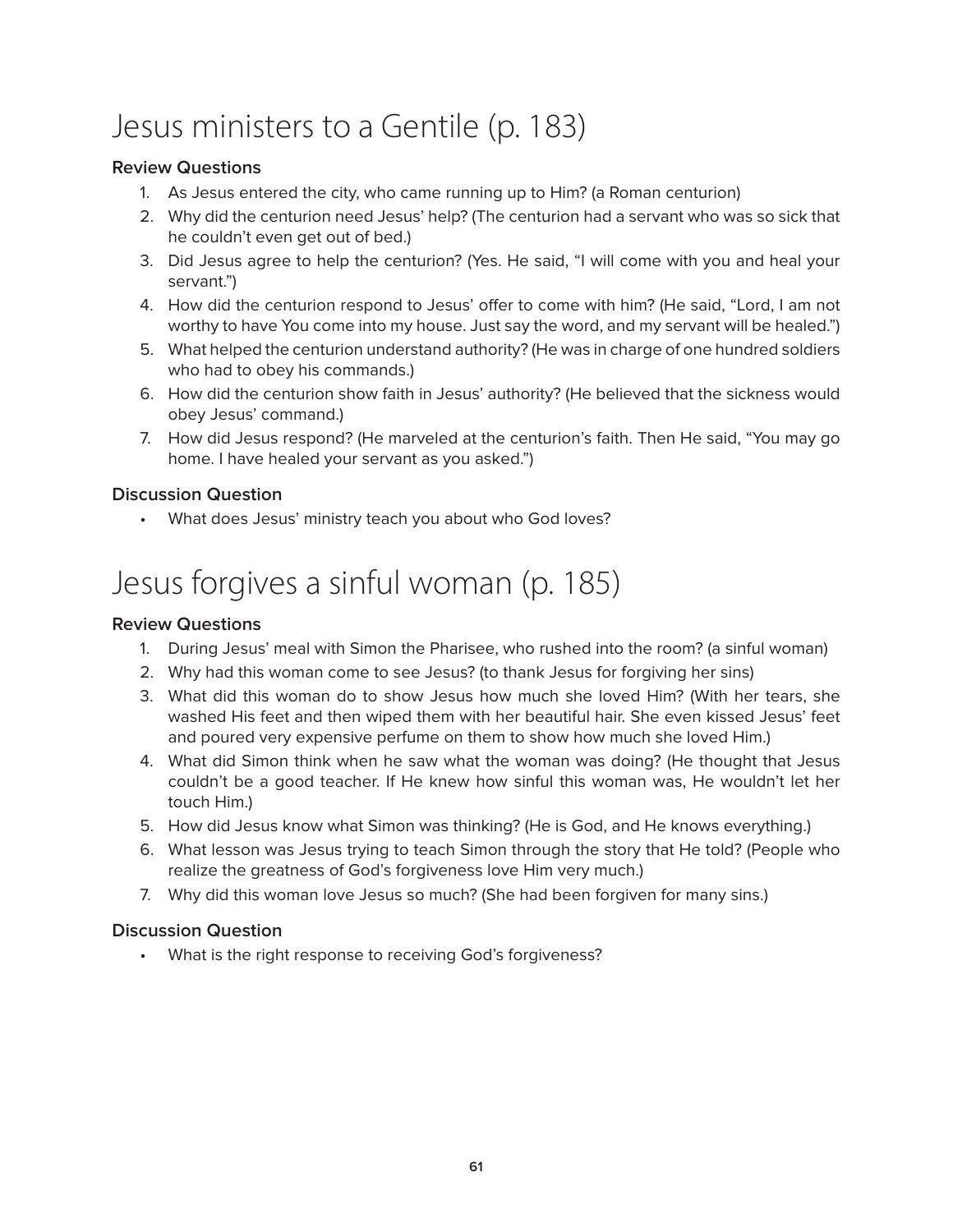# Bread of Life

## **Scripture Memory—John 6:48 (Spiritual Nourishment)**

### **Target Truths**

- Jesus uses little things to accomplish His great plans.
- Jesus is the Bread of Life.
- Jesus guards His children's hearts.

### **Review and Discussion Questions**

# Jesus feeds five thousand people (p. 187)

#### **Review Questions**

- 1. How many men had followed Jesus into the wilderness to listen to Him teach? (5,000 men)
- 2. Were the 5,000 men the only people there that day? (No, there were women and children too.)
- 3. What did Jesus ask Philip? ("Where are we going to buy bread so all these people can eat?")
- 4. How did Philip answer Jesus? (He said that they didn't even have enough money to buy each person a crumb.)
- 5. Who was willing to share his lunch with the crowd? (a boy with five little loaves of bread and two tiny fish)
- 6. What did Jesus do with the five loaves of bread and two fish? (He blessed them. Then He started breaking the bread and fish into pieces and giving them to His disciples.)
- 7. Was there enough food to feed everyone in the crowd? (Yes, there were even twelve basketfuls left over.)
- 8. How was Jesus able to do such an amazing miracle? (He is God, and He can do anything.)

#### **Discussion Question**

• What are some small things that God has used to accomplish His plan in your life?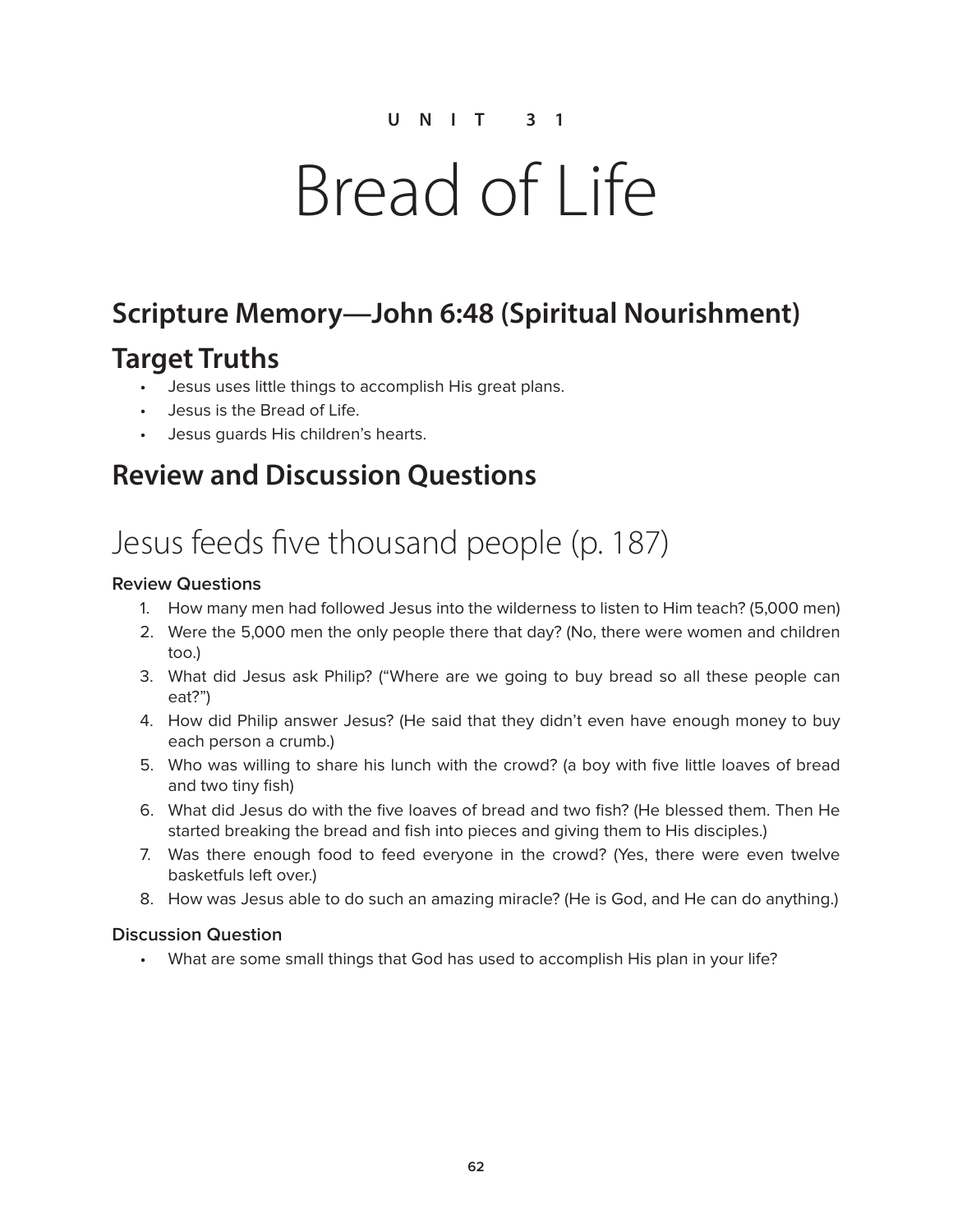# Many people turn away from Jesus (p. 189)

#### **Review Questions**

- 1. What was the people's plan for Jesus? (They wanted Him to be king and give them good food to eat.)
- 2. Was this God's plan? (No, it wasn't the right time for Jesus to be king.)
- 3. Where did Jesus go when He secretly left the crowd? (He went back across the Sea of Galilee.)
- 4. What did the people ask Jesus when they found Him? ("Why did you leave us?")
- 5. What did Jesus claim to be? (the Bread of Life)
- 6. Why did many of the people stop following Jesus? (They selfishly wanted Jesus to give them food and heal their sicknesses; they didn't want Him to be their Savior.)

#### **Discussion Question**

• What does it mean when Jesus says He is the Bread of Life?

## The twelve disciples stay with Jesus (p. 191)

#### **Review Questions**

- 1. Why did many people stop following Jesus? (The people didn't like what Jesus said about being the Bread of Life. It was hard for them to understand, and they didn't think they wanted that kind of king.)
- 2. What did Jesus ask the disciples as the crowds left? ("Do you want to leave Me like these people have?")
- 3. How did Peter reply to Jesus' question? ("Lord, who else would we follow except You? You teach the only way to get to heaven.")
- 4. Who did Peter say that Jesus was? (the Holy One from God)
- 5. Who had revealed this truth about Jesus to Peter? (God)
- 6. Which one of the disciples would one day help Jesus' enemies kill Him? (Judas Iscariot)
- 7. Did the things that were happening surprise Jesus? (No, though Jesus was approaching the time of His death, He was completely in charge, and everything was happening according to God's wonderful plan.)

#### **Discussion Question**

• Can you think of a time God encouraged you to trust Him even when others were turning away?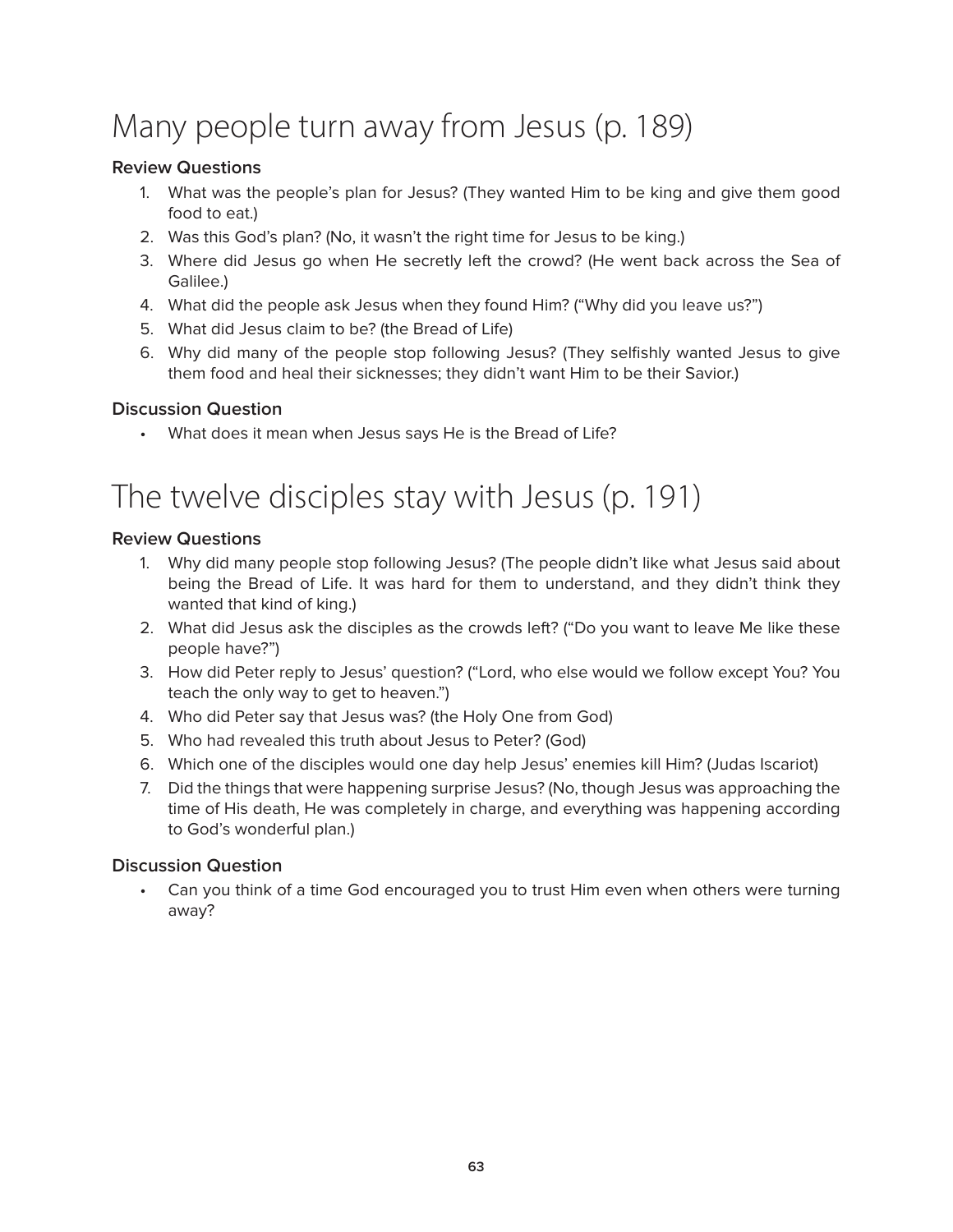# Transfigured

## **Scripture Memory—John 1:14b (Glory)**

### **Target Truths**

- Jesus reveals His glory.
- God's plan focuses on Jesus.
- Jesus treats people lovingly.

### **Review and Discussion Questions**

# The disciples see Jesus' glory (p. 193)

#### **Review Questions**

- 1. Where did Jesus lead Peter, James, and John? (up a tall mountain)
- 2. Why had Jesus brought them up the mountain? (He had chosen these three to see something special.)
- 3. What did Jesus do when they reached the top of the mountain? (He began to pray.)
- 4. What happened as He was praying? (There was a bright light that was so white it hurt to look at it.)
- 5. How did Jesus look different than normal? (His face shone like the sun, and His clothes gleamed with brightness. He was mighty, powerful, and glorious.)
- 6. Who were the two men that came from heaven to talk with Jesus? (Moses and Elijah)
- 7. What were Moses and Elijah talking with Jesus about? (how Jesus would soon die on the cross)
- 8. Was Jesus' death part of God's plan? (Yes. Though Jesus was going to die, He would live again.)

#### **Discussion Question**

• What does the transfiguration teach you about Jesus?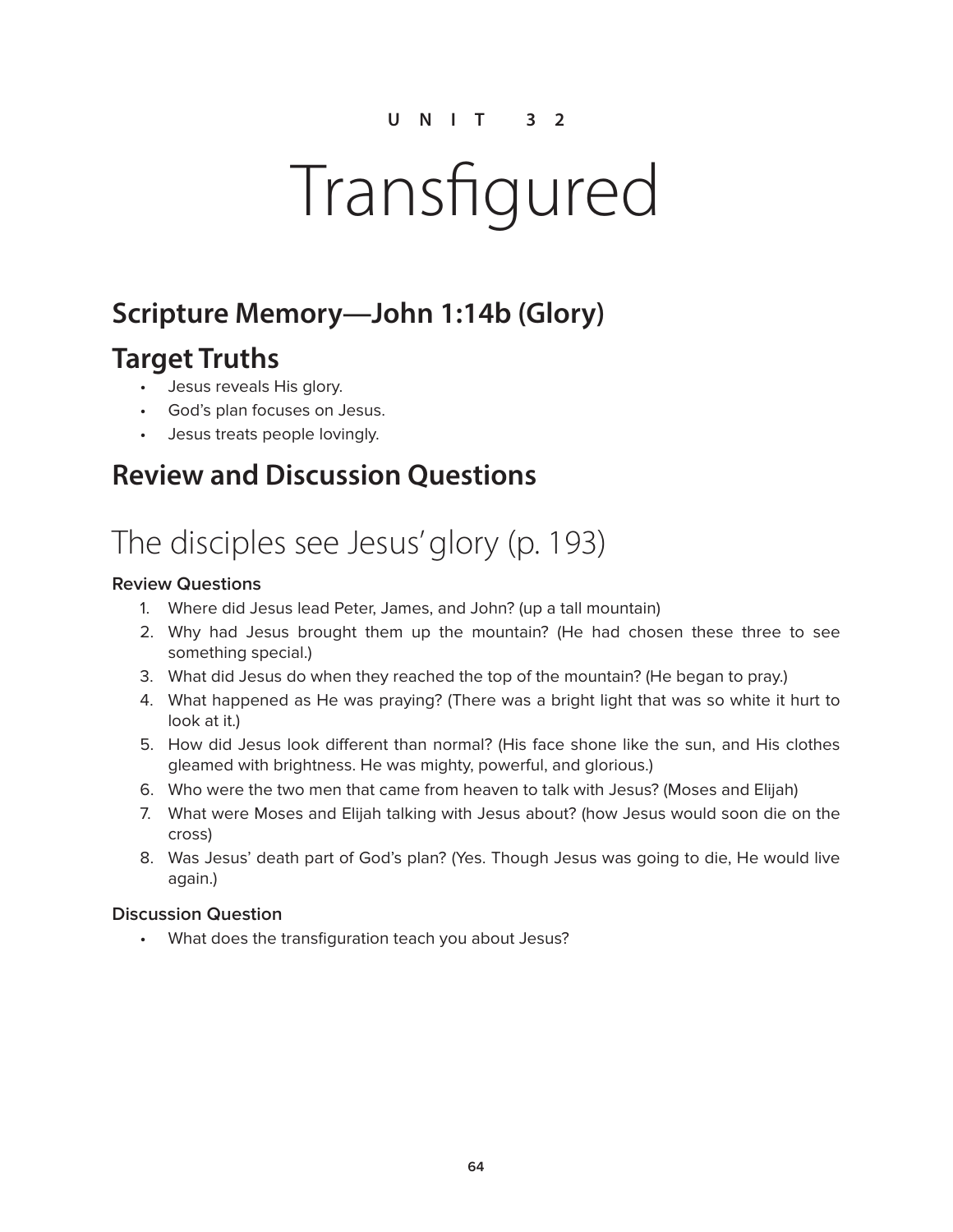# The disciples should listen to Jesus (p. 195)

#### **Review Questions**

- 1. What two important Bible teachers was Jesus talking to on the mountain? (Moses and Elijah)
- 2. What is the right way to treat important teachers? (People should listen to and obey them.)
- 3. What did Peter want to do for Moses, Elijah, and Jesus? (Peter wanted to build three tents, one for each of them to teach in.)
- 4. What happened as soon as Peter finished speaking? (A cloud covered the disciples, and God spoke to the disciples about Jesus.)
- 5. What did the Father say about Jesus? ("This is My Son, whom I dearly love. Listen carefully to Him.")

#### **Discussion Question**

• What are some good things that can distract Christians from loving God most of all?

## Jesus is kind to His disciples (p. 197)

#### **Review Questions**

- 1. How did Peter, James, and John feel when they heard God's voice speaking from the cloud? (They were scared and fell to the ground, hiding their faces.)
- 2. What was Jesus' reaction to the disciples' fear? (Jesus reached out His hand and touched them. He spoke to them kindly, saying, "Get up and don't be afraid.")
- 3. What did the disciples see when they looked around? (Everything was back to normal.)
- 4. Were Moses and Elijah still there? (No, Jesus now stood alone.)
- 5. How did Jesus appear now? (His face was no longer shining; He looked just like anyone else.)
- 6. How would Jesus soon show that He loved His people? (by dying for them)
- 7. Was there anyone else who could do this job? (No one except the real Messiah could die for people's sin.)

#### **Discussion Question**

• How do you respond when people say or do something foolish around you?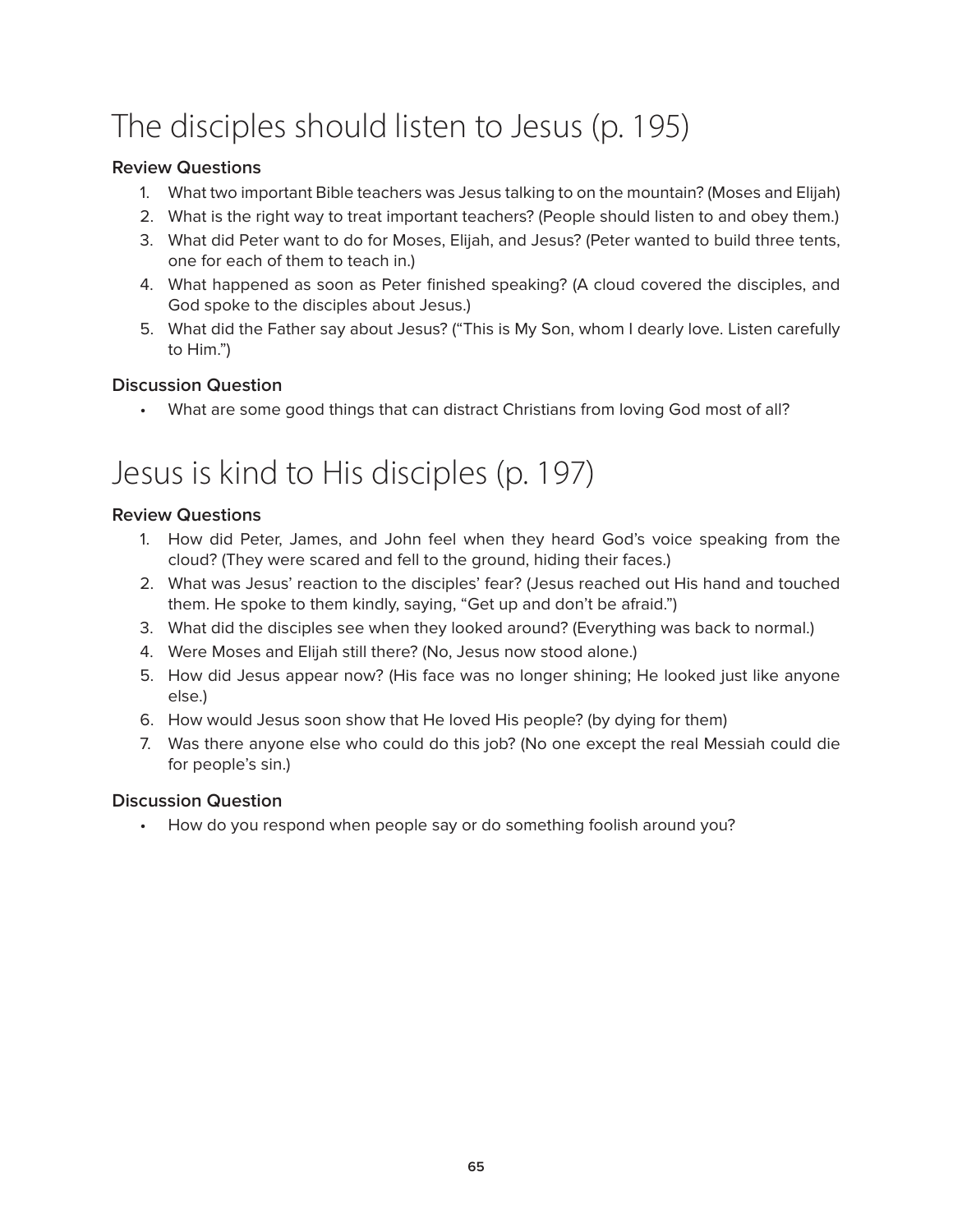# Living to Die

### **Scripture Memory—John 10:27 (Following)**

### **Target Truths**

- Jesus lived to die.
- Jesus came to serve.
- Jesus wants us to serve.

### **Review and Discussion Questions**

# Jesus tells the disciples that He's going to die (p. 199)

#### **Review Questions**

- 1. Where did the Father plan for Jesus to go? (Jerusalem)
- 2. What was the Father's plan for Jesus in Jerusalem? (Jesus would suffer many things and be rejected. He would be killed there and three days later be raised to life again.)
- 3. What did the disciples think when they heard this? (They wondered how dying could be God's plan for His Son.)
- 4. Why did Peter take Jesus aside? (He was upset and could not believe that this would happen to Jesus.)
- 5. How did Jesus rebuke Peter? (Jesus told him that he wasn't thinking the way God thinks; he was thinking like a man.)
- 6. Why did Jesus have to continue teaching the disciples about His Father's plan? (No matter how many times He told them, they didn't understand.)

#### **Discussion Question**

• What was God's plan in sending Jesus to earth?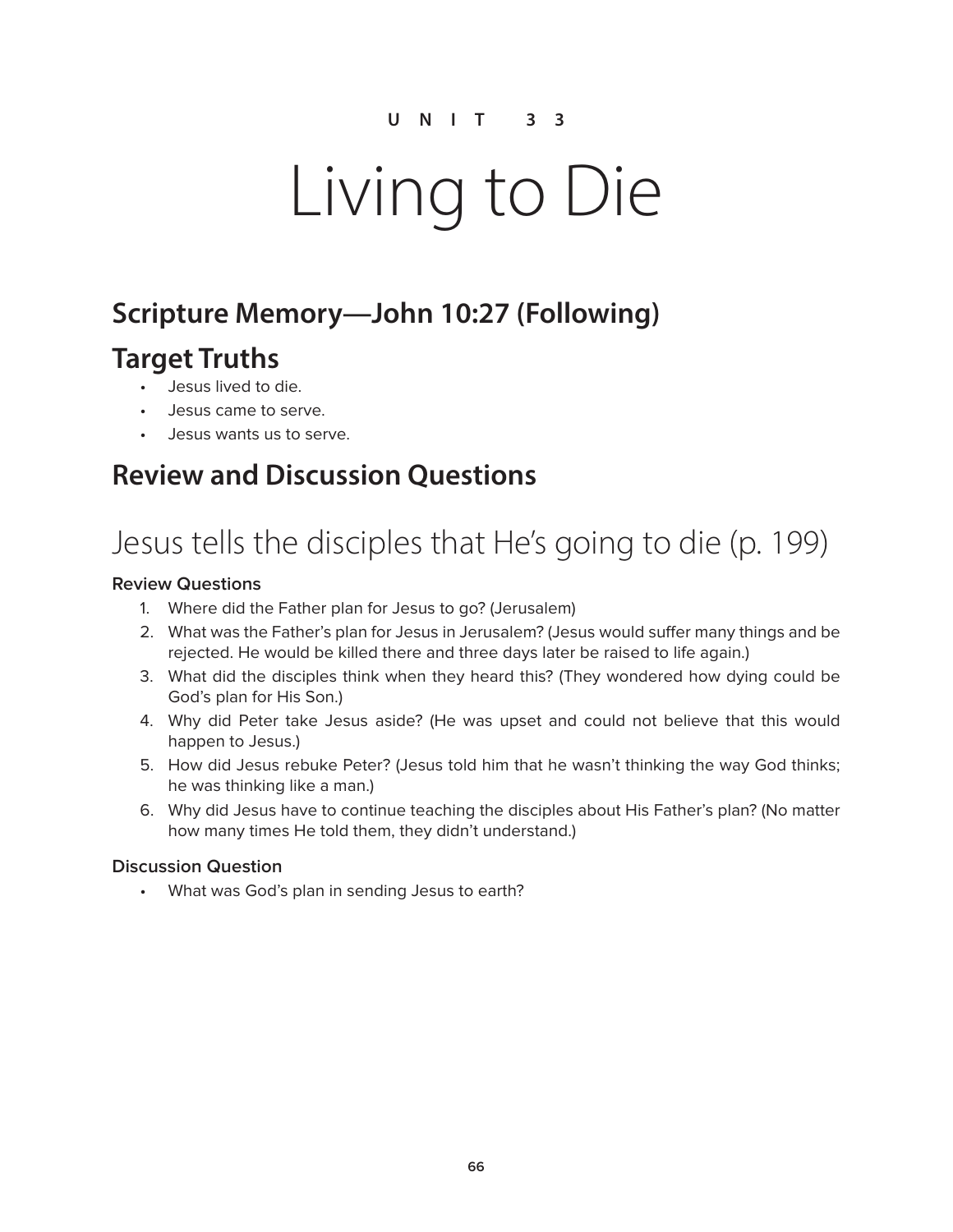# James and John want to be in charge (p. 201)

#### **Review Questions**

- 1. Why didn't the disciples think that Jesus was supposed to die? (They wanted Him to be in charge.)
- 2. Why did they want Him to be in charge? (so that they could be in charge too)
- 3. Which two disciples asked Jesus to do them a favor? (James and John)
- 4. What did James and John ask Jesus to do for them? (to let them be second in command, sitting beside Jesus' throne)
- 5. How did Jesus respond to their question? ("You don't know what you're asking. Can you also share in My suffering?")
- 6. Who did Jesus say assigns the seats of honor beside His throne? (God, His Father)
- 7. Why were the other disciples angry with James and John? (The other disciples also wanted to be in charge.)
- 8. What was wrong with how the disciples were thinking? (Jesus had not come to be in charge but to serve in obedience to the Father.)

#### **Discussion Question**

• What does Jesus' answer to James and John teach about God's plan for His followers?

# Jesus teaches about serving (p. 203)

#### **Review Questions**

- 1. What did Jesus tell His disciples they should do if they wanted to be in charge? (They should give everything to serve other people.)
- 2. What did the disciples think about what Jesus said? (They thought that because they were Jesus' disciples, certainly He didn't want them to be servants.)
- 3. Why was Jesus going to let Himself be killed? (to save God's people)
- 4. How did Jesus encourage His disciples? (Jesus told a story about planting grain.)
- 5. How did Jesus explain that grain grows? ("First, a farmer plants a kernel in the ground. That piece of grain dies, but soon it will spring forth with new life. It will shoot up and make a stalk that grows lots of grain.")
- 6. What was Jesus really talking about? (Jesus was talking about His own death. He would die and be buried in the ground, yet soon He would live again and bring new life to many people.)

#### **Discussion Question**

How can you follow Jesus' example of giving His life for others?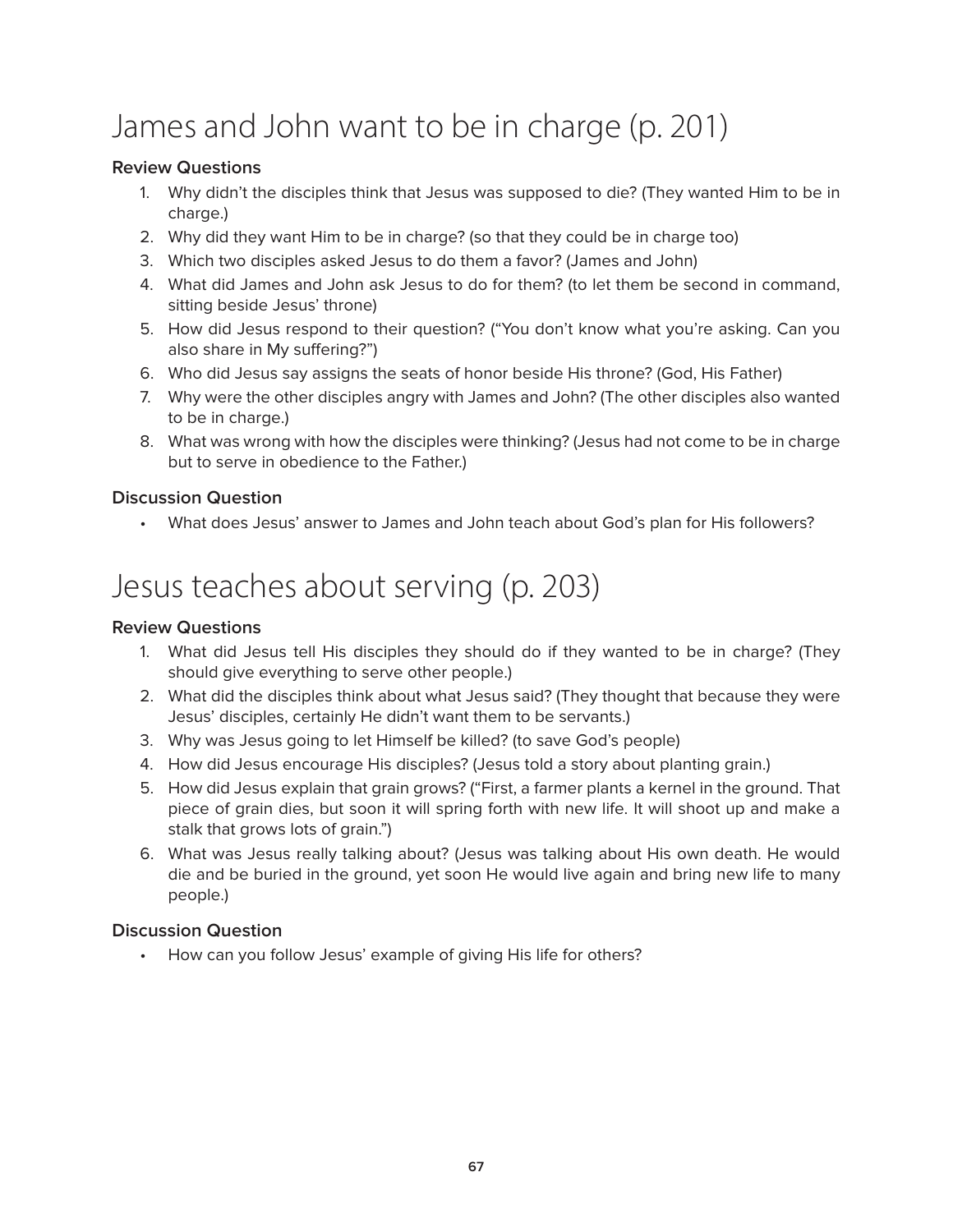# The Prodigal Son

### **Scripture Memory—John 6:37b (Repentance)**

### **Target Truths**

- God sometimes lets us have our own way.
- God loves a sinner who comes back to Him.
- God wants us to be happy when people repent.

### **Review and Discussion Questions**

# The younger son leaves home (p. 205)

#### **Review Questions**

- 1. Why did Jesus tell the Pharisees this story? (to help them understand that God wanted them to love all people)
- 2. What were the rich man's sons like? (The older seemed like a good son because he always obeyed his father, but the younger was very selfish.)
- 3. What did the father tell his children? ("Sons, when I die, you will inherit this farm and all my money.")
- 4. What did the younger son want from his father? (He wanted his half of the father's money right then.)
- 5. Did the father give the son what he wanted? (Yes. He said, "Here you go, my son. Here is your part of the money.")
- 6. What did the son do once he got the money? (The son took the money and said to his father, "I am leaving home so that I can live the way I want.")

#### **Discussion Question**

• What does the younger son's request reveal about his heart?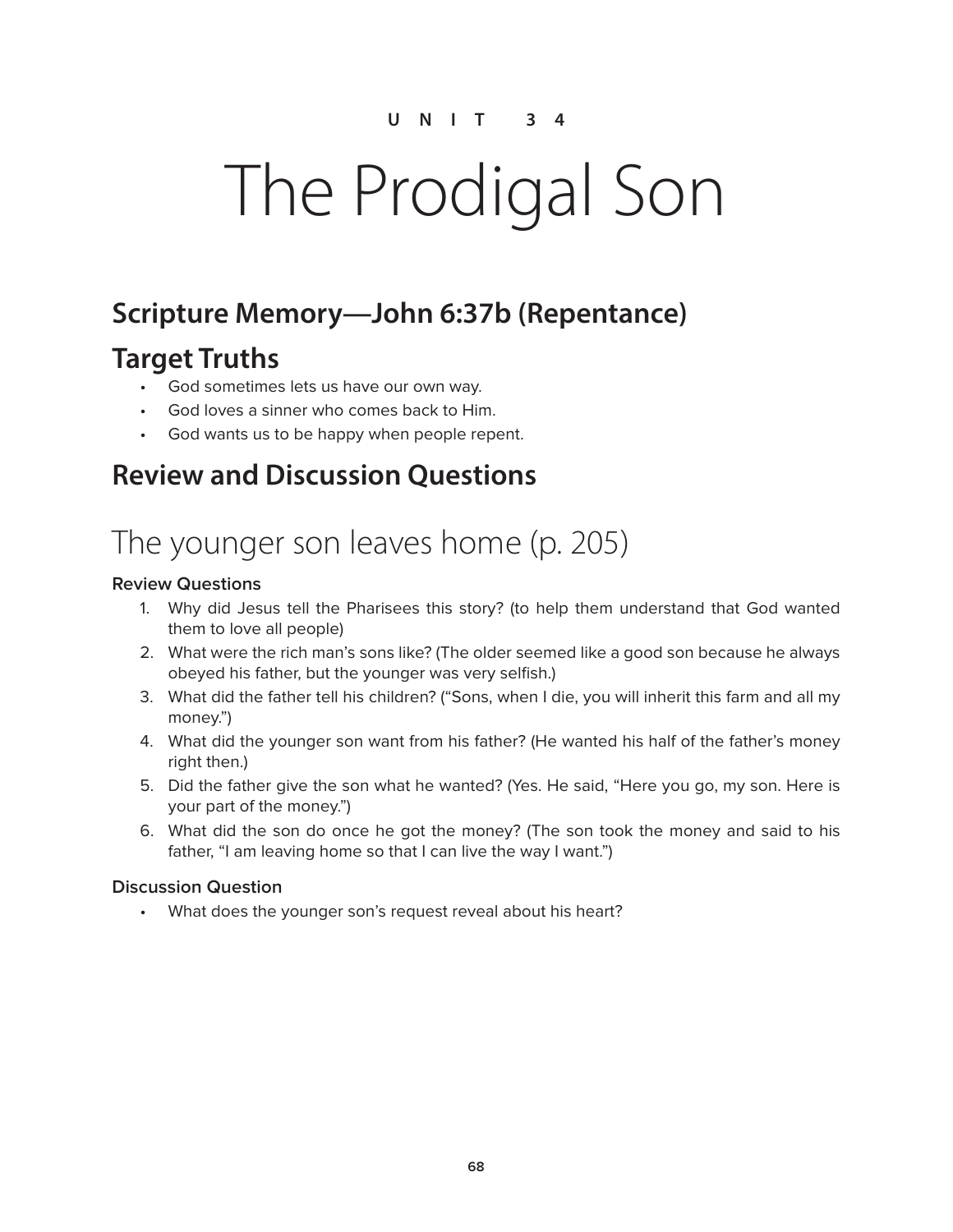# The younger son returns home (p. 207)

#### **Review Questions**

- 1. What did the son do with his money? (He spent it foolishly until he had none left.)
- 2. What happened when all of his money ran out? (He had to get a job feeding pigs.)
- 3. How hungry was the son? (He was so hungry that even the pig food started to look good.)
- 4. What was the son's idea? (He would go back home, confess his sin, and beg his father to let him be one of the farm helpers.)
- 5. What did the son see as he got close to home? (His father was running towards him.)
- 6. How do you know that the son was sorry for what he had done? (He said, "Father, I've sinned against you and God. I no longer deserve to be your son. I'm so sorry.")
- 7. How did the father respond? (The father stopped the son before he could finish his apology and said, "I love you so much! I don't care what you've done. I'm just glad you're home.")
- 8. How did the father plan to celebrate that his son had come home? (He cooked a feast for everyone in town.)

#### **Discussion Question**

• What can we learn about God as our Father from this story?

# The older son refuses to rejoice (p. 209)

#### **Review Questions**

- 1. While the party was being prepared for the younger brother, what was the older brother doing? (working in the fields)
- 2. What did the older brother hear as he came home from working in the fields? (He heard music and laughter coming from inside.)
- 3. Why did he get angry? (because his father was having a party for his selfish brother)
- 4. What did the older son think was unfair? (His father had never had a party for him, even though he had always tried to obey.)
- 5. What did the father say? ("My dear son, this farm and all my money—everything—is yours! You can have a party any time you want.")
- 6. How should the older son have felt about his brother's safe return? (He should have been happy that his brother was home safe and sound.)
- 7. What did the father say should be the reason to celebrate? (They should celebrate because the younger son had turned away from his sin and come home.)

#### **Discussion Question**

How do you respond when someone who has hurt you repents?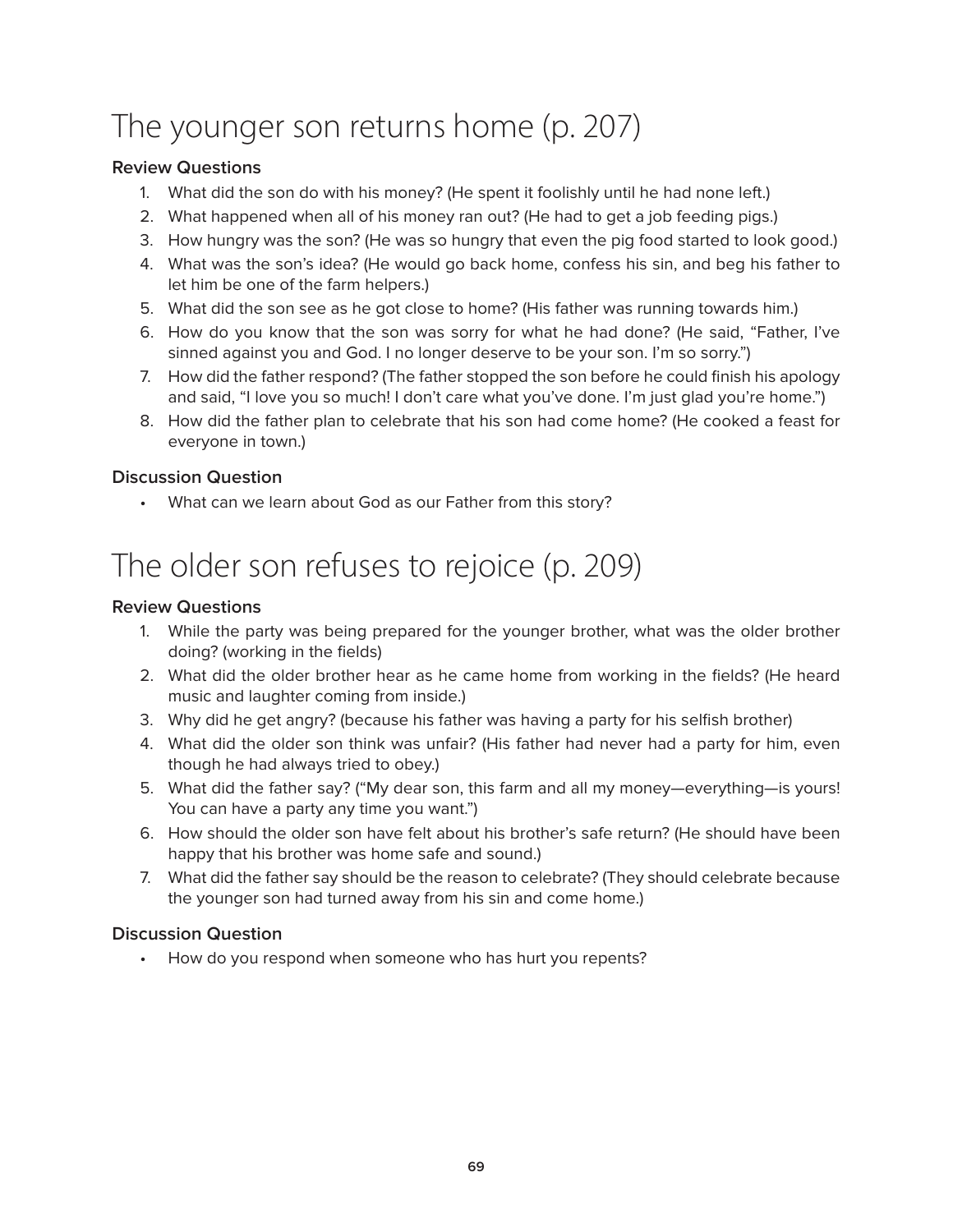# The Only Way to Heaven

### **Scripture Memory—Romans 10:13 (Belief)**

### **Target Truths**

- Being good doesn't get people into heaven.
- God saves people who know they need Him.
- Jesus is the only way into heaven.

### **Review and Discussion Questions**

## Two men pray in the Temple (p. 211)

#### **Review Questions**

- 1. Why was Jesus telling a story to the people who believed that they could get to heaven by doing good things? (He wanted to teach them the true way to heaven.)
- 2. What two men went up to the Temple to pray? (a Pharisee and a tax collector)
- 3. How did the Pharisee pray? (He stood up in front of everyone and loudly prayed.)
- 4. What did the Pharisee say in his prayer? ("God, thank You for helping me to be so good. I'm not like other sinful people. I'm not a cheater. I'm nice and fair with people. I don't do bad things, not like that tax collector over there. In fact, God, I worship You and give money in the offering every week.")
- 5. How did the tax collector pray? (He prayed from a dark corner and was so sad for his sin that he couldn't even look up to God.)
- 6. What did the tax collector say in his prayer? ("God, give me mercy. Forgive me. I am a sinner.")
- 7. Who did the people listening to Jesus think would be the hero of the story? (They thought it would be the Pharisee because he had done such good things.)
- 8. Why was God happy with the tax collector instead? (because he was humble and was truly sorry for his sin)

#### **Discussion Question**

• How must we come to God if we want Him to hear our prayers?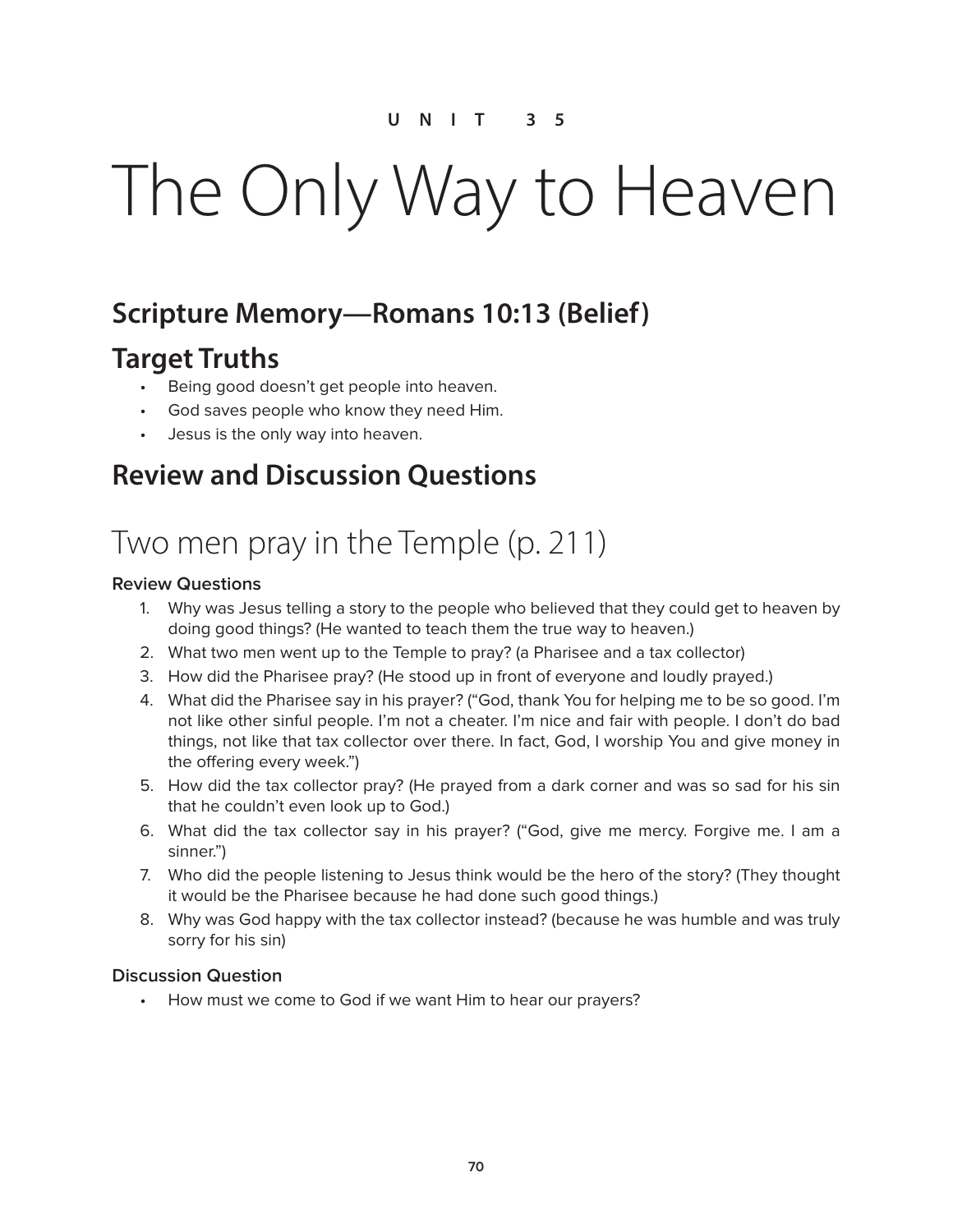# Jesus blesses the little children (p. 213)

#### **Review Questions**

- 1. Why did some parents bring their children to Jesus? (They wanted Jesus to pray for their children.)
- 2. Why did the disciples tell the parents to stop bothering Jesus? (They thought Jesus was too busy for little children.)
- 3. What did Jesus say to His disciples? ("Let the children come to Me. Don't get in their way.)
- 4. What did Jesus say that they could learn from little children? (The only way to get into heaven is by becoming like little children.)
- 5. What did Jesus mean by what He said? (Jesus was teaching that only the people who know they need God and ask Jesus to save them will get into heaven.)

#### **Discussion Question**

• In what ways must you have the faith of a child?

## Jesus talks to the rich ruler (p. 215)

#### **Review Questions**

- 1. Who came and knelt in front of Jesus? (an important rich man)
- 2. What did he ask Jesus? ("Good Teacher, what do I have to do to get into heaven?")
- 3. What was the first thing that Jesus told the man? (Jesus listed some important rules from the Bible that he must follow.)
- 4. What did the man say about these rules? (He had obeyed them since he was a little boy.)
- 5. What else did Jesus tell the man that he needed to do? (He said, "Take your gold and silver, fancy clothes, and nice houses, and give them all away. Then come and follow Me.")
- 6. How did the rich man feel when he heard this? (He was sad because he would have to give away so much to follow Jesus.)
- 7. Can being good and having great wealth get you into heaven? (no)
- 8. What is the only way you can get to heaven? (Salvation is possible only with God.)

#### **Discussion Question**

• What things in a person's life may keep him from trusting in Jesus?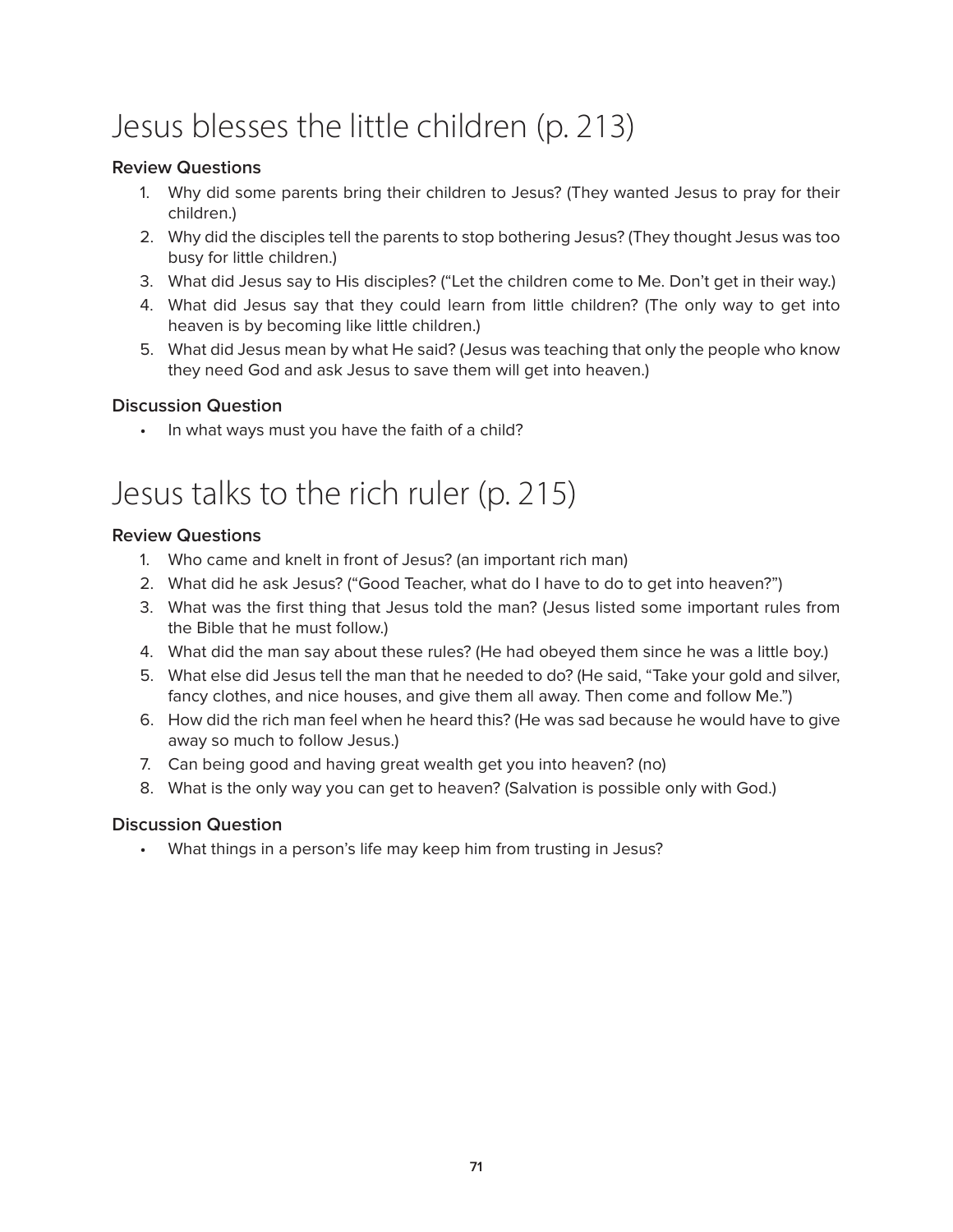# Lazarus

### **Scripture Memory—Colossians 3:1a (Heaven)**

### **Target Truths**

- God's plan is sometimes different from our plan.
- God's plan is stronger than any obstacle, even death.
- God's plan brings joy from sorrow.

### **Review and Discussion Questions**

## Jesus hears about Lazarus's sickness (p. 217)

#### **Review Questions**

- 1. What message did Mary and Martha send to Jesus about their brother? (They asked Jesus to come quickly and help their brother Lazarus, who was very sick.)
- 2. How did Jesus respond to their message? ("This sickness will not end in death. All this has happened so people will see the greatness of God through the mighty power of His Son.")
- 3. Did Jesus leave right away? (No, he waited two days before leaving.)
- 4. Why did Jesus wait? (This was all part of God's plan.)
- 5. What did Jesus mean when He told the disciples that Lazarus had "fallen asleep"? (Lazarus had died.)
- 6. Why was God's plan for Lazarus to die? (It would make the disciples' faith grow stronger.)

#### **Discussion Question**

• Can you think of a time when your plan was different from God's plan?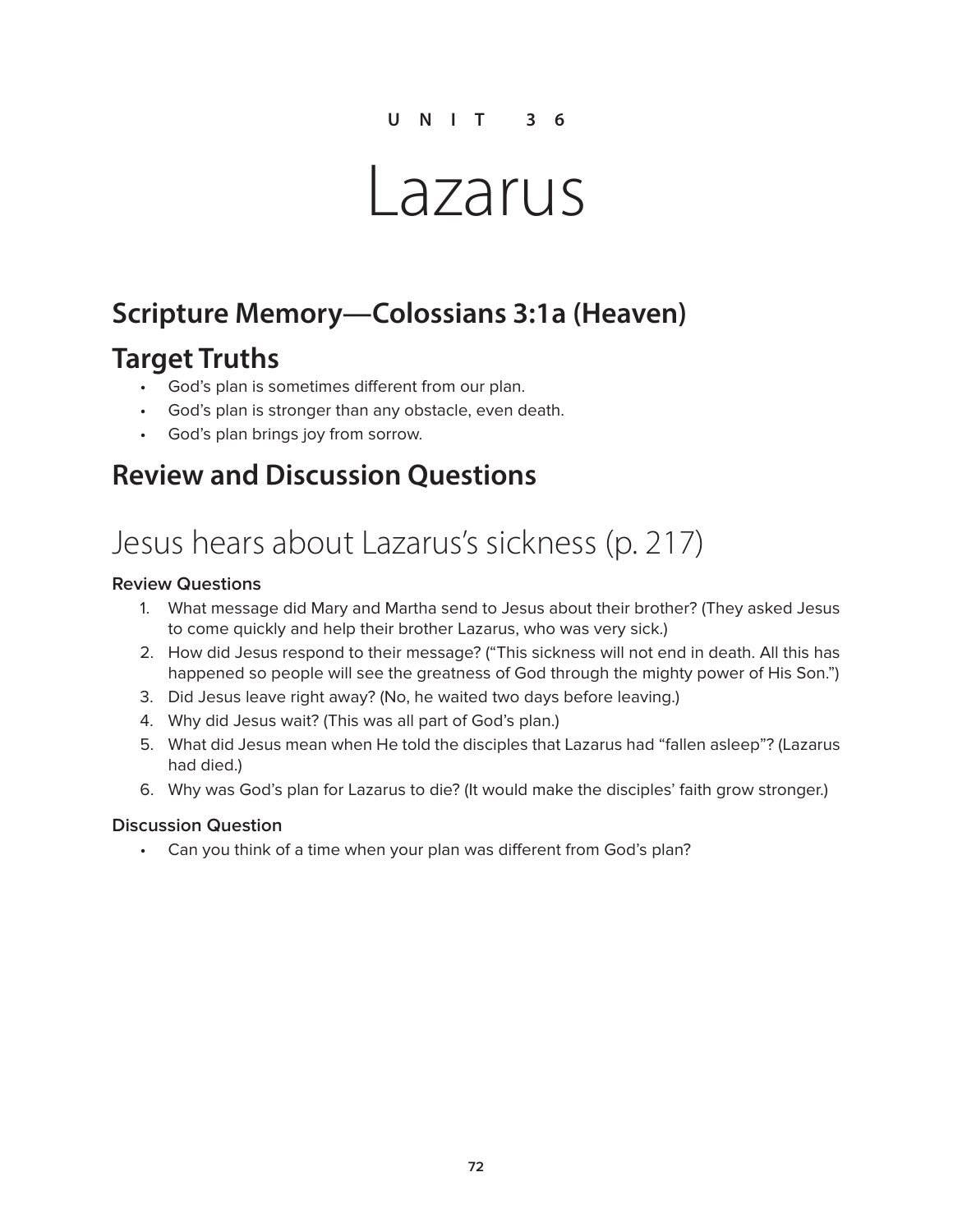# Jesus comforts Martha and Mary (p. 219)

#### **Review Questions**

- 1. What was everyone doing when Jesus and the disciples arrived? (They were crying because Lazarus had died.)
- 2. What did Mary and Martha both say to Jesus? ("Lord, if you had come sooner, my brother Lazarus would not have died.")
- 3. What did Martha think Jesus meant when He said that her brother would live again? (She thought Jesus meant that Lazarus would live in heaven forever.)
- 4. What do you think Jesus meant by this? (He planned to raise Lazarus back to life.)
- 5. What did Jesus call Himself? (Jesus said, "I am the Resurrection and the Life.")
- 6. Why did Jesus weep when He saw His friends crying? (He cried because death had hurt the people He loved.)
- 7. What was God's plan for Jesus? (His plan was for Jesus to destroy death and give people eternal life.)

#### **Discussion Question**

• What are some things that God has overcome to accomplish His plan for your life?

# Jesus raises Lazarus from the dead (p. 221)

#### **Review Questions**

- 1. What kind of tomb was Lazarus buried in? (He was buried in a cave with a huge rock covering the doorway.)
- 2. What did Jesus command the people to do? (He wanted them to remove the rock from the doorway of the cave.)
- 3. Why was Martha worried about the rock being moved? (She was afraid that Lazarus's body would smell really bad because he had been dead for four days.)
- 4. What did Jesus say as the men rolled back the rock? ("Watch and you will see God's greatness.")
- 5. Why did Jesus pray out loud to His Father? (so that the people around Him would know that God had answered His prayer)
- 6. What happened when Jesus shouted, "Lazarus! Come out!"? (Lazarus walked out of the doorway of the cave.)
- 7. When the Pharisees heard about what Jesus had done, what did they do? (They made plans to kill both Jesus and Lazarus.)
- 8. Did any of this surprise Jesus? (No, He had always known that bringing Lazarus back to life would lead to His own death.)

#### **Discussion Question**

• Can the end of God's plan ultimately result in sorrow for His children?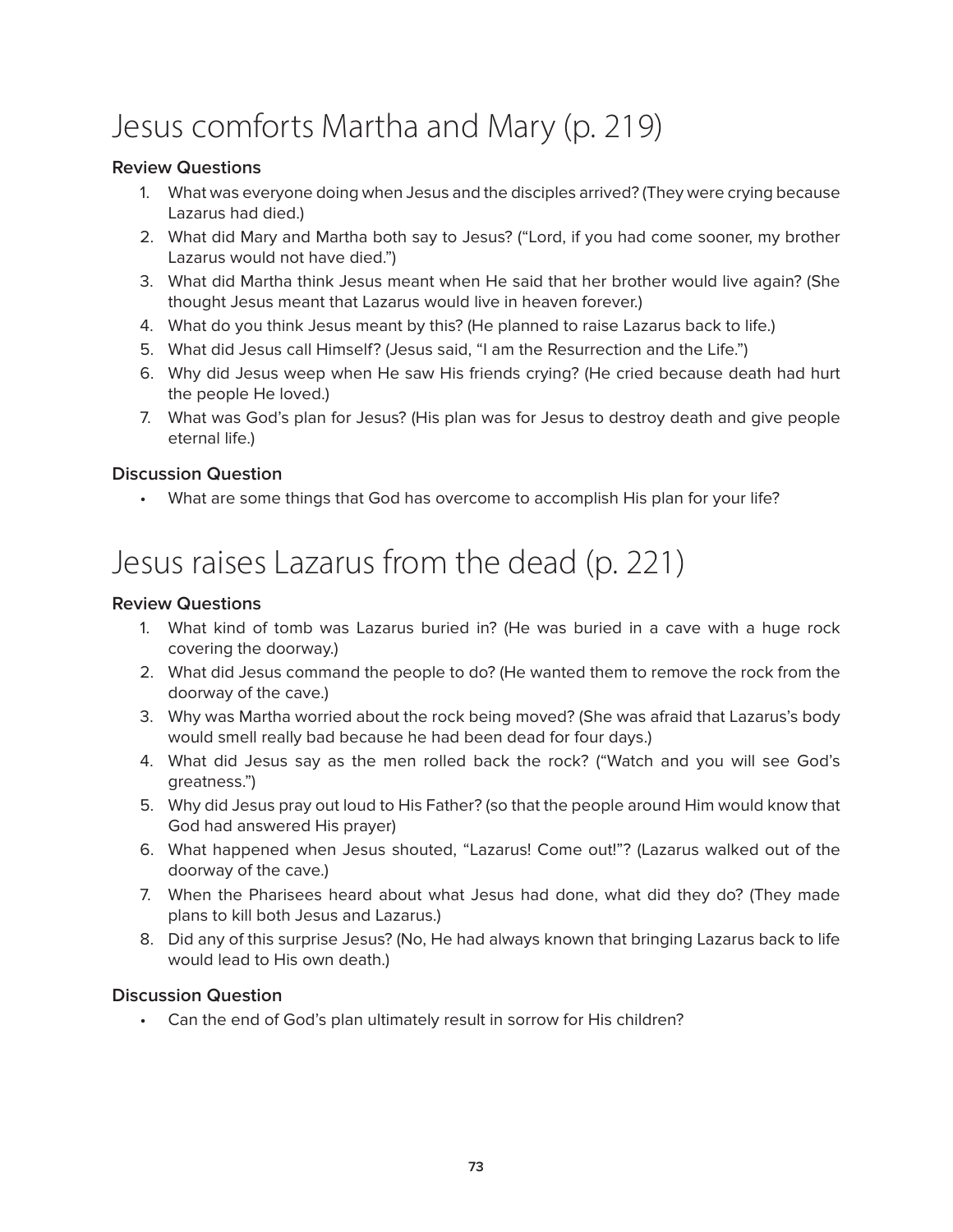# Triumphal Entry

## **Scripture Memory—Ephesians 6:1 (Submission)**

## **Target Truths**

- Jesus, the King, deserves praise.
- Jesus, the King, restores true worship.
- Jesus, the King, loves His enemies.

### **Review and Discussion Questions**

## Jesus rides into Jerusalem as King (p. 223)

#### **Review Questions**

- 1. What did Jesus send two of His disciples to do when they were just outside Jerusalem? (He sent them to get the donkey that God had ready for Him and bring it to Him.)
- 2. How did Jesus know where the donkey would be and what the owners would say to the disciples? (Jesus is God, and He knows everything—even before it happens.)
- 3. Why did the people cheer for Jesus as He came into the city? (The people were excited because they knew God had promised to send the real King riding on a donkey.)
- 4. How did the people prepare the way for their King? (They waved leafy branches in the air and threw their coats down on the dusty road, making a nice, clean path for the King.)
- 5. What did the people shout? ("Hosanna! Blessed is the King who comes in the name of the Lord! Save us! Rescue us!")
- 6. How did the Pharisees feel about the crowd treating Jesus like their King? (They didn't like it at all and wanted the people to stop cheering for Jesus as their King.)
- 7. What did Jesus say would happen if the people stopped cheering? (Even the rocks on the ground would sing praise to God.)

#### **Discussion Question**

• What ways can you praise Jesus as your King?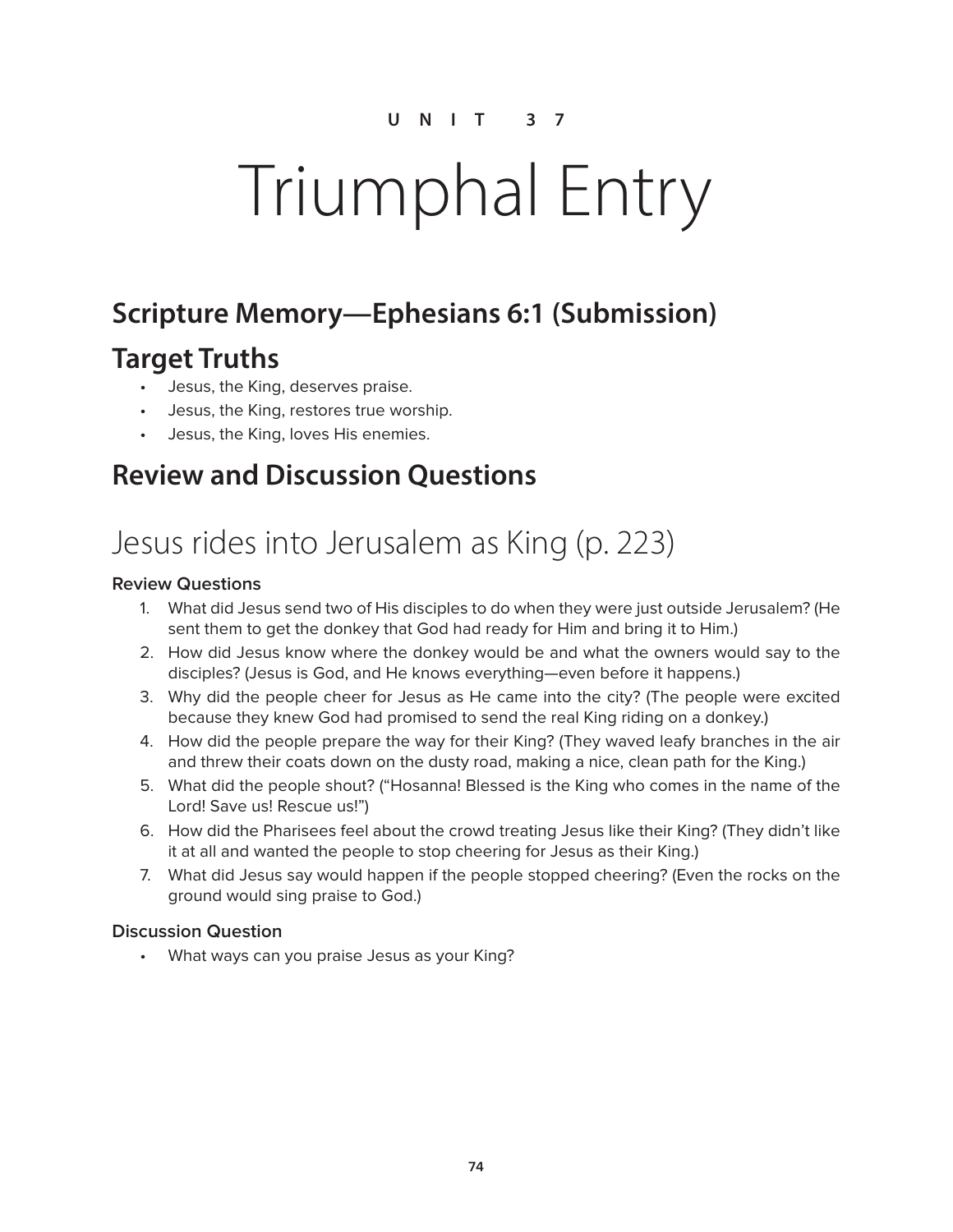# Jesus cleans the Temple (p. 225)

#### **Review Questions**

- 1. What did the Pharisees say to one another about Jesus? ("Look at this! Our plans to stop Jesus have failed. Everyone loves Him.")
- 2. Why was Jesus upset by what was taking place in the Temple? (The Temple was a special holy place, yet men were selling cattle, sheep, and doves for sacrifices.)
- 3. What were some of the things that Jesus heard inside the Temple? (He heard wings fluttering, hooves stamping, tails swishing, doves cooing, sheep baaing, cows mooing, and coins clanking and clattering.)
- 4. How did the Temple sound and smell? (like a barnyard)
- 5. How did Jesus react to what was happening in the Temple? (Jesus chased out the people who were buying and selling things, turning over their tables and benches.)
- 6. What did Jesus say about His Father's house? ("My Father's house is for prayer, not for buying and selling animals!")
- 7. Why would people soon no longer need to make sacrifices? (Jesus, who was clean from all sin, would become the perfect Sacrifice.)

#### **Discussion Question**

• How does God feel about worship that distracts from His glory?

## The Pharisees try to trick Jesus (p. 227)

#### **Review Questions**

- 1. Why did the Pharisees send spies to ask Jesus hard questions? (They were hoping to make Jesus say something to trap Him with His own words so that people would stop following Him.)
- 2. How do you think Jesus knew that the Pharisees were trying to trick Him? (He is God; He knows everything—even what we are thinking.)
- 3. What hard question did the Pharisees ask Jesus? ("Teacher, Caesar has said that we have to pay him taxes. Should we obey him?")
- 4. What was Jesus' answer? (He told them to give to Caesar what belongs to Caesar and to give to God what belongs to God.)
- 5. How did Jesus feel towards the Pharisees? (He loved them even though they hated Him.)
- 6. Why did Jesus say the Pharisees were in trouble with God? (They looked clean on the outside, but their hearts were full of sin.)
- 7. How had Jesus wanted to show His love to the people in Jerusalem? (He had wanted to bring them close like a mother hen gathers her chicks under her wings, but they wouldn't come to Him.)

#### **Discussion Question**

• How did Jesus show love, even to His enemies?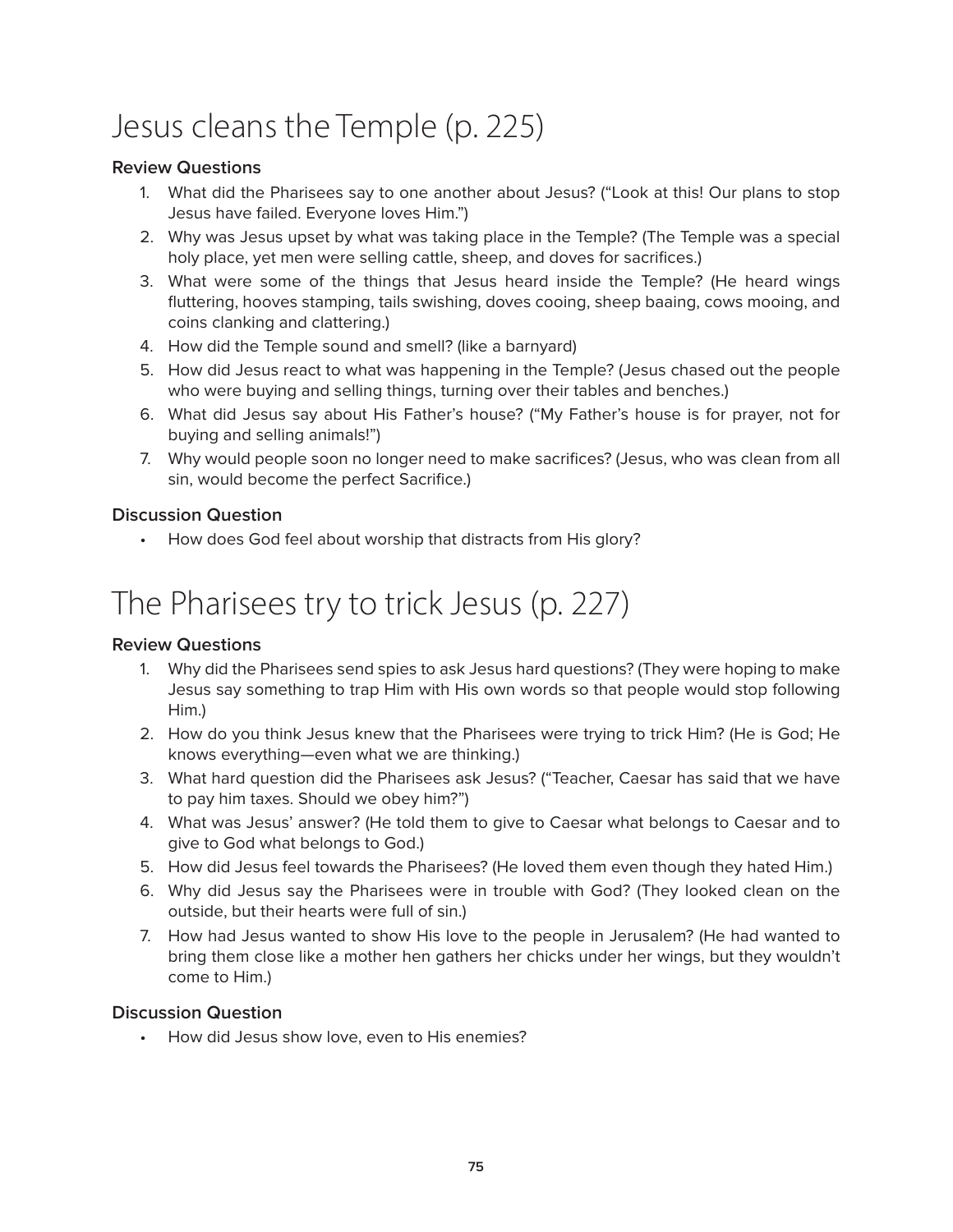# The Servant

## **Scripture Memory—Galatians 5:13b (Serving)**

## **Target Truths**

- Jesus washes away our sin.
- Jesus teaches us to serve one another.
- Jesus promises to bring us to God.

### **Review and Discussion Questions**

# Jesus washes the disciples' feet (p. 229)

#### **Review Questions**

- 1. While Jesus and the disciples were celebrating Passover, what unexpected thing did Jesus do? (He washed the disciples' feet.)
- 2. What kind of job was this? (It was the job of a servant, not of God's Son.)
- 3. When it was Peter's turn to have his feet washed, what did he say to Jesus? ("I won't let You wash my feet. It wouldn't be right.")
- 4. What was Jesus' washing the disciples' feet supposed to remind them of? (Cleaning the dirt from their feet was a picture of cleaning daily sin from their hearts.)
- 5. What servant's job would Jesus have to do in order to wash sin away forever? (He would have to die on the cross.)

#### **Discussion Question**

• Why is it important that Jesus cleanse you from your sins?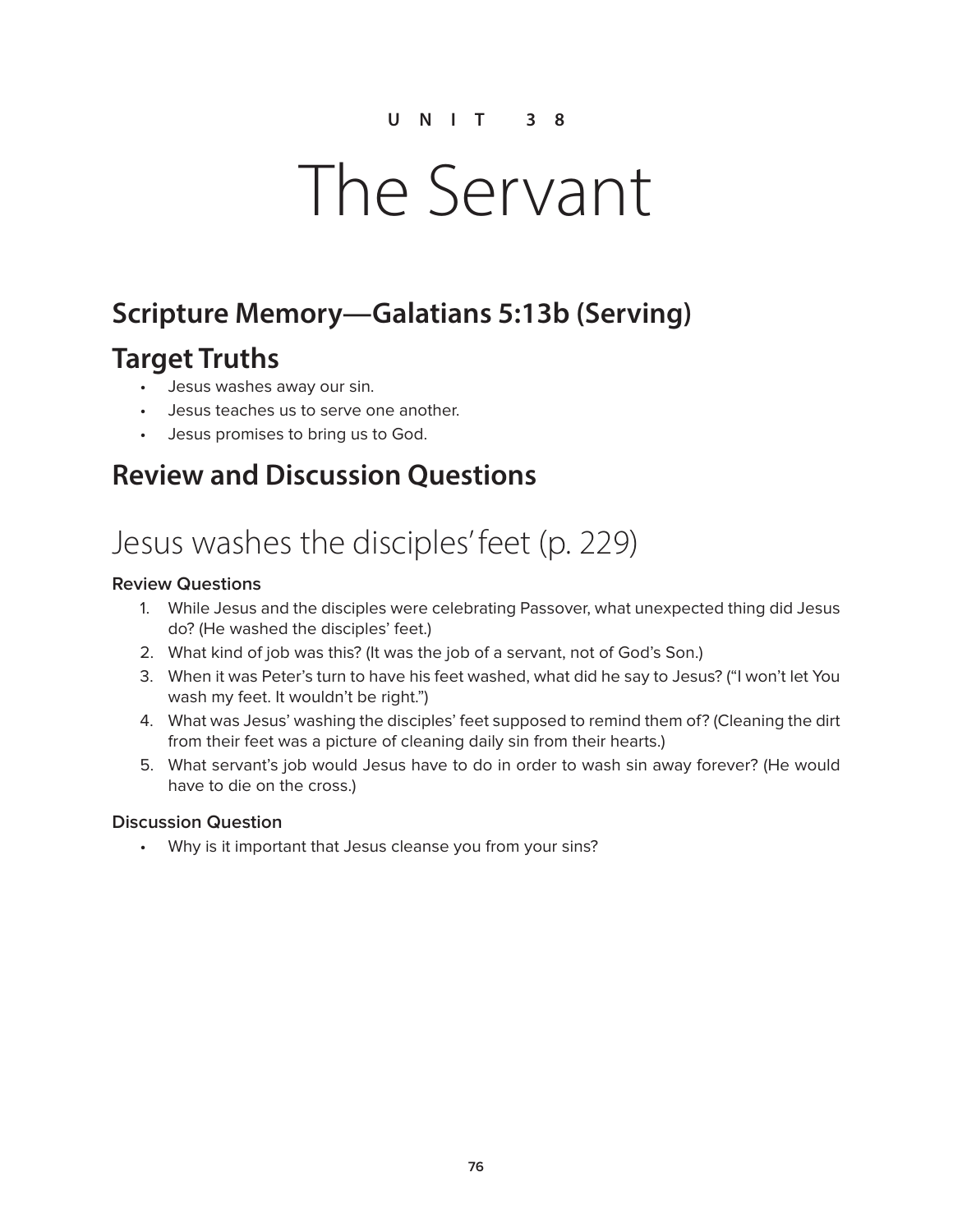# Jesus serves at the Last Supper (p. 231)

#### **Review Questions**

- 1. What did Jesus want the disciples to understand about what He had done for them? (If He, their Teacher and Lord, had washed their feet, then they should wash one another's feet.)
- 2. What kind of work was Jesus asking the disciples to do? (the work of a servant)
- 3. What was the bread a picture of? (It was a picture of His body, which would be sacrificed.)
- 4. What was the cup a picture of? (It was a picture of His blood, which would bring forgiveness of sins.)
- 5. What was this new kind of Passover feast called? (The Lord's Supper)
- 6. Why do people still celebrate the Lord's Supper today? (It is a reminder of how Jesus' death brings rescue from sin.)

#### **Discussion Question**

• How can you follow Jesus' example of service?

## Jesus comforts His disciples (p. 233)

#### **Review Questions**

- 1. What made the disciples sad? (The Pharisees and the Romans were going to kill Jesus, and very soon He would go back to heaven to be with His Father.)
- 2. What did Jesus tell them that He was going to heaven to do? (He was going to prepare a place where they could live together forever.)
- 3. What did Thomas ask Jesus? ("Lord, we don't know where You're going, so how can we know the way?")
- 4. Who is the only way to the Father? (The only way is through Jesus; He is the way to heaven, the truth, and the life.)
- 5. What was Jesus going to leave with the disciples? (His peace)
- 6. Who was Jesus going to send to be with them forever? (the Holy Spirit)

#### **Discussion Question**

• How does Jesus bring us to God, and how is that fellowship maintained?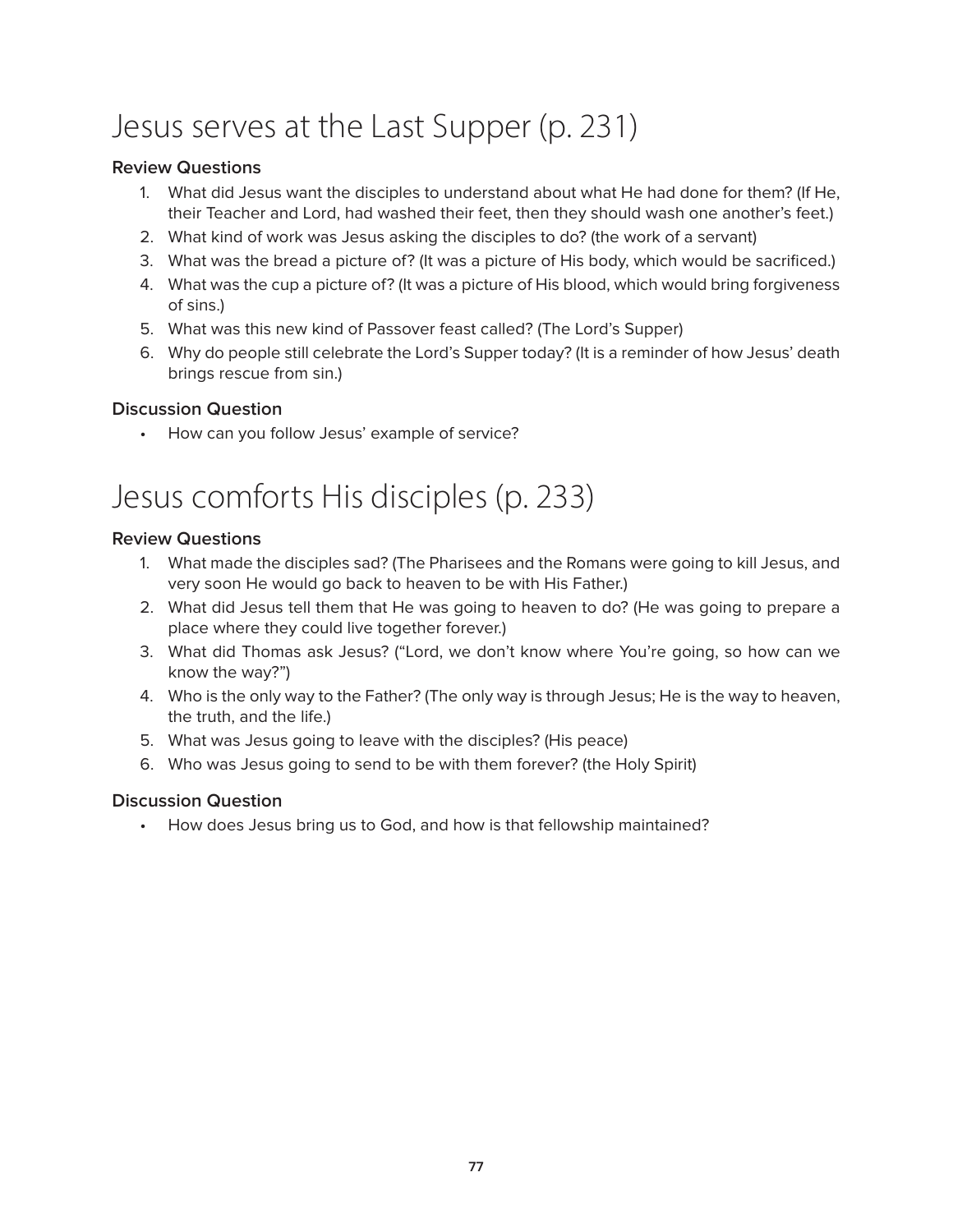# The Cross

## **Scripture Memory—Philippians 2:4 (Unselfishness)**

## **Target Truths**

- Jesus experienced Judas's selfishness.
- Jesus selflessly obeyed God's plan.
- Jesus selflessly suffered in the place of others.

## Judas helps the Pharisees (p. 235)

#### **Review Questions**

- 1. Why couldn't the Pharisees capture Jesus during the day? (The Pharisees feared what would happen if they tried to arrest Jesus while the crowds that followed Him were listening to Him teach.)
- 2. Why couldn't the Pharisees capture Jesus at night? (Jesus was alone with His disciples, but the Pharisees didn't know where to look for Him.)
- 3. Which disciple was not with Jesus and the other disciples after the Passover feast? (Judas)
- 4. Even though Judas had been a disciple of Jesus for a long time, how did he feel about Jesus? (He didn't really love Jesus.)
- 5. What terrible deal did Judas make with the Pharisees? (Judas would help them catch Jesus, and the Pharisees would pay him thirty pieces of silver.)
- 6. Where did Judas tell the Pharisees that they could find Jesus? (in the garden of Gethsemane)
- 7. Why would it be easy for the Pharisees to capture Jesus now? (because all the crowds were gone)

#### **Discussion Question**

• What are some ways today that people selfishly respond to Jesus?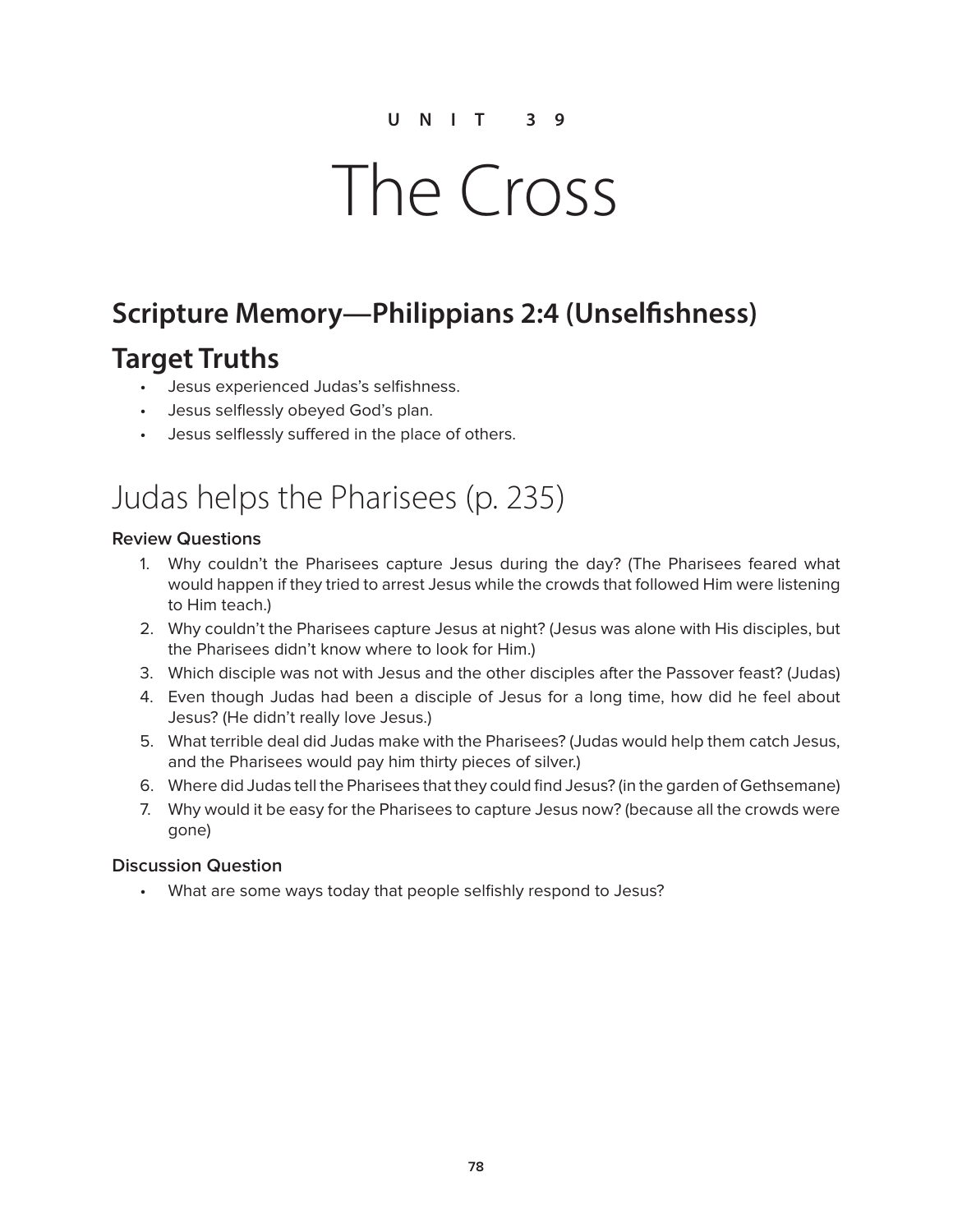# Jesus is taken prisoner (p. 237)

#### **Review Questions**

- 1. Where was Judas leading the Pharisees and soldiers? (to the quiet garden where Jesus was praying)
- 2. Why was Jesus praying? (Jesus knew everything that was going to happen to Him, and He was asking His Father for strength.)
- 3. What happened after Jesus finished praying? (The dark, quiet garden filled with the light of fiery torches and the noise of rattling swords.)
- 4. Did the soldiers need their weapons to capture Jesus? (No, Jesus stepped right out towards them.)
- 5. What did Jesus ask the soldiers? ("Whom are you looking for?")
- 6. When the soldiers told Him that they were looking for Jesus of Nazareth, what happened? (Jesus said, "I am He," and the soldiers fell backwards to the ground.)
- 7. What command did Jesus give the soldiers? ("I will go with you, but let My disciples go free.")
- 8. Why did the Pharisees take Jesus before Pilate? (They wanted Pilate to put Jesus to death.)
- 9. What lie did the Pharisees tell Pilate about Jesus? (that He was trying to kick out the Roman king and take over his kingdom)

#### **Discussion Question**

• If Jesus had wanted to, could He have escaped from the Roman soldiers?

## Jesus is condemned to die (p. 239)

#### **Review Questions**

- 1. Why did Pilate not want to crucify Jesus? (Pilate could find no crime that Jesus had committed and didn't want to kill an innocent man.)
- 2. What offer did Pilate make to the crowds? ("Every year I let you choose one prisoner for me to set free. Who do you want this year? Do you want me to let Jesus go? Or do you want me to let Barabbas go?")
- 3. Why did Pilate think that the crowds would choose to free Jesus? (Barabbas was a terrible robber and murderer.)
- 4. Who stirred up the people against Jesus by shouting, "We want Barabbas! We want Barabbas!"? (the Pharisees)
- 5. When Pilate realized that his plan had failed, what did he command his soldiers to do? (crucify Jesus and let Barabbas go)
- 6. Did Jesus deserve to die? (No, He had never disobeyed.)
- 7. Could Jesus have stopped His own death? (Yes, He could have stopped it, but He let Himself be crucified because He loved God's people.)

#### **Discussion Question**

• In whose place did Jesus die?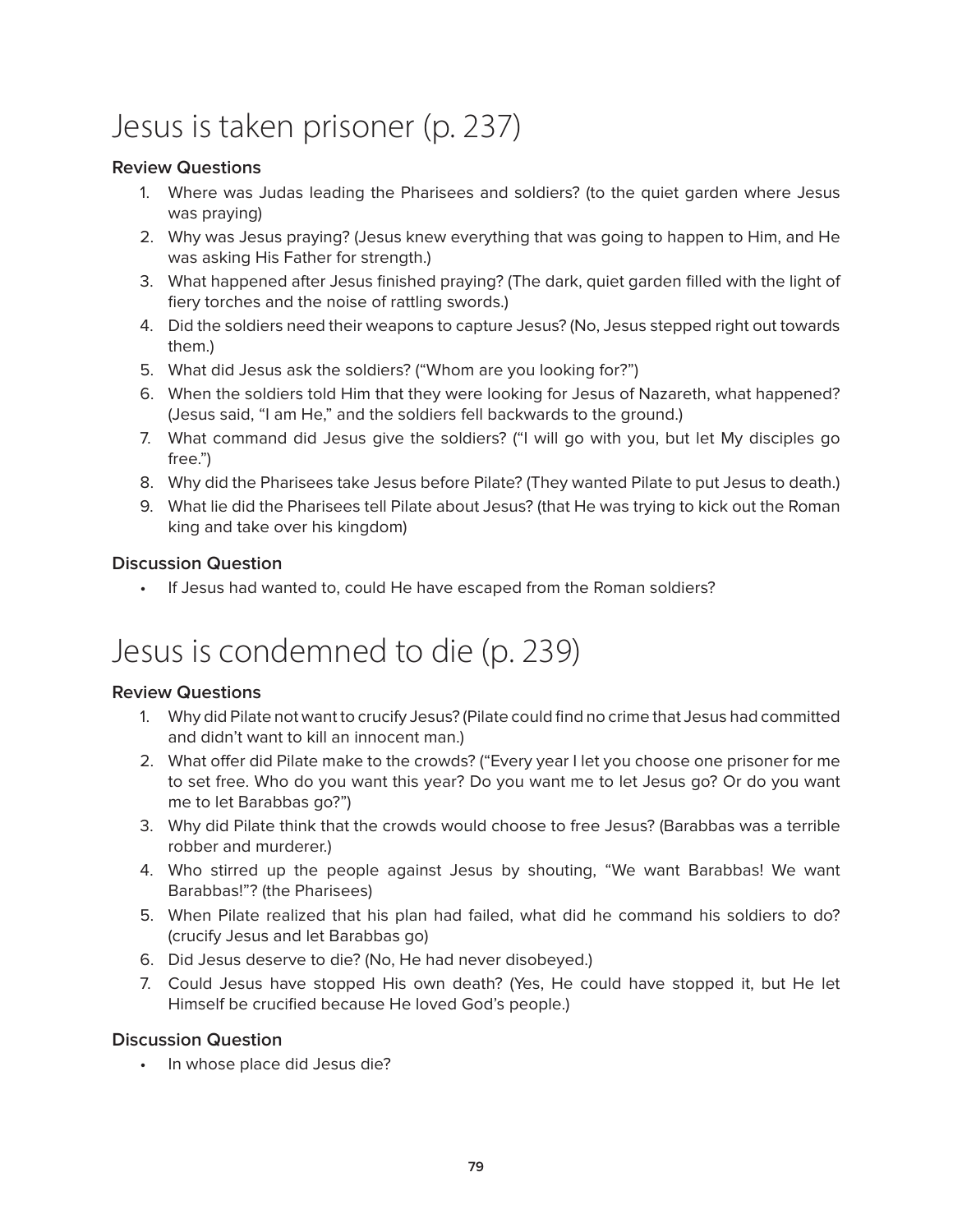# Jesus Is Alive

## **Scripture Memory—Matthew 28:19a (Witnessing)**

## **Target Truths**

- Jesus is alive!
- Jesus helps people who doubt.
- Jesus commands us to spread the Good News.

## **Review and Discussion Questions**

# Jesus rises from the tomb (p. 241)

#### **Review Questions**

- 1. When Mary Magdalene went to Jesus' tomb on the third day, what did she find? (Something was out of place—the huge stone which should have been in front of the tomb had been moved.)
- 2. What did she do? (She ran to tell the disciples that someone had taken Jesus' body.)
- 3. What did Peter and John see when they looked inside the tomb? (The strips of cloth that Jesus' body had been wrapped in were lying there, and the cloth that had been around His head had been folded and lay in a place by itself.)
- 4. What did they suddenly remember? (They remembered all the things that Jesus had taught them—He would die on the cross, but He would come back to life on the third day! Now, finally, they saw and believed.)
- 5. What did Mary see when she looked inside the tomb? (Sitting where Jesus' body had been were two angels.)
- 6. What did Mary say when the angels asked her why she was crying? ("They have taken my Lord, and I don't know where they have put Him.")
- 7. When did Mary realize that the man that she thought was the gardener was really Jesus? (when He called her name)

#### **Discussion Question**

• What does the resurrection reveal about Jesus' sacrifice?